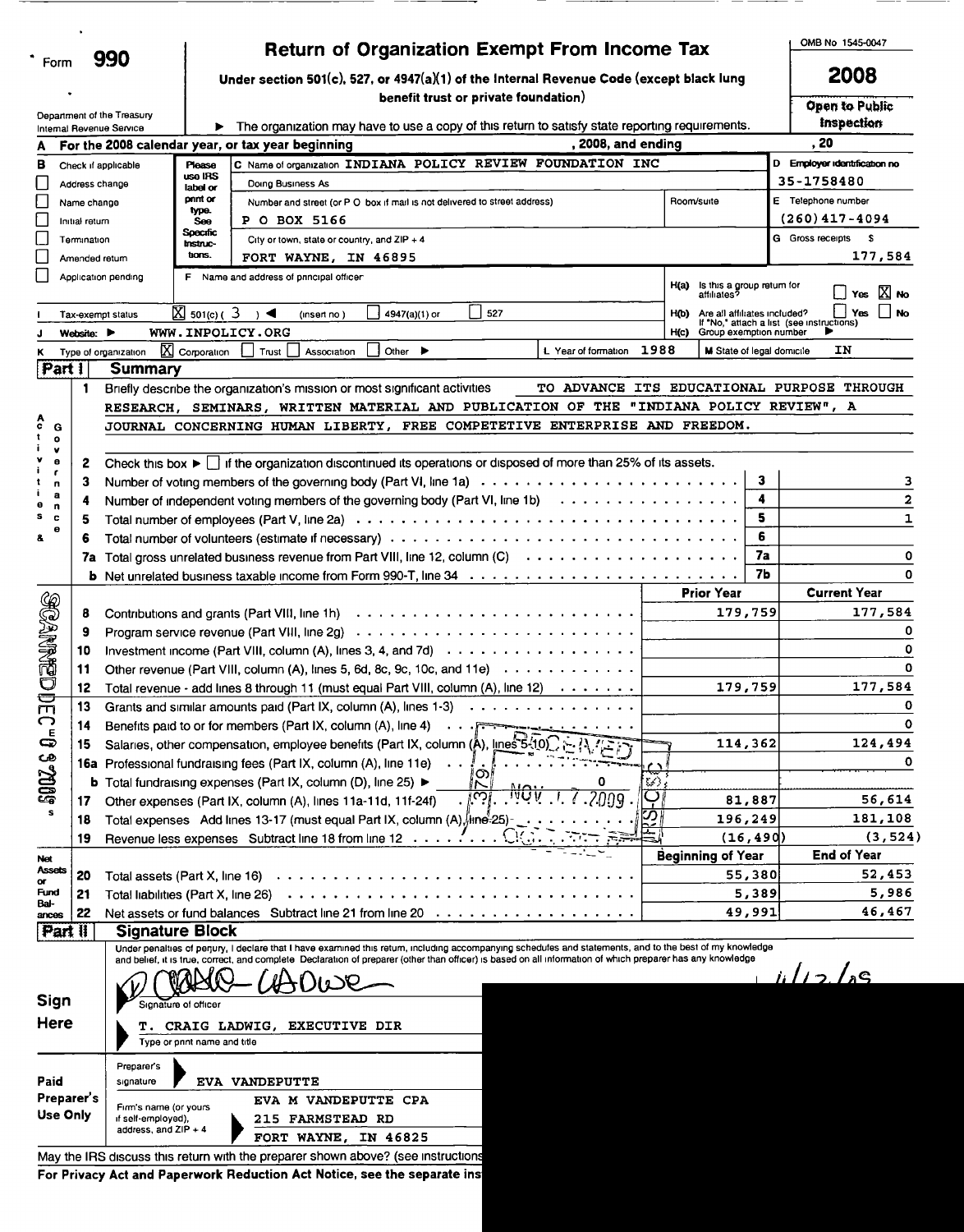| Part III Statement of Program Service Accomplishments (see instructions)<br>Briefly describe the organization's mission.<br>$1 \cdot$<br>TO ADVANCE ITS EDUCATIONAL PURPOSE THROUGH RESEARCH, SEMINARS, WRITTEN MATERIAL AND<br>PUBLICATION OF THE "INDIANA POLICY REVIEW", A JOURNAL CONCERNING HUMAN LIBERTY, FREE<br>COMPETETIVE ENTERPRISE AND FREEDOM.<br>Did the organization undertake any significant program services during the year which were not listed on<br>$\mathbf{2}$<br><b>X</b> No<br>If "Yes," describe these new services on Schedule O.<br>Did the organization cease conducting, or make significant changes in how it conducts, any program<br>3<br>If "Yes," describe these changes on Schedule O.<br>Describe the exempt purpose achievements for each of the organization's three largest program services by expenses.<br>4<br>Section 501(c)(3) and 501(c)(4) organizations and section 4947(a)(1) trusts are required to report the amount of grants and<br>allocations to others, the total expenses, and revenue, if any, for each program service reported<br>177,584)<br>) (Revenue \$<br>) (Expenses \$<br>181, 108 including grants of \$<br>(Code.<br>4а<br>EXPENDITURES WERE MADE ENTIRELY TO ADVANCE ITS EDUCATIONAL PURPOSE THROUGH RESEARCH,<br>SEMINARS, WRITTEN MATERIAL AND PUBLICATION OF THE "INDIANA POLICY REVIEW", A JOURNAL<br>CONCERNING HUMAN LIBERTY, FREE COMPETETIVE ENTERPRISE AND FREEDOM.<br>) (Revenue \$<br>) (Expenses \$<br>including grants of $$$<br>4b<br>(Code.<br>including grants of \$<br>) (Revenue \$<br>) (Expenses \$<br>4c<br>(Code<br>Other program services (Describe in Schedule O)<br>4d<br>) (Revenue \$<br>(Expenses \$<br>including grants of \$<br>\$.<br>181, 108 (Must equal Part IX, Line 25, column (B))<br>Total program service expenses ▶<br>4e<br>Form 990 (2008)<br>EEA | INDIANA POLICY REVIEW FOUNDATION INC<br>Form 990 (2008) | 35-1758480<br>Page 2 |  |  |  |  |  |  |  |  |  |  |
|---------------------------------------------------------------------------------------------------------------------------------------------------------------------------------------------------------------------------------------------------------------------------------------------------------------------------------------------------------------------------------------------------------------------------------------------------------------------------------------------------------------------------------------------------------------------------------------------------------------------------------------------------------------------------------------------------------------------------------------------------------------------------------------------------------------------------------------------------------------------------------------------------------------------------------------------------------------------------------------------------------------------------------------------------------------------------------------------------------------------------------------------------------------------------------------------------------------------------------------------------------------------------------------------------------------------------------------------------------------------------------------------------------------------------------------------------------------------------------------------------------------------------------------------------------------------------------------------------------------------------------------------------------------------------------------------------------------------------------------------------------------------------------------------------------------------------------------------------------------------|---------------------------------------------------------|----------------------|--|--|--|--|--|--|--|--|--|--|
|                                                                                                                                                                                                                                                                                                                                                                                                                                                                                                                                                                                                                                                                                                                                                                                                                                                                                                                                                                                                                                                                                                                                                                                                                                                                                                                                                                                                                                                                                                                                                                                                                                                                                                                                                                                                                                                                     |                                                         |                      |  |  |  |  |  |  |  |  |  |  |
|                                                                                                                                                                                                                                                                                                                                                                                                                                                                                                                                                                                                                                                                                                                                                                                                                                                                                                                                                                                                                                                                                                                                                                                                                                                                                                                                                                                                                                                                                                                                                                                                                                                                                                                                                                                                                                                                     |                                                         |                      |  |  |  |  |  |  |  |  |  |  |
|                                                                                                                                                                                                                                                                                                                                                                                                                                                                                                                                                                                                                                                                                                                                                                                                                                                                                                                                                                                                                                                                                                                                                                                                                                                                                                                                                                                                                                                                                                                                                                                                                                                                                                                                                                                                                                                                     |                                                         |                      |  |  |  |  |  |  |  |  |  |  |
|                                                                                                                                                                                                                                                                                                                                                                                                                                                                                                                                                                                                                                                                                                                                                                                                                                                                                                                                                                                                                                                                                                                                                                                                                                                                                                                                                                                                                                                                                                                                                                                                                                                                                                                                                                                                                                                                     |                                                         |                      |  |  |  |  |  |  |  |  |  |  |
|                                                                                                                                                                                                                                                                                                                                                                                                                                                                                                                                                                                                                                                                                                                                                                                                                                                                                                                                                                                                                                                                                                                                                                                                                                                                                                                                                                                                                                                                                                                                                                                                                                                                                                                                                                                                                                                                     |                                                         |                      |  |  |  |  |  |  |  |  |  |  |
|                                                                                                                                                                                                                                                                                                                                                                                                                                                                                                                                                                                                                                                                                                                                                                                                                                                                                                                                                                                                                                                                                                                                                                                                                                                                                                                                                                                                                                                                                                                                                                                                                                                                                                                                                                                                                                                                     |                                                         |                      |  |  |  |  |  |  |  |  |  |  |
|                                                                                                                                                                                                                                                                                                                                                                                                                                                                                                                                                                                                                                                                                                                                                                                                                                                                                                                                                                                                                                                                                                                                                                                                                                                                                                                                                                                                                                                                                                                                                                                                                                                                                                                                                                                                                                                                     |                                                         |                      |  |  |  |  |  |  |  |  |  |  |
|                                                                                                                                                                                                                                                                                                                                                                                                                                                                                                                                                                                                                                                                                                                                                                                                                                                                                                                                                                                                                                                                                                                                                                                                                                                                                                                                                                                                                                                                                                                                                                                                                                                                                                                                                                                                                                                                     |                                                         |                      |  |  |  |  |  |  |  |  |  |  |
|                                                                                                                                                                                                                                                                                                                                                                                                                                                                                                                                                                                                                                                                                                                                                                                                                                                                                                                                                                                                                                                                                                                                                                                                                                                                                                                                                                                                                                                                                                                                                                                                                                                                                                                                                                                                                                                                     |                                                         |                      |  |  |  |  |  |  |  |  |  |  |
|                                                                                                                                                                                                                                                                                                                                                                                                                                                                                                                                                                                                                                                                                                                                                                                                                                                                                                                                                                                                                                                                                                                                                                                                                                                                                                                                                                                                                                                                                                                                                                                                                                                                                                                                                                                                                                                                     |                                                         |                      |  |  |  |  |  |  |  |  |  |  |
|                                                                                                                                                                                                                                                                                                                                                                                                                                                                                                                                                                                                                                                                                                                                                                                                                                                                                                                                                                                                                                                                                                                                                                                                                                                                                                                                                                                                                                                                                                                                                                                                                                                                                                                                                                                                                                                                     |                                                         |                      |  |  |  |  |  |  |  |  |  |  |
|                                                                                                                                                                                                                                                                                                                                                                                                                                                                                                                                                                                                                                                                                                                                                                                                                                                                                                                                                                                                                                                                                                                                                                                                                                                                                                                                                                                                                                                                                                                                                                                                                                                                                                                                                                                                                                                                     |                                                         |                      |  |  |  |  |  |  |  |  |  |  |
|                                                                                                                                                                                                                                                                                                                                                                                                                                                                                                                                                                                                                                                                                                                                                                                                                                                                                                                                                                                                                                                                                                                                                                                                                                                                                                                                                                                                                                                                                                                                                                                                                                                                                                                                                                                                                                                                     |                                                         |                      |  |  |  |  |  |  |  |  |  |  |
|                                                                                                                                                                                                                                                                                                                                                                                                                                                                                                                                                                                                                                                                                                                                                                                                                                                                                                                                                                                                                                                                                                                                                                                                                                                                                                                                                                                                                                                                                                                                                                                                                                                                                                                                                                                                                                                                     |                                                         |                      |  |  |  |  |  |  |  |  |  |  |
|                                                                                                                                                                                                                                                                                                                                                                                                                                                                                                                                                                                                                                                                                                                                                                                                                                                                                                                                                                                                                                                                                                                                                                                                                                                                                                                                                                                                                                                                                                                                                                                                                                                                                                                                                                                                                                                                     |                                                         |                      |  |  |  |  |  |  |  |  |  |  |
|                                                                                                                                                                                                                                                                                                                                                                                                                                                                                                                                                                                                                                                                                                                                                                                                                                                                                                                                                                                                                                                                                                                                                                                                                                                                                                                                                                                                                                                                                                                                                                                                                                                                                                                                                                                                                                                                     |                                                         |                      |  |  |  |  |  |  |  |  |  |  |
|                                                                                                                                                                                                                                                                                                                                                                                                                                                                                                                                                                                                                                                                                                                                                                                                                                                                                                                                                                                                                                                                                                                                                                                                                                                                                                                                                                                                                                                                                                                                                                                                                                                                                                                                                                                                                                                                     |                                                         |                      |  |  |  |  |  |  |  |  |  |  |
|                                                                                                                                                                                                                                                                                                                                                                                                                                                                                                                                                                                                                                                                                                                                                                                                                                                                                                                                                                                                                                                                                                                                                                                                                                                                                                                                                                                                                                                                                                                                                                                                                                                                                                                                                                                                                                                                     |                                                         |                      |  |  |  |  |  |  |  |  |  |  |
|                                                                                                                                                                                                                                                                                                                                                                                                                                                                                                                                                                                                                                                                                                                                                                                                                                                                                                                                                                                                                                                                                                                                                                                                                                                                                                                                                                                                                                                                                                                                                                                                                                                                                                                                                                                                                                                                     |                                                         |                      |  |  |  |  |  |  |  |  |  |  |
|                                                                                                                                                                                                                                                                                                                                                                                                                                                                                                                                                                                                                                                                                                                                                                                                                                                                                                                                                                                                                                                                                                                                                                                                                                                                                                                                                                                                                                                                                                                                                                                                                                                                                                                                                                                                                                                                     |                                                         |                      |  |  |  |  |  |  |  |  |  |  |
|                                                                                                                                                                                                                                                                                                                                                                                                                                                                                                                                                                                                                                                                                                                                                                                                                                                                                                                                                                                                                                                                                                                                                                                                                                                                                                                                                                                                                                                                                                                                                                                                                                                                                                                                                                                                                                                                     |                                                         |                      |  |  |  |  |  |  |  |  |  |  |
|                                                                                                                                                                                                                                                                                                                                                                                                                                                                                                                                                                                                                                                                                                                                                                                                                                                                                                                                                                                                                                                                                                                                                                                                                                                                                                                                                                                                                                                                                                                                                                                                                                                                                                                                                                                                                                                                     |                                                         |                      |  |  |  |  |  |  |  |  |  |  |
|                                                                                                                                                                                                                                                                                                                                                                                                                                                                                                                                                                                                                                                                                                                                                                                                                                                                                                                                                                                                                                                                                                                                                                                                                                                                                                                                                                                                                                                                                                                                                                                                                                                                                                                                                                                                                                                                     |                                                         |                      |  |  |  |  |  |  |  |  |  |  |
|                                                                                                                                                                                                                                                                                                                                                                                                                                                                                                                                                                                                                                                                                                                                                                                                                                                                                                                                                                                                                                                                                                                                                                                                                                                                                                                                                                                                                                                                                                                                                                                                                                                                                                                                                                                                                                                                     |                                                         |                      |  |  |  |  |  |  |  |  |  |  |
|                                                                                                                                                                                                                                                                                                                                                                                                                                                                                                                                                                                                                                                                                                                                                                                                                                                                                                                                                                                                                                                                                                                                                                                                                                                                                                                                                                                                                                                                                                                                                                                                                                                                                                                                                                                                                                                                     |                                                         |                      |  |  |  |  |  |  |  |  |  |  |
|                                                                                                                                                                                                                                                                                                                                                                                                                                                                                                                                                                                                                                                                                                                                                                                                                                                                                                                                                                                                                                                                                                                                                                                                                                                                                                                                                                                                                                                                                                                                                                                                                                                                                                                                                                                                                                                                     |                                                         |                      |  |  |  |  |  |  |  |  |  |  |
|                                                                                                                                                                                                                                                                                                                                                                                                                                                                                                                                                                                                                                                                                                                                                                                                                                                                                                                                                                                                                                                                                                                                                                                                                                                                                                                                                                                                                                                                                                                                                                                                                                                                                                                                                                                                                                                                     |                                                         |                      |  |  |  |  |  |  |  |  |  |  |
|                                                                                                                                                                                                                                                                                                                                                                                                                                                                                                                                                                                                                                                                                                                                                                                                                                                                                                                                                                                                                                                                                                                                                                                                                                                                                                                                                                                                                                                                                                                                                                                                                                                                                                                                                                                                                                                                     |                                                         |                      |  |  |  |  |  |  |  |  |  |  |
|                                                                                                                                                                                                                                                                                                                                                                                                                                                                                                                                                                                                                                                                                                                                                                                                                                                                                                                                                                                                                                                                                                                                                                                                                                                                                                                                                                                                                                                                                                                                                                                                                                                                                                                                                                                                                                                                     |                                                         |                      |  |  |  |  |  |  |  |  |  |  |
|                                                                                                                                                                                                                                                                                                                                                                                                                                                                                                                                                                                                                                                                                                                                                                                                                                                                                                                                                                                                                                                                                                                                                                                                                                                                                                                                                                                                                                                                                                                                                                                                                                                                                                                                                                                                                                                                     |                                                         |                      |  |  |  |  |  |  |  |  |  |  |
|                                                                                                                                                                                                                                                                                                                                                                                                                                                                                                                                                                                                                                                                                                                                                                                                                                                                                                                                                                                                                                                                                                                                                                                                                                                                                                                                                                                                                                                                                                                                                                                                                                                                                                                                                                                                                                                                     |                                                         |                      |  |  |  |  |  |  |  |  |  |  |
|                                                                                                                                                                                                                                                                                                                                                                                                                                                                                                                                                                                                                                                                                                                                                                                                                                                                                                                                                                                                                                                                                                                                                                                                                                                                                                                                                                                                                                                                                                                                                                                                                                                                                                                                                                                                                                                                     |                                                         |                      |  |  |  |  |  |  |  |  |  |  |
|                                                                                                                                                                                                                                                                                                                                                                                                                                                                                                                                                                                                                                                                                                                                                                                                                                                                                                                                                                                                                                                                                                                                                                                                                                                                                                                                                                                                                                                                                                                                                                                                                                                                                                                                                                                                                                                                     |                                                         |                      |  |  |  |  |  |  |  |  |  |  |
|                                                                                                                                                                                                                                                                                                                                                                                                                                                                                                                                                                                                                                                                                                                                                                                                                                                                                                                                                                                                                                                                                                                                                                                                                                                                                                                                                                                                                                                                                                                                                                                                                                                                                                                                                                                                                                                                     |                                                         |                      |  |  |  |  |  |  |  |  |  |  |
|                                                                                                                                                                                                                                                                                                                                                                                                                                                                                                                                                                                                                                                                                                                                                                                                                                                                                                                                                                                                                                                                                                                                                                                                                                                                                                                                                                                                                                                                                                                                                                                                                                                                                                                                                                                                                                                                     |                                                         |                      |  |  |  |  |  |  |  |  |  |  |
|                                                                                                                                                                                                                                                                                                                                                                                                                                                                                                                                                                                                                                                                                                                                                                                                                                                                                                                                                                                                                                                                                                                                                                                                                                                                                                                                                                                                                                                                                                                                                                                                                                                                                                                                                                                                                                                                     |                                                         |                      |  |  |  |  |  |  |  |  |  |  |
|                                                                                                                                                                                                                                                                                                                                                                                                                                                                                                                                                                                                                                                                                                                                                                                                                                                                                                                                                                                                                                                                                                                                                                                                                                                                                                                                                                                                                                                                                                                                                                                                                                                                                                                                                                                                                                                                     |                                                         |                      |  |  |  |  |  |  |  |  |  |  |
|                                                                                                                                                                                                                                                                                                                                                                                                                                                                                                                                                                                                                                                                                                                                                                                                                                                                                                                                                                                                                                                                                                                                                                                                                                                                                                                                                                                                                                                                                                                                                                                                                                                                                                                                                                                                                                                                     |                                                         |                      |  |  |  |  |  |  |  |  |  |  |
|                                                                                                                                                                                                                                                                                                                                                                                                                                                                                                                                                                                                                                                                                                                                                                                                                                                                                                                                                                                                                                                                                                                                                                                                                                                                                                                                                                                                                                                                                                                                                                                                                                                                                                                                                                                                                                                                     |                                                         |                      |  |  |  |  |  |  |  |  |  |  |
|                                                                                                                                                                                                                                                                                                                                                                                                                                                                                                                                                                                                                                                                                                                                                                                                                                                                                                                                                                                                                                                                                                                                                                                                                                                                                                                                                                                                                                                                                                                                                                                                                                                                                                                                                                                                                                                                     |                                                         |                      |  |  |  |  |  |  |  |  |  |  |
|                                                                                                                                                                                                                                                                                                                                                                                                                                                                                                                                                                                                                                                                                                                                                                                                                                                                                                                                                                                                                                                                                                                                                                                                                                                                                                                                                                                                                                                                                                                                                                                                                                                                                                                                                                                                                                                                     |                                                         |                      |  |  |  |  |  |  |  |  |  |  |
|                                                                                                                                                                                                                                                                                                                                                                                                                                                                                                                                                                                                                                                                                                                                                                                                                                                                                                                                                                                                                                                                                                                                                                                                                                                                                                                                                                                                                                                                                                                                                                                                                                                                                                                                                                                                                                                                     |                                                         |                      |  |  |  |  |  |  |  |  |  |  |
|                                                                                                                                                                                                                                                                                                                                                                                                                                                                                                                                                                                                                                                                                                                                                                                                                                                                                                                                                                                                                                                                                                                                                                                                                                                                                                                                                                                                                                                                                                                                                                                                                                                                                                                                                                                                                                                                     |                                                         |                      |  |  |  |  |  |  |  |  |  |  |
|                                                                                                                                                                                                                                                                                                                                                                                                                                                                                                                                                                                                                                                                                                                                                                                                                                                                                                                                                                                                                                                                                                                                                                                                                                                                                                                                                                                                                                                                                                                                                                                                                                                                                                                                                                                                                                                                     |                                                         |                      |  |  |  |  |  |  |  |  |  |  |
|                                                                                                                                                                                                                                                                                                                                                                                                                                                                                                                                                                                                                                                                                                                                                                                                                                                                                                                                                                                                                                                                                                                                                                                                                                                                                                                                                                                                                                                                                                                                                                                                                                                                                                                                                                                                                                                                     |                                                         |                      |  |  |  |  |  |  |  |  |  |  |
|                                                                                                                                                                                                                                                                                                                                                                                                                                                                                                                                                                                                                                                                                                                                                                                                                                                                                                                                                                                                                                                                                                                                                                                                                                                                                                                                                                                                                                                                                                                                                                                                                                                                                                                                                                                                                                                                     |                                                         |                      |  |  |  |  |  |  |  |  |  |  |
|                                                                                                                                                                                                                                                                                                                                                                                                                                                                                                                                                                                                                                                                                                                                                                                                                                                                                                                                                                                                                                                                                                                                                                                                                                                                                                                                                                                                                                                                                                                                                                                                                                                                                                                                                                                                                                                                     |                                                         |                      |  |  |  |  |  |  |  |  |  |  |
|                                                                                                                                                                                                                                                                                                                                                                                                                                                                                                                                                                                                                                                                                                                                                                                                                                                                                                                                                                                                                                                                                                                                                                                                                                                                                                                                                                                                                                                                                                                                                                                                                                                                                                                                                                                                                                                                     |                                                         |                      |  |  |  |  |  |  |  |  |  |  |
|                                                                                                                                                                                                                                                                                                                                                                                                                                                                                                                                                                                                                                                                                                                                                                                                                                                                                                                                                                                                                                                                                                                                                                                                                                                                                                                                                                                                                                                                                                                                                                                                                                                                                                                                                                                                                                                                     |                                                         |                      |  |  |  |  |  |  |  |  |  |  |
|                                                                                                                                                                                                                                                                                                                                                                                                                                                                                                                                                                                                                                                                                                                                                                                                                                                                                                                                                                                                                                                                                                                                                                                                                                                                                                                                                                                                                                                                                                                                                                                                                                                                                                                                                                                                                                                                     |                                                         |                      |  |  |  |  |  |  |  |  |  |  |
|                                                                                                                                                                                                                                                                                                                                                                                                                                                                                                                                                                                                                                                                                                                                                                                                                                                                                                                                                                                                                                                                                                                                                                                                                                                                                                                                                                                                                                                                                                                                                                                                                                                                                                                                                                                                                                                                     |                                                         |                      |  |  |  |  |  |  |  |  |  |  |
|                                                                                                                                                                                                                                                                                                                                                                                                                                                                                                                                                                                                                                                                                                                                                                                                                                                                                                                                                                                                                                                                                                                                                                                                                                                                                                                                                                                                                                                                                                                                                                                                                                                                                                                                                                                                                                                                     |                                                         |                      |  |  |  |  |  |  |  |  |  |  |
|                                                                                                                                                                                                                                                                                                                                                                                                                                                                                                                                                                                                                                                                                                                                                                                                                                                                                                                                                                                                                                                                                                                                                                                                                                                                                                                                                                                                                                                                                                                                                                                                                                                                                                                                                                                                                                                                     |                                                         |                      |  |  |  |  |  |  |  |  |  |  |
|                                                                                                                                                                                                                                                                                                                                                                                                                                                                                                                                                                                                                                                                                                                                                                                                                                                                                                                                                                                                                                                                                                                                                                                                                                                                                                                                                                                                                                                                                                                                                                                                                                                                                                                                                                                                                                                                     |                                                         |                      |  |  |  |  |  |  |  |  |  |  |
|                                                                                                                                                                                                                                                                                                                                                                                                                                                                                                                                                                                                                                                                                                                                                                                                                                                                                                                                                                                                                                                                                                                                                                                                                                                                                                                                                                                                                                                                                                                                                                                                                                                                                                                                                                                                                                                                     |                                                         |                      |  |  |  |  |  |  |  |  |  |  |
|                                                                                                                                                                                                                                                                                                                                                                                                                                                                                                                                                                                                                                                                                                                                                                                                                                                                                                                                                                                                                                                                                                                                                                                                                                                                                                                                                                                                                                                                                                                                                                                                                                                                                                                                                                                                                                                                     |                                                         |                      |  |  |  |  |  |  |  |  |  |  |
|                                                                                                                                                                                                                                                                                                                                                                                                                                                                                                                                                                                                                                                                                                                                                                                                                                                                                                                                                                                                                                                                                                                                                                                                                                                                                                                                                                                                                                                                                                                                                                                                                                                                                                                                                                                                                                                                     |                                                         |                      |  |  |  |  |  |  |  |  |  |  |
|                                                                                                                                                                                                                                                                                                                                                                                                                                                                                                                                                                                                                                                                                                                                                                                                                                                                                                                                                                                                                                                                                                                                                                                                                                                                                                                                                                                                                                                                                                                                                                                                                                                                                                                                                                                                                                                                     |                                                         |                      |  |  |  |  |  |  |  |  |  |  |
|                                                                                                                                                                                                                                                                                                                                                                                                                                                                                                                                                                                                                                                                                                                                                                                                                                                                                                                                                                                                                                                                                                                                                                                                                                                                                                                                                                                                                                                                                                                                                                                                                                                                                                                                                                                                                                                                     |                                                         |                      |  |  |  |  |  |  |  |  |  |  |
|                                                                                                                                                                                                                                                                                                                                                                                                                                                                                                                                                                                                                                                                                                                                                                                                                                                                                                                                                                                                                                                                                                                                                                                                                                                                                                                                                                                                                                                                                                                                                                                                                                                                                                                                                                                                                                                                     |                                                         |                      |  |  |  |  |  |  |  |  |  |  |
|                                                                                                                                                                                                                                                                                                                                                                                                                                                                                                                                                                                                                                                                                                                                                                                                                                                                                                                                                                                                                                                                                                                                                                                                                                                                                                                                                                                                                                                                                                                                                                                                                                                                                                                                                                                                                                                                     |                                                         |                      |  |  |  |  |  |  |  |  |  |  |
|                                                                                                                                                                                                                                                                                                                                                                                                                                                                                                                                                                                                                                                                                                                                                                                                                                                                                                                                                                                                                                                                                                                                                                                                                                                                                                                                                                                                                                                                                                                                                                                                                                                                                                                                                                                                                                                                     |                                                         |                      |  |  |  |  |  |  |  |  |  |  |
|                                                                                                                                                                                                                                                                                                                                                                                                                                                                                                                                                                                                                                                                                                                                                                                                                                                                                                                                                                                                                                                                                                                                                                                                                                                                                                                                                                                                                                                                                                                                                                                                                                                                                                                                                                                                                                                                     |                                                         |                      |  |  |  |  |  |  |  |  |  |  |
|                                                                                                                                                                                                                                                                                                                                                                                                                                                                                                                                                                                                                                                                                                                                                                                                                                                                                                                                                                                                                                                                                                                                                                                                                                                                                                                                                                                                                                                                                                                                                                                                                                                                                                                                                                                                                                                                     |                                                         |                      |  |  |  |  |  |  |  |  |  |  |
|                                                                                                                                                                                                                                                                                                                                                                                                                                                                                                                                                                                                                                                                                                                                                                                                                                                                                                                                                                                                                                                                                                                                                                                                                                                                                                                                                                                                                                                                                                                                                                                                                                                                                                                                                                                                                                                                     |                                                         |                      |  |  |  |  |  |  |  |  |  |  |

 $\hat{\mathcal{A}}$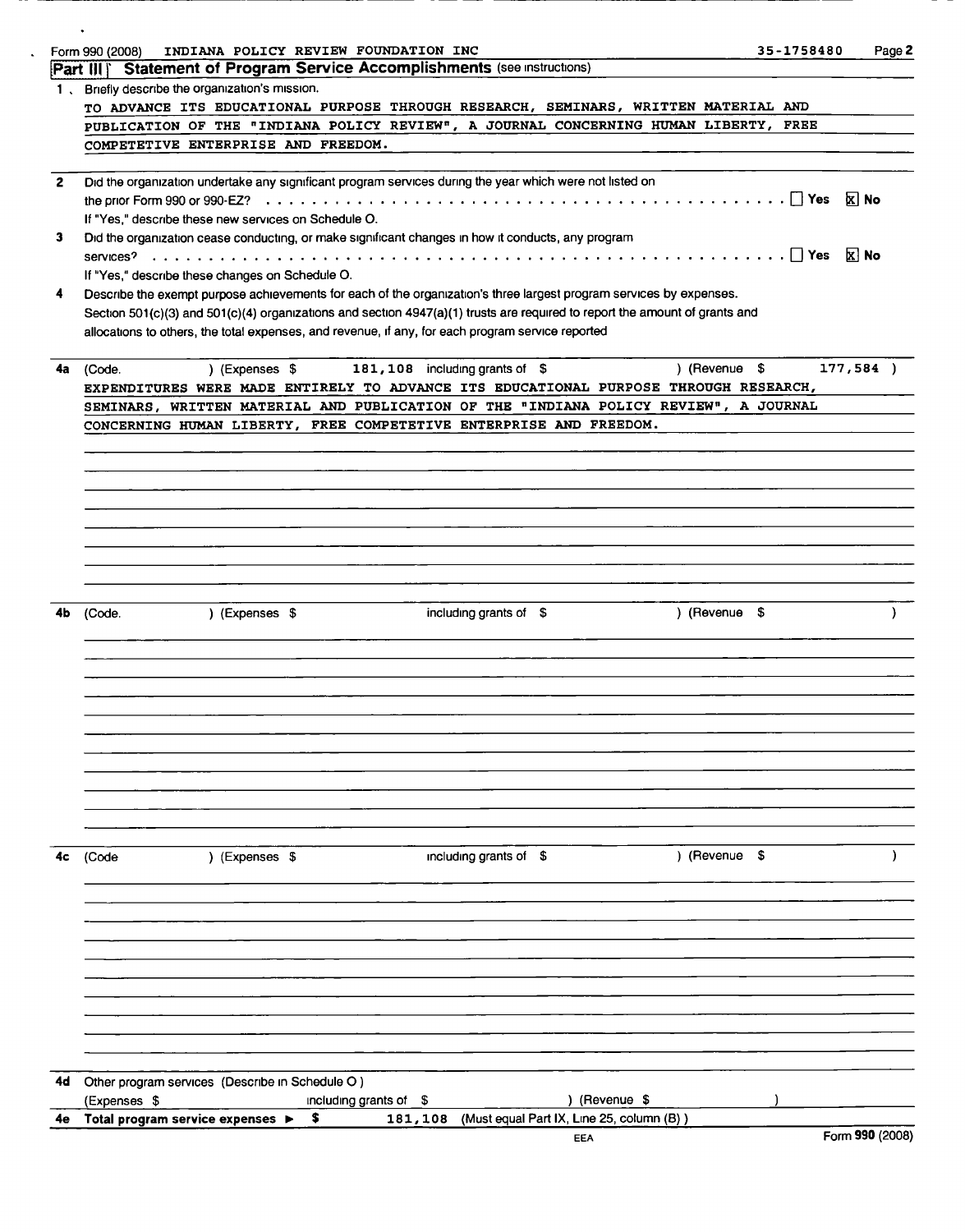|     | Form 990 (2008)<br>35-1758480<br>INDIANA POLICY REVIEW FOUNDATION INC                                                                                                                                             |                 |     | Page 3                  |
|-----|-------------------------------------------------------------------------------------------------------------------------------------------------------------------------------------------------------------------|-----------------|-----|-------------------------|
|     | <b>Checklist of Required Schedules</b><br>Part IV                                                                                                                                                                 |                 |     |                         |
|     |                                                                                                                                                                                                                   |                 | Yes | <b>No</b>               |
| 1   | Is the organization described in section $501(c)(3)$ or $4947(a)(1)$ (other than a private foundation)? If "Yes,"                                                                                                 |                 |     |                         |
|     |                                                                                                                                                                                                                   | 1               | Χ   |                         |
| 2   |                                                                                                                                                                                                                   | $\mathbf{z}$    | X   |                         |
| 3   | Did the organization engage in direct or indirect political campaign activities on behalf of or in opposition to                                                                                                  |                 |     |                         |
|     |                                                                                                                                                                                                                   | з               |     | X                       |
| 4   | Section 501(c)(3) organizations. Did the organization engage in lobbying activities? If "Yes," complete                                                                                                           |                 |     |                         |
|     |                                                                                                                                                                                                                   | 4               |     | X                       |
| 5.  | Section 501(c)(4), 501(c)(5), and 501(c)(6) organizations. Is the organization subject to the section 6033(e)                                                                                                     | 5               |     |                         |
| 6   |                                                                                                                                                                                                                   |                 |     |                         |
|     | Did the organization maintain any donor advised funds or any accounts where donors have the right to<br>provide advice on the distribution or investment of amounts in such funds or accounts? If "Yes," complete |                 |     |                         |
|     |                                                                                                                                                                                                                   | 6               |     | X                       |
| 7   | Did the organization receive or hold a conservation easement, including easements to preserve open space,                                                                                                         |                 |     |                         |
|     |                                                                                                                                                                                                                   | 7               |     | X                       |
| 8   | Did the organization maintain collections of works of art, historical treasures, or other similar assets? If "Yes,"                                                                                               |                 |     |                         |
|     |                                                                                                                                                                                                                   | 8               |     | X                       |
| 9   | Did the organization report an amount in Part X, line 21, serve as a custodian for amounts not listed in Part                                                                                                     |                 |     |                         |
|     | X, or provide credit counseling, debt management, credit repair, or debt negotiation services? If "Yes,"                                                                                                          |                 |     |                         |
|     |                                                                                                                                                                                                                   | 9               |     | X                       |
| 10  | Did the organization hold assets in term, permanent, or quasi-endowments? If "Yes," complete Schedule D, Part V                                                                                                   | 10              |     | $\overline{X}$          |
| 11  | Did the organization report an amount in Part X, lines 10, 12, 13, 15, or 25? If "Yes," complete Schedule D,                                                                                                      |                 |     |                         |
|     | .                                                                                                                                                                                                                 | 11              | X   |                         |
| 12  | Did the organization receive an audited financial statement for the year for which it is completing this return                                                                                                   |                 |     |                         |
|     | that was prepared in accordance with GAAP? If "Yes," complete Schedule D, Parts XI, XII, and XIII                                                                                                                 | 12              |     | X                       |
| 13  |                                                                                                                                                                                                                   | 13              |     | $\overline{\mathbf{x}}$ |
| 14a |                                                                                                                                                                                                                   | 14a             |     | X                       |
| b   | Did the organization have aggregate revenues or expenses of more than \$10,000 from grantmaking, fundraising,                                                                                                     |                 |     |                         |
|     | .<br>business, and program service activities outside the U.S.? If "Yes," complete Schedule F, Part I                                                                                                             | 14Ь             |     | X                       |
| 15  | Did the organization report on Part IX, column (A), line 3, more than \$5,000 of grants or assistance to any                                                                                                      |                 |     |                         |
|     |                                                                                                                                                                                                                   | 15              |     | X                       |
| 16  | Did the organization report on Part IX, column (A), line 3, more than \$5,000 of aggregate grants or assistance                                                                                                   |                 |     |                         |
|     |                                                                                                                                                                                                                   | 16              |     | X                       |
| 17  | Did the organization report more than \$15,000 on Part IX, column (A), line 11e? If "Yes," complete Schedule G, Part $\vert \ldots \ldots \rangle$                                                                | 17              |     | $\mathbf{X}$            |
| 18  | Did the organization report more than \$15,000 total on Part VIII, lines 1c and 8a? If "Yes," complete Schedule G, Part II                                                                                        | 18              |     | $\mathbf{X}$            |
| 19  | Did the organization report more than \$15,000 on Part VIII, line 9a? If "Yes," complete Schedule G, Part III                                                                                                     | 19              |     | $\overline{\mathbf{x}}$ |
| 20  | Did the organization operate one or more hospitals? If "Yes," complete Schedule H                                                                                                                                 | 20              |     | $\overline{\textbf{X}}$ |
| 21  | Did the organization report more than \$5,000 on Part IX, column (A), line 1? If "Yes," complete Schedule I, Parts I and II                                                                                       | 21              |     | X                       |
| 22  | Did the organization report more than \$5,000 on Part IX, column (A), line 2? If "Yes," complete Schedule I, Parts I and III                                                                                      | 22              |     | $\mathbf X$             |
| 23  | Did the organization answer "Yes" to Part VII, Section A, questions 3, 4, or 5? If "Yes," complete                                                                                                                | 23              |     | X                       |
| 24a | Did the organization have a tax-exempt bond issue with an outstanding principal amount of more than                                                                                                               |                 |     |                         |
|     | \$100,000 as of the last day of the year, that was issued after December 31, 2002? If "Yes," answer questions                                                                                                     |                 |     |                         |
|     |                                                                                                                                                                                                                   | 24a             |     | X.                      |
| ь   | Did the organization invest any proceeds of tax-exempt bonds beyond a temporary period exception?                                                                                                                 | 24Ь             |     |                         |
| c   | Did the organization maintain an escrow account other than a refunding escrow at any time during the year                                                                                                         |                 |     |                         |
|     |                                                                                                                                                                                                                   | 24c             |     |                         |
| đ   | Did the organization act as an "on behalf of" issuer for bonds outstanding at any time during the year?                                                                                                           | 24d             |     |                         |
| 25a | Section 501( $c$ )(3) and 501( $c$ )(4) organizations. Did the organization engage in an excess benefit transaction                                                                                               |                 |     |                         |
|     |                                                                                                                                                                                                                   | 25a             |     | X                       |
| ь   | Did the organization become aware that it had engaged in an excess benefit transaction with a disqualified                                                                                                        |                 |     |                         |
|     |                                                                                                                                                                                                                   | 25 <sub>b</sub> |     | X                       |
| 26  | Was a loan to or by a current or former officer, director, trustee, key employee, highly compensated employee, or                                                                                                 |                 |     |                         |
|     | 1.1.1.1.1.1.1<br>disqualified person outstanding as of the end of the organization's tax year? If "Yes," complete Schedule L, Part II                                                                             | 26              |     | X.                      |
| 27  | Did the organization provide a grant or other assistance to an officer, director, trustee, key employee, or                                                                                                       |                 |     |                         |
|     | substantial contributor, or to a person related to such an individual? If "Yes," complete Schedule L, Part III                                                                                                    | 27              |     | X.                      |

 $\hat{\mathbf{v}}$ 

EEA Form 990 (2008)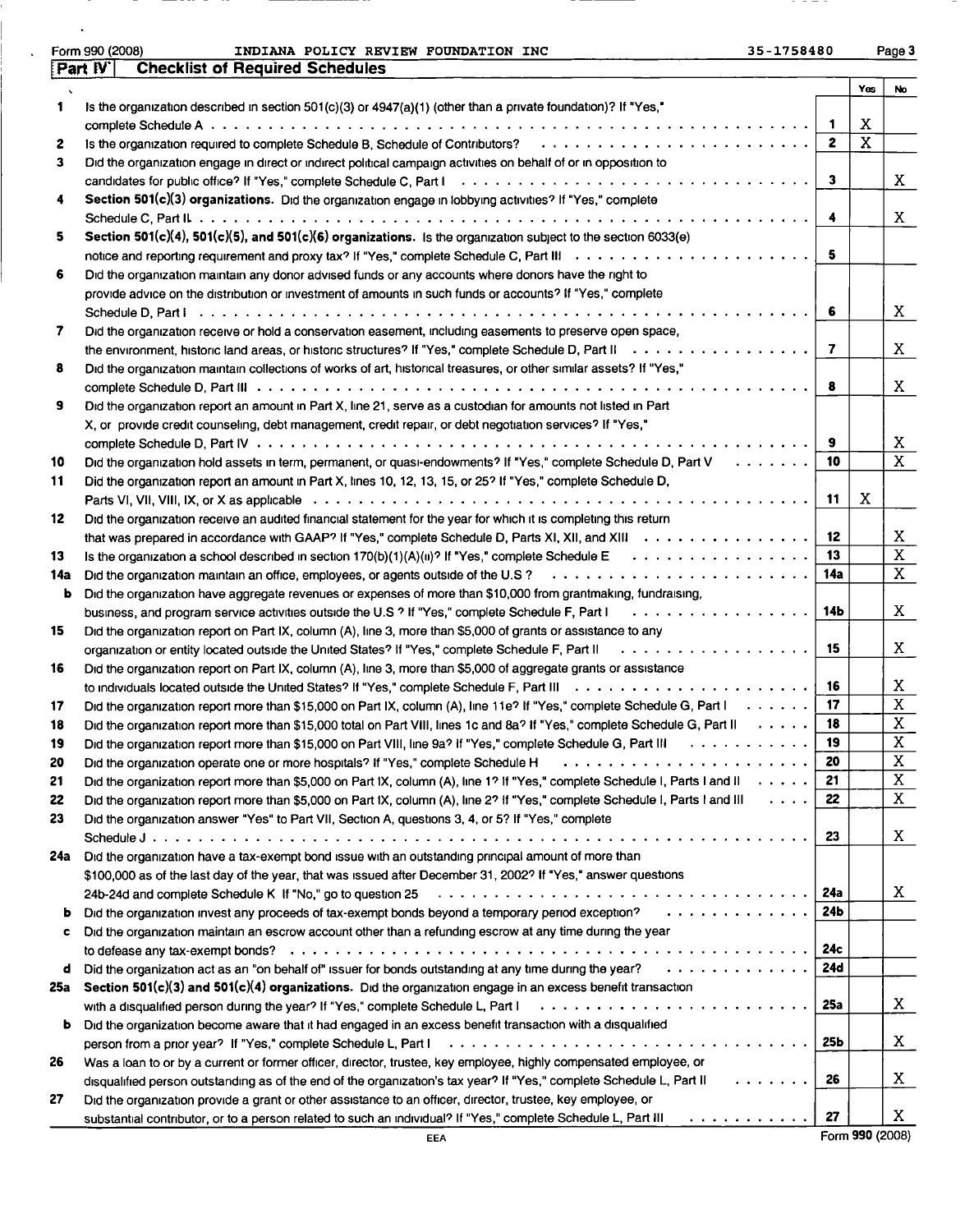|    | 35-1758480<br>INDIANA POLICY REVIEW FOUNDATION INC<br>Form 990 (2008)                                                                                                                                                          |     |     | Page 4 |
|----|--------------------------------------------------------------------------------------------------------------------------------------------------------------------------------------------------------------------------------|-----|-----|--------|
|    | <b>Checklist of Required Schedules (continued)</b><br>[Part IV`                                                                                                                                                                |     |     |        |
|    |                                                                                                                                                                                                                                |     | Yes | No.    |
| 28 | During the tax year, did any person who is a current or former officer, director, trustee, or key employee.                                                                                                                    |     |     |        |
| a  | Have a direct business relationship with the organization (other than as an officer, director, trustee, or                                                                                                                     |     |     |        |
|    | employee), or an indirect business relationship through ownership of more than 35% in another entity                                                                                                                           |     |     |        |
|    | (individually or collectively with other person(s) listed in Part VII, Section A)? If "Yes," complete Schedule L,                                                                                                              |     |     |        |
|    |                                                                                                                                                                                                                                | 28a |     | X.     |
|    | Have a family member who had a direct or indirect business relationship with the organization? If "Yes,"                                                                                                                       |     |     |        |
|    |                                                                                                                                                                                                                                | 28Ь |     | X      |
| c  | Serve as an officer, director, trustee, key employee, partner, or member of an entity (or a shareholder of a                                                                                                                   |     |     |        |
|    | .<br>professional corporation) doing business with the organization? If "Yes," complete Schedule L, Part IV                                                                                                                    | 28c |     | Χ      |
| 29 | Did the organization receive more than \$25,000 in non-cash contributions? If "Yes," complete Schedule M                                                                                                                       | 29  |     | X      |
| 30 | Did the organization receive contributions of art, historical treasures, or other similar assets, or qualified                                                                                                                 |     |     |        |
|    |                                                                                                                                                                                                                                | 30  |     | X      |
| 31 | Did the organization liquidate, terminate, or dissolve and cease operations? If "Yes," complete Schedule N,                                                                                                                    |     |     |        |
|    |                                                                                                                                                                                                                                | -31 |     | X      |
| 32 | Did the organization sell, exchange, dispose of, or transfer more than 25% of its net assets? If "Yes," complete                                                                                                               |     |     |        |
|    |                                                                                                                                                                                                                                | 32  |     | X      |
| 33 | Did the organization own 100% of an entity disregarded as separate from the organization under Regulations                                                                                                                     |     |     |        |
|    | sections 301 7701-2 and 301 7701-3? If "Yes," complete Schedule R, Part Independency on the sections 301 7701-2 and 301 7701-3? If "Yes," complete Schedule R, Part Independency on the section of the Section Part Independen | 33  |     | X      |
| 34 | Was the organization related to any tax-exempt or taxable entity? If "Yes," complete Schedule R, Parts II,                                                                                                                     |     |     |        |
|    |                                                                                                                                                                                                                                | 34  |     | X      |
| 35 | Is any related organization a controlled entity within the meaning of section 512(b)(13)? If "Yes," complete                                                                                                                   |     |     |        |
|    |                                                                                                                                                                                                                                | 35  |     | X      |
| 36 | Section 501(c)(3) organizations. Did the organization make any transfers to an exempt non-charitable related                                                                                                                   |     |     |        |
|    |                                                                                                                                                                                                                                | 36  |     | Χ      |
| 37 | Did the organization conduct more than 5% of its activities through an entity that is not a related organization                                                                                                               |     |     |        |
|    | and that is treated as a partnership for federal income tax purposes? If "Yes," complete Schedule R, Part                                                                                                                      |     |     |        |

VI. .... ... <sup>37</sup> X

EEA Form 990 (2008)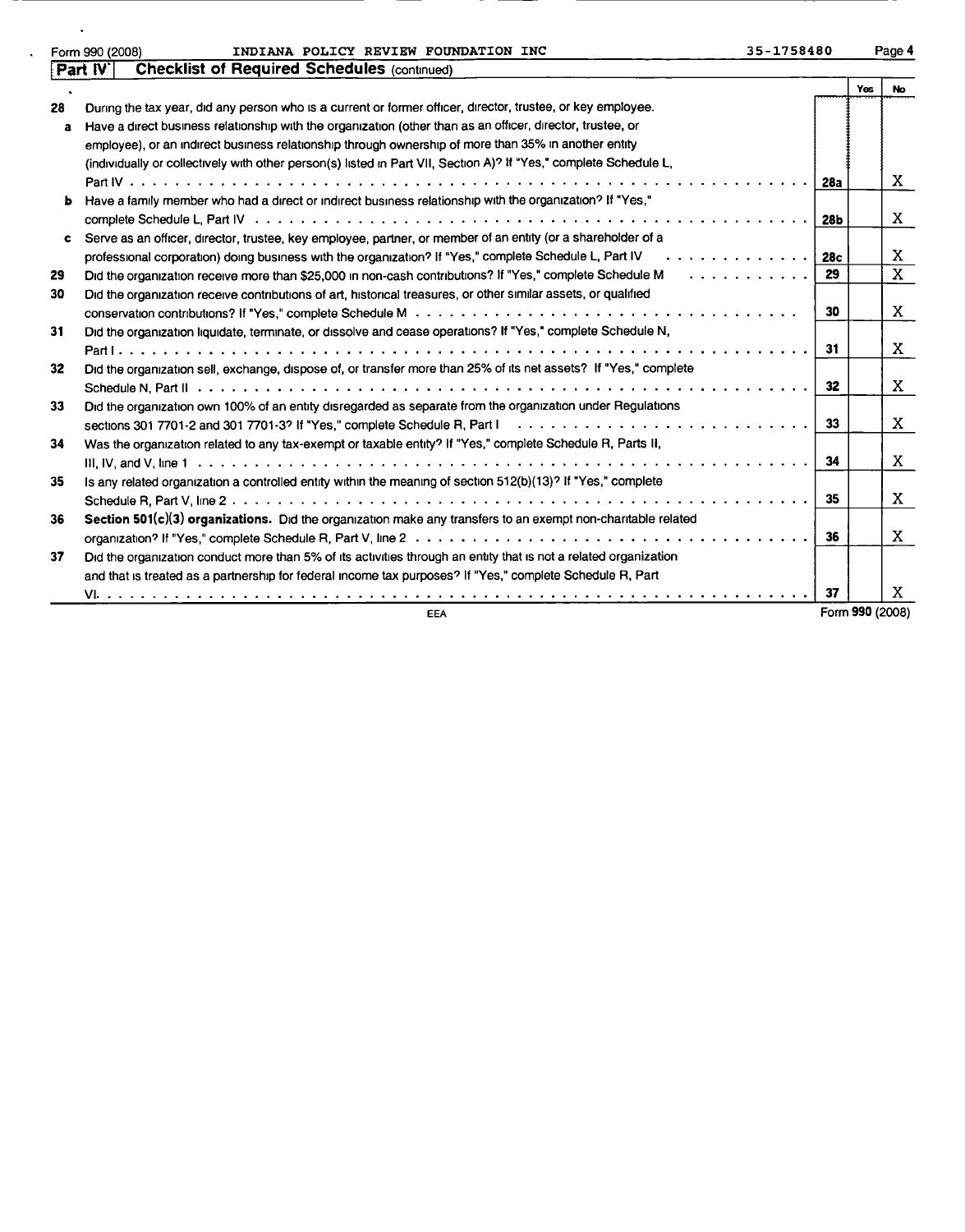|        | Form 990 (2008)<br>INDIANA POLICY REVIEW FOUNDATION INC<br>35-1758480                                                    |                |                               | Page 5         |
|--------|--------------------------------------------------------------------------------------------------------------------------|----------------|-------------------------------|----------------|
|        | <b>Statements Regarding Other IRS Filings and Tax Compliance</b><br>Part V                                               |                |                               |                |
|        |                                                                                                                          |                | Yes                           | No             |
| 1a     | Enter the number reported in Box 3 of Form 1096, Annual Summary and Transmittal of                                       |                |                               |                |
|        | 1a<br>9                                                                                                                  |                |                               |                |
| b      | 1 <sub>b</sub><br>O<br>Enter the number of Forms W-2G included in line 1a Enter -0- if not applicable                    |                |                               |                |
| c      | Did the organization comply with backup withholding rules for reportable payments to vendors and reportable              |                |                               |                |
|        |                                                                                                                          | 1c             | X                             |                |
| 2a     | Enter the number of employees reported on Form W-3, Transmittal of Wage and Tax                                          |                |                               |                |
|        | 2a<br>Statements, filed for the calendar year ending with or within the year covered by this return $\cdots \cdots$<br>1 |                |                               |                |
| ь      | If at least one is reported on line 2a, did the organization file all required federal employment tax returns?           | 2 <sub>b</sub> | Χ                             |                |
|        | Note. If the sum of lines 1a and 2a is greater than 250, you may be required to e-file this return (see                  |                |                               |                |
|        | instructions)                                                                                                            |                |                               |                |
| За     | Did the organization have unrelated business gross income of \$1,000 or more during the year covered by                  |                |                               |                |
|        |                                                                                                                          | 3a             |                               | X.             |
| b      |                                                                                                                          | Зb             |                               |                |
| 4a     | At any time during the calendar year, did the organization have an interest in, or a signature or other authority        |                |                               |                |
|        | over, a financial account in a foreign country (such as a bank account, securities account, or other financial           |                |                               |                |
|        |                                                                                                                          | 4a             |                               | X              |
| b      | If "Yes," enter the name of the foreign country                                                                          |                |                               |                |
|        | See the instructions for exceptions and filing requirements for Form TD F 90-22 1, Report of Foreign Bank                |                |                               |                |
|        | and Financial Accounts                                                                                                   |                |                               |                |
| 5a     | Was the organization a party to a prohibited tax shelter transaction at any time during the tax year?<br>.               | 5a             |                               | X.<br>X        |
| b      | Did any taxable party notify the organization that it was or is a party to a prohibited tax shelter transaction?<br>.    | 5b             |                               |                |
| c      | If "Yes," to question 5a or 5b, did the organization file Form 8886-T, Disclosure by Tax-Exempt Entity                   |                |                               |                |
|        |                                                                                                                          | 5c<br>6a       |                               | X              |
| 6a     |                                                                                                                          |                |                               |                |
| ь      | If "Yes," did the organization include with every solicitation an express statement that such contributions or           | 6Ь             |                               |                |
| 7.     | Organizations that may receive deductible contributions under section 170(c).                                            |                |                               |                |
|        | Did the organization provide goods or services in exchange for any quid pro quo contribution of more than \$75?          | 7a             |                               | X              |
| a<br>b | If "Yes," did the organization notify the donor of the value of the goods or services provided?<br>.                     | 7 <sub>b</sub> |                               |                |
| c      | Did the organization sell, exchange, or otherwise dispose of tangible personal property for which it was                 |                |                               |                |
|        |                                                                                                                          | 7с             |                               | X              |
| a      | If "Yes," indicate the number of Forms 8282 filed during the year $\cdots \cdots \cdots \cdots \cdots$                   |                |                               |                |
| е      | Did the organization, during the year, receive any funds, directly or indirectly, to pay premiums on a personal          |                |                               |                |
|        |                                                                                                                          | 7e             |                               | Χ              |
|        | Did the organization, during the year, pay premiums, directly or indirectly, on a personal benefit contract?             | 7f             |                               | X              |
|        |                                                                                                                          | 7g             |                               | $\mathbf X$    |
| ħ      | For contributions of cars, boats, airplanes, and other vehicles, did the organization file a Form 1098-C as              |                |                               |                |
|        |                                                                                                                          | 7h             |                               | X.             |
| 8      | Section 501(c)(3) and other sponsoring organizations maintaining donor advised funds and section                         |                |                               |                |
|        | $509(a)(3)$ supporting organizations. Did the supporting organization, or a fund maintained by a sponsoring              |                |                               |                |
|        |                                                                                                                          | 8              |                               | X.             |
| 9      | Section 501(c)(3) and other sponsoring organizations maintaining donor advised funds.                                    |                |                               |                |
| а      |                                                                                                                          | 9a             |                               | X              |
| b      |                                                                                                                          | 9Ь             |                               | $\overline{X}$ |
| 10     | Section 501(c)(7) organizations. Enter                                                                                   |                |                               |                |
| a      |                                                                                                                          |                |                               |                |
| b      | Gross receipts, included on Form 990, Part VIII, line 12, for public use of club facilities   10b                        |                |                               |                |
| 11     | Section 501(c)(12) organizations. Enter:                                                                                 |                |                               |                |
| a      | 11a                                                                                                                      |                |                               |                |
| b.     | Gross income from other sources (Do not net amounts due or paid to other sources against                                 |                |                               |                |
|        | 111b                                                                                                                     |                |                               |                |
| 12a    | Section 4947(a)(1) non-exempt charitable trusts. Is the organization filing Form 990 in lieu of Form 1041?               | <b>12a</b>     |                               |                |
|        | <b>b</b> If "Yes," enter the amount of tax-exempt interest received or accrued during the year $\dots \dots \dots$       |                | $F_{\text{a}} = 0.000(0.000)$ |                |
|        |                                                                                                                          |                |                               |                |

<u>т</u>

 $\sim 10^7$ 

i Ti

 $\sim 100$  km s  $^{-1}$ 

- 71 <u>— т</u>

Form 990(2008)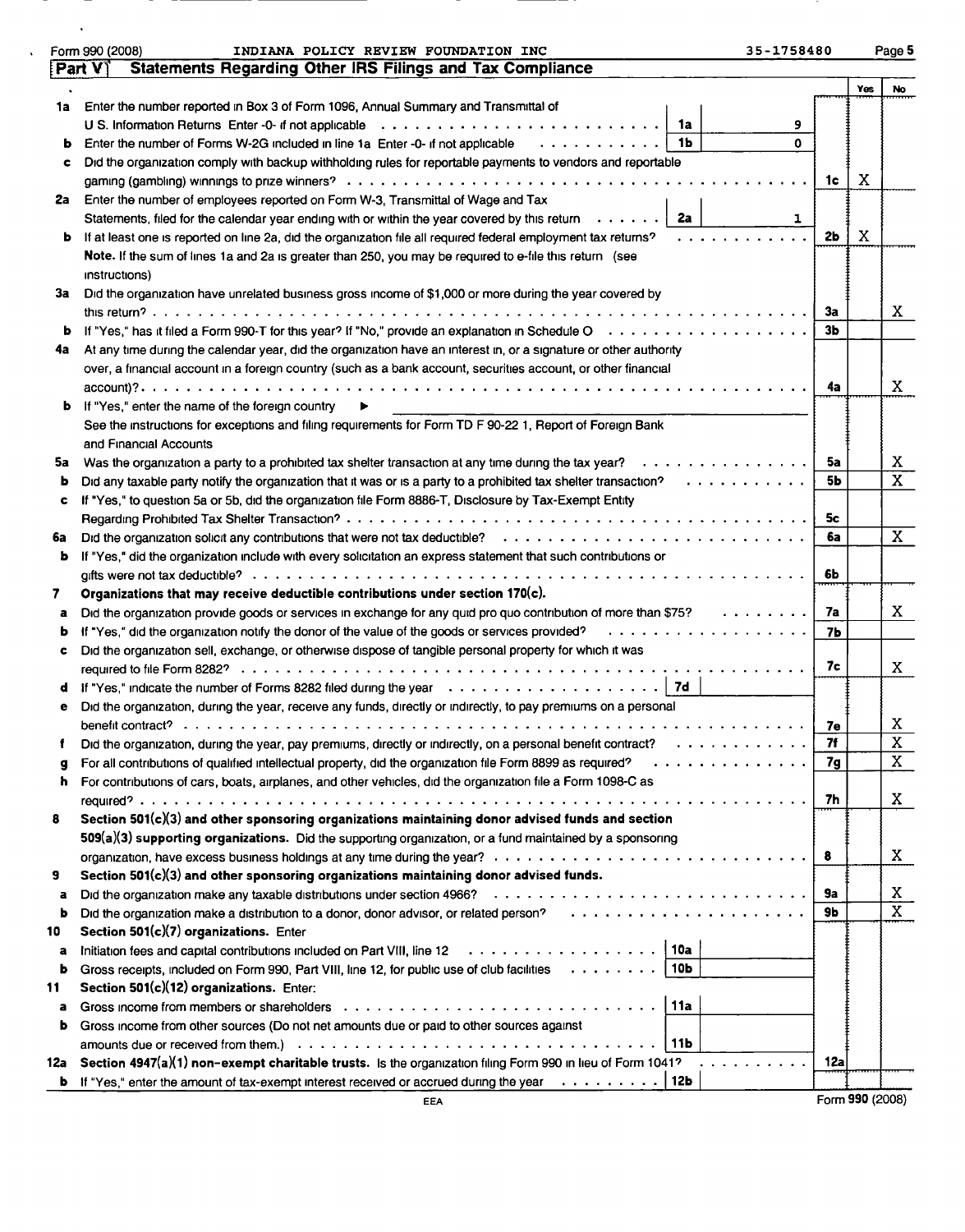| Form 990 (200 |  |
|---------------|--|
|               |  |

## Form 990 (2008) INDIANA POLICY REVIEW FOUNDATION INC 35-1758480 Page 6<br>[Part VI] Governance, Management, and Disclosure (Sections A B and C request information about policies not

|  |  | 84. | 80<br>ο |  |
|--|--|-----|---------|--|
|  |  |     |         |  |
|  |  |     |         |  |

|     | Part VI<br>Governance, Management, and Disclosure (Sections A, B, and C request information about policies not            |                |                         |                         |
|-----|---------------------------------------------------------------------------------------------------------------------------|----------------|-------------------------|-------------------------|
|     | required by the Internal Revenue Code)                                                                                    |                |                         |                         |
|     | Section A. Governing Body and Management                                                                                  |                |                         |                         |
|     |                                                                                                                           |                | Yes                     | No                      |
|     | For each "Yes" response to lines 2-7b below, and for a "No" response to lines 8 or 9b below, describe the                 |                |                         |                         |
|     | circumstances, processes, or changes in Schedule O See instructions                                                       |                |                         |                         |
| 1a  | 1a<br>з.                                                                                                                  |                |                         |                         |
| þ   | 1 <sub>b</sub><br>Enter the number of voting members that are independent<br>$\mathbf{z}$                                 |                |                         |                         |
| 2   | Did any officer, director, trustee, or key employee have a family relationship or a business relationship with            |                |                         |                         |
|     | any other officer, director, trustee, or key employee?                                                                    | $\mathbf{z}$   |                         | X                       |
| 3   | Did the organization delegate control over management duties customarily performed by or under the direct                 |                |                         |                         |
|     | supervision of officers, directors or trustees, or key employees to a management company or other person?<br>. <i>.</i> . | 3              |                         | Χ                       |
| 4   | Did the organization make any significant changes to its organizational documents since the prior Form 990 was filed?     | 4              |                         | $\overline{\mathrm{x}}$ |
| 5   | Did the organization become aware during the year of a material diversion of the organization's assets?<br>.              | 5              |                         | $\overline{\text{X}}$   |
| 6   |                                                                                                                           | 6              |                         | $\overline{\mathbf{x}}$ |
| 7a  | Does the organization have members, stockholders, or other persons who may elect one or more members                      |                |                         |                         |
|     |                                                                                                                           | 7a             |                         | X                       |
| b   | Are any decisions of the governing body subject to approval by members, stockholders, or other persons?                   | 7b             |                         | $\overline{\text{x}}$   |
| 8   | Did the organization contemporaneously document the meetings held or written actions undertaken during                    |                |                         |                         |
|     | the year by the following                                                                                                 |                |                         |                         |
| a   |                                                                                                                           | 8a             | X                       |                         |
| b   |                                                                                                                           | 8 <sub>b</sub> |                         | X                       |
| 9a  |                                                                                                                           | 9a             |                         | $\overline{\mathbf{X}}$ |
| b   | If "Yes," does the organization have written policies and procedures governing the activities of such chapters,           |                |                         |                         |
|     | affiliates, and branches to ensure their operations are consistent with those of the organization?<br>.                   | 9Ь             |                         |                         |
| 10  | Was a copy of the Form 990 provided to the organization's governing body before it was filed? All organizations           |                |                         |                         |
|     | must describe in Schedule O the process, if any, the organization uses to review the Form 990<br>.                        | 10             | Χ                       |                         |
| 11  | Is there any officer, director or trustee, or key employee listed in Part VII, Section A, who cannot be reached at        |                |                         |                         |
|     | the organization's mailing address? If "Yes," provide the names and addresses in Schedule O<br>.                          | 11             |                         | X                       |
|     | <b>Section B. Policies</b>                                                                                                |                |                         |                         |
|     |                                                                                                                           |                | Yes                     | No                      |
| 12a | Does the organization have a written conflict of interest policy? If "No," go to line 13                                  | <b>12a</b>     | X                       |                         |
| b   | Are officers, directors or trustees, and key employees required to disclose annually interests that could give            |                |                         |                         |
|     |                                                                                                                           | 12b            | Χ                       |                         |
| c   | Does the organization regularly and consistently monitor and enforce compliance with the policy? If "Yes,"                |                |                         |                         |
|     | describe in Schedule O how this is done                                                                                   | 12c            | X                       |                         |
| 13  |                                                                                                                           | 13             |                         | $\mathbf X$             |
| 14  | Does the organization have a written document retention and destruction policy?                                           | 14             | $\overline{\mathbf{x}}$ |                         |
| 15  | Did the process for determining compensation of the following persons include a review and approval by                    |                |                         |                         |
|     | independent persons, comparability data, and contemporaneous substantiation of the deliberation and decision              |                |                         |                         |
| a   |                                                                                                                           | 15a            | Χ                       |                         |
| b   | Other officers or key employees of the organization?                                                                      | <b>15b</b>     |                         | X                       |
|     | Describe the process in Schedule O (see instructions)                                                                     |                |                         |                         |
| 16a | Did the organization invest in, contribute assets to, or participate in a joint venture or similar arrangement            |                |                         |                         |
|     |                                                                                                                           | 16a            |                         | X                       |
| b   | If "Yes," has the organization adopted a written policy or procedure requiring the organization to evaluate               |                |                         |                         |
|     | its participation in joint venture arrangements under applicable federal tax law, and taken steps to safeguard            |                |                         |                         |
|     | the organization's exempt status with respect to such arrangements?                                                       | 16b            |                         |                         |
|     | <b>Section C. Disclosure</b>                                                                                              |                |                         |                         |
| 17  | List the states with which a copy of this Form 990 is required to be filed<br>▶ IN                                        |                |                         |                         |
| 18  | Section 6104 requires an organization to make its Forms 1023 (or 1024 if applicable), 990, and 990-T (501(c)(3)s only)    |                |                         |                         |
|     | available for public inspection Indicate how you make these available Check all that apply                                |                |                         |                         |
|     | $\mathbb{X}$ Upon request<br>Own website<br>Another's website<br>L L                                                      |                |                         |                         |
| 19  | Describe in Schedule O whether (and if so, how), the organization makes its governing documents, conflict of interest     |                |                         |                         |
|     | policy, and financial statements available to the public.                                                                 |                |                         |                         |
| 20  | State the name, physical address, and telephone number of the person who possesses the books and records of the           |                |                         |                         |
|     | T. CRAIG LADWIG (260)417-4094<br>organization: ▶                                                                          |                |                         |                         |

10809 OAKBRIAR CT FORT WAYNE, IN 46825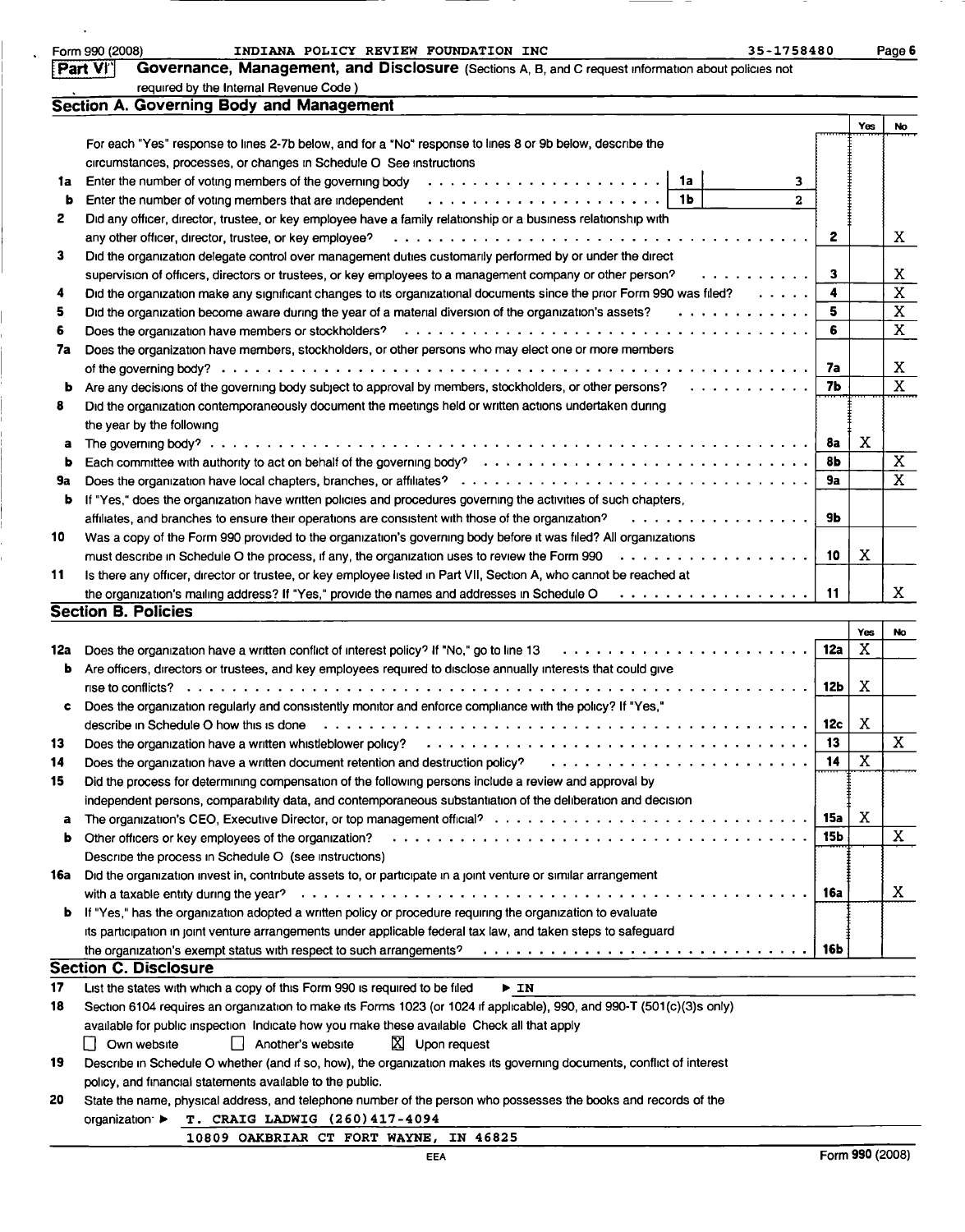| Form 990 (2008) |                                                                                           | INDIANA POLICY REVIEW FOUNDATION INC                                                                                                | 35-1758480                                                                                 | Page 7 |
|-----------------|-------------------------------------------------------------------------------------------|-------------------------------------------------------------------------------------------------------------------------------------|--------------------------------------------------------------------------------------------|--------|
| <b>Part VII</b> |                                                                                           |                                                                                                                                     | <b>Compensation of Officers, Directors, Trustees, Key Employees, Highest Compensated</b>   |        |
|                 | <b>Employees, and Independent Contractors</b>                                             |                                                                                                                                     |                                                                                            |        |
|                 |                                                                                           |                                                                                                                                     | Section A. Officers, Directors, Trustees, Key Employees, and Highest Compensated Employees |        |
|                 |                                                                                           | 1a Complete this table for all persons required to be listed. Use Schedule J-2 if additional space is needed                        |                                                                                            |        |
|                 |                                                                                           | • List all of the organization's current officers, directors, trustees (whether individuals or organizations), regardless of amount |                                                                                            |        |
|                 |                                                                                           | of compensation, and <b>current</b> key employees. Enter -0- in columns (D), (E), and (F) if no compensation was paid.              |                                                                                            |        |
|                 |                                                                                           | • List the organization's five current highest compensated employees (other than an officer, director, trustee, or key employee)    |                                                                                            |        |
|                 | organization and any related organizations                                                | who received reportable compensation (Box 5 of Form W-2 and/or Box 7 of Form 1099-MISC) of more than \$100,000 from the             |                                                                                            |        |
|                 |                                                                                           | List all of the organization's former officers, key employees, and highest compensated employees who received more than             |                                                                                            |        |
|                 | \$100,000 of reportable compensation from the organization and any related organizations. |                                                                                                                                     |                                                                                            |        |
|                 |                                                                                           | List all of the organization's former directors or trustees that received, in the capacity as a former director or trustee of       |                                                                                            |        |
|                 |                                                                                           | the organization, more than \$10,000 of reportable compensation from the organization and any related organizations.                |                                                                                            |        |

List persons in the following order. Individual trustees or directors; institutional trustees, officers; key employees; highest compensated employees, and former such persons

 $\Box$  Check this box if the organization did not compensate any officer, director, trustee, or key employee

 $\ddot{\phantom{a}}$ 

 $\ddot{\phantom{0}}$ 

| Shoot this box if the organization are not componed to<br>(A) | (B)                          |                                                                                                                                                                                                                                                            |                                                                               |                                                                                | (c)                                                                                                      | $\cdots$                                                                                                                       |                                                      | (D)                                                                          | (E)                                                                            | (F)                                                                                                         |
|---------------------------------------------------------------|------------------------------|------------------------------------------------------------------------------------------------------------------------------------------------------------------------------------------------------------------------------------------------------------|-------------------------------------------------------------------------------|--------------------------------------------------------------------------------|----------------------------------------------------------------------------------------------------------|--------------------------------------------------------------------------------------------------------------------------------|------------------------------------------------------|------------------------------------------------------------------------------|--------------------------------------------------------------------------------|-------------------------------------------------------------------------------------------------------------|
| Name and Title                                                | Average<br>hours per<br>week | t d <br>$n + 1$<br>$\begin{array}{c c c c c} \hline \mathbf{d} & \mathbf{u} & \mathbf{r} & \mathbf{s} \\ \hline \mathbf{i} & \mathbf{s} & \mathbf{e} & \mathbf{t} & \mathbf{s} \end{array}$<br>vtc<br>1 0 1<br>de o   u e <br>u<br>$\mathbf r$<br>ao<br>Ir | n r<br>li t<br>∣t el<br>$\vert$ 1<br>$\blacksquare$<br>$\circ$<br>n<br>а<br>п | $\circ$<br>$\mathbf{f}$<br>$\mathbf{f}$<br>$\mathbf{I}$<br>c<br>$\bullet$<br>r | Κ<br>e<br>y<br>$\bullet$<br>m<br>p<br>$\mathbf{r}$<br>$\bullet$<br>у<br>$\ddot{\mathbf{e}}$<br>$\bullet$ | Position (check all that apply)<br>Hce<br> ⊧om'<br>g mp<br>h p i<br>e e o<br>ls n y<br>∣t se<br>a <sub>e</sub><br>t.<br>۰<br>d | F<br>$\circ$<br>$\mathbf{r}$<br>m<br>$\bullet$<br>T. | Reportable<br>compensation<br>from<br>the<br>organization<br>(W-2/1099-MISC) | Reportable<br>compensation<br>from related<br>organizations<br>(W-2/1099-MISC) | Estimated<br>amount of<br>other<br>compensation<br>from the<br>organization<br>and related<br>organizations |
| T CRAIG LADWIG                                                |                              |                                                                                                                                                                                                                                                            |                                                                               |                                                                                |                                                                                                          |                                                                                                                                |                                                      |                                                                              |                                                                                |                                                                                                             |
| <b>EXECUTIVE DIR</b>                                          | 55                           | $\mathbf X$                                                                                                                                                                                                                                                |                                                                               |                                                                                | X                                                                                                        | $\boldsymbol{\mathrm{X}}$                                                                                                      |                                                      | 93,725                                                                       | 0                                                                              | 23,516                                                                                                      |
| <b>BYRON LAMM</b>                                             |                              |                                                                                                                                                                                                                                                            |                                                                               |                                                                                |                                                                                                          |                                                                                                                                |                                                      |                                                                              |                                                                                |                                                                                                             |
| PRESIDENT                                                     | 6                            | $\mathbf x$                                                                                                                                                                                                                                                |                                                                               |                                                                                |                                                                                                          |                                                                                                                                |                                                      | $\overline{0}$                                                               | $\mathbf 0$                                                                    |                                                                                                             |
| CHARLES S QUILHOT                                             |                              | $\mathbf X$                                                                                                                                                                                                                                                |                                                                               |                                                                                |                                                                                                          |                                                                                                                                |                                                      | 0I                                                                           | $\mathbf 0$                                                                    |                                                                                                             |
| <b>DIRECTOR</b>                                               |                              |                                                                                                                                                                                                                                                            |                                                                               |                                                                                |                                                                                                          |                                                                                                                                |                                                      |                                                                              |                                                                                |                                                                                                             |
|                                                               |                              |                                                                                                                                                                                                                                                            |                                                                               |                                                                                |                                                                                                          |                                                                                                                                |                                                      |                                                                              |                                                                                |                                                                                                             |
|                                                               |                              |                                                                                                                                                                                                                                                            |                                                                               |                                                                                |                                                                                                          |                                                                                                                                |                                                      |                                                                              |                                                                                |                                                                                                             |
|                                                               |                              |                                                                                                                                                                                                                                                            |                                                                               |                                                                                |                                                                                                          |                                                                                                                                |                                                      |                                                                              |                                                                                |                                                                                                             |
|                                                               |                              |                                                                                                                                                                                                                                                            |                                                                               |                                                                                |                                                                                                          |                                                                                                                                |                                                      |                                                                              |                                                                                |                                                                                                             |
|                                                               |                              |                                                                                                                                                                                                                                                            |                                                                               |                                                                                |                                                                                                          |                                                                                                                                |                                                      |                                                                              |                                                                                |                                                                                                             |
|                                                               |                              |                                                                                                                                                                                                                                                            |                                                                               |                                                                                |                                                                                                          |                                                                                                                                |                                                      |                                                                              |                                                                                |                                                                                                             |
|                                                               |                              |                                                                                                                                                                                                                                                            |                                                                               |                                                                                |                                                                                                          |                                                                                                                                |                                                      |                                                                              |                                                                                |                                                                                                             |
|                                                               |                              |                                                                                                                                                                                                                                                            |                                                                               |                                                                                |                                                                                                          |                                                                                                                                |                                                      |                                                                              |                                                                                |                                                                                                             |
|                                                               |                              |                                                                                                                                                                                                                                                            |                                                                               |                                                                                |                                                                                                          |                                                                                                                                |                                                      |                                                                              |                                                                                |                                                                                                             |
|                                                               |                              |                                                                                                                                                                                                                                                            |                                                                               |                                                                                |                                                                                                          |                                                                                                                                |                                                      |                                                                              |                                                                                |                                                                                                             |
|                                                               |                              |                                                                                                                                                                                                                                                            |                                                                               |                                                                                |                                                                                                          |                                                                                                                                |                                                      |                                                                              |                                                                                |                                                                                                             |
|                                                               |                              |                                                                                                                                                                                                                                                            |                                                                               |                                                                                |                                                                                                          |                                                                                                                                |                                                      |                                                                              |                                                                                |                                                                                                             |
|                                                               |                              |                                                                                                                                                                                                                                                            |                                                                               |                                                                                |                                                                                                          |                                                                                                                                |                                                      |                                                                              |                                                                                |                                                                                                             |
|                                                               | EEA                          |                                                                                                                                                                                                                                                            |                                                                               |                                                                                |                                                                                                          |                                                                                                                                |                                                      |                                                                              |                                                                                | Form 990 (2008)                                                                                             |

 $- - -- -$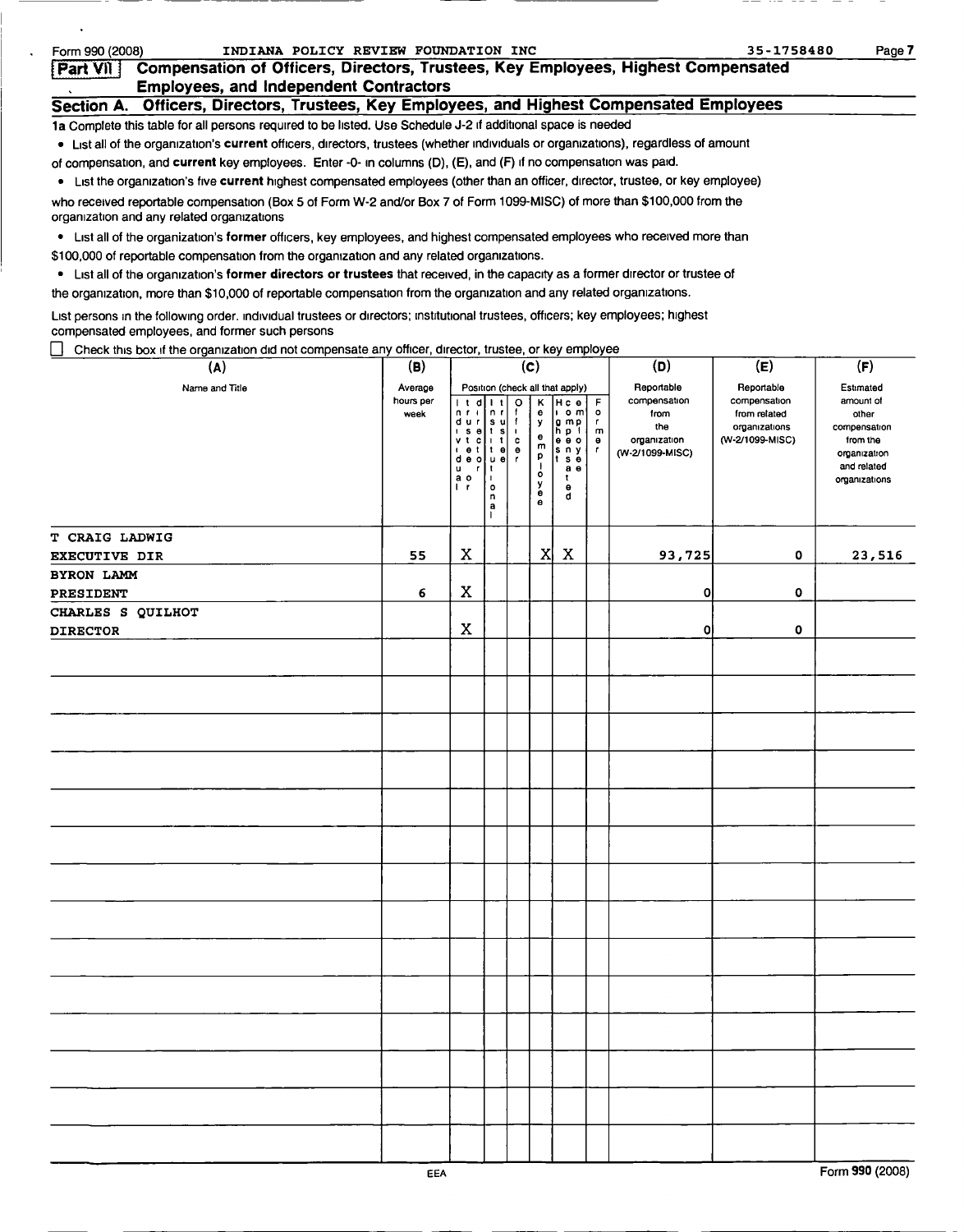| Form 990 (2008)  | INDIANA POLICY REVIEW FOUNDATION INC                                                                                                                                              |                         |                                                                |                                       |                                           |                                     |                                                                               |                                        |                                   | 35-1758480                                 |   |                                              | Page 8    |
|------------------|-----------------------------------------------------------------------------------------------------------------------------------------------------------------------------------|-------------------------|----------------------------------------------------------------|---------------------------------------|-------------------------------------------|-------------------------------------|-------------------------------------------------------------------------------|----------------------------------------|-----------------------------------|--------------------------------------------|---|----------------------------------------------|-----------|
| Part VII         | Section A. Officers, Directors, Trustees, Key Employees, and Highest Compensated Employees (continued)                                                                            |                         |                                                                |                                       |                                           |                                     |                                                                               |                                        |                                   |                                            |   |                                              |           |
|                  | (A)<br>Name and title                                                                                                                                                             | (B)<br>Average<br>hours | Position (check all that<br>apply)                             |                                       | (C)                                       |                                     |                                                                               |                                        | (D)<br>Reportable<br>compensation | $\mathbf{E}$<br>Reportable<br>compensation |   | (F)<br>Estimated<br>amount of                |           |
|                  |                                                                                                                                                                                   | per<br>week             | n<br>$F$ 1<br>d<br>u r<br>$s_{\theta}$<br>٧                    | n<br>s<br>'tu∐f<br> S                 | o<br>$\mathbf{f}$                         | Κe<br> e m∣<br>ly P<br>$\mathbf{I}$ | Hc e<br>$\circ$<br>$\mathsf{m}$<br>$\mathbf{I}$<br>m<br> g p P<br> h e l      | F<br>$\mathbf{o}$<br>$\mathbf{r}$<br>m | from<br>the<br>organization       | from<br>related<br>organizations           |   | other<br>compensation<br>from the            |           |
|                  |                                                                                                                                                                                   |                         | $\mathbf{r}$<br>e t<br>d<br>e o<br>u<br>r<br>а<br>$\mathbf{o}$ | $t_{t}$<br>u<br>0<br>θ<br>٠<br>۰<br>u | $\mathbf c$<br>$\mathbf e$<br>$\mathbf r$ | $\mathbf{o}$<br>у<br>۰<br>۰         | e <sup>n</sup> o<br> s <br>y<br>a<br>t<br>$\bullet$<br>ŧ<br>$e^{\theta}$<br>d | $\bullet$<br>r                         | (W-2/1099-MISC)                   | (W-2/1099-MISC)                            |   | organization<br>and related<br>organizations |           |
|                  |                                                                                                                                                                                   |                         | r                                                              | a                                     |                                           |                                     |                                                                               |                                        |                                   |                                            |   |                                              |           |
|                  |                                                                                                                                                                                   |                         |                                                                |                                       |                                           |                                     |                                                                               |                                        |                                   |                                            |   |                                              |           |
|                  |                                                                                                                                                                                   |                         |                                                                |                                       |                                           |                                     |                                                                               |                                        |                                   |                                            |   |                                              |           |
|                  |                                                                                                                                                                                   |                         |                                                                |                                       |                                           |                                     |                                                                               |                                        |                                   |                                            |   |                                              |           |
|                  |                                                                                                                                                                                   |                         |                                                                |                                       |                                           |                                     |                                                                               |                                        |                                   |                                            |   |                                              |           |
|                  |                                                                                                                                                                                   |                         |                                                                |                                       |                                           |                                     |                                                                               |                                        |                                   |                                            |   |                                              |           |
|                  |                                                                                                                                                                                   |                         |                                                                |                                       |                                           |                                     |                                                                               |                                        |                                   |                                            |   |                                              |           |
|                  |                                                                                                                                                                                   |                         |                                                                |                                       |                                           |                                     |                                                                               |                                        |                                   |                                            |   |                                              |           |
|                  |                                                                                                                                                                                   |                         |                                                                |                                       |                                           |                                     |                                                                               |                                        |                                   |                                            |   |                                              |           |
|                  |                                                                                                                                                                                   |                         |                                                                |                                       |                                           |                                     |                                                                               |                                        |                                   |                                            |   |                                              |           |
|                  |                                                                                                                                                                                   |                         |                                                                |                                       |                                           |                                     |                                                                               |                                        |                                   |                                            |   |                                              |           |
| 1b<br>Total<br>2 | Total number of individuals (including those in 1a) who received more than \$100,000 in reportable compensation from the                                                          |                         |                                                                |                                       |                                           |                                     |                                                                               |                                        | 93,725                            | 0                                          |   | 23,516                                       |           |
|                  | organization $\blacktriangleright$                                                                                                                                                |                         |                                                                |                                       |                                           |                                     |                                                                               |                                        |                                   |                                            |   |                                              | 0         |
| 3                | Did the organization list any former officer, director or trustee, key employee, or highest compensated                                                                           |                         |                                                                |                                       |                                           |                                     |                                                                               |                                        |                                   |                                            |   | <b>Yes</b>                                   | <b>No</b> |
| 4                | employee on line 1a? If "Yes," complete Schedule J for such individual<br>For any individual listed on line 1a, is the sum of reportable compensation and other compensation from |                         |                                                                |                                       |                                           |                                     |                                                                               |                                        |                                   |                                            | 3 |                                              | X         |
|                  | the organization and related organizations greater than \$150,000? If "Yes," complete Schedule J for such                                                                         |                         |                                                                |                                       |                                           |                                     |                                                                               |                                        |                                   |                                            | 4 |                                              | X         |
| 5                | Did any person listed on line 1a receive or accrue compensation from any unrelated organization for                                                                               |                         |                                                                |                                       |                                           |                                     |                                                                               |                                        |                                   |                                            | 5 |                                              | X.        |
|                  | <b>Section B. Independent Contractors</b>                                                                                                                                         |                         |                                                                |                                       |                                           |                                     |                                                                               |                                        |                                   |                                            |   |                                              |           |
| 1                | Complete this table for your five highest compensated independent contractors that received more than \$100,000 of<br>compensation from the organization                          |                         |                                                                |                                       |                                           |                                     |                                                                               |                                        |                                   |                                            |   |                                              |           |
|                  | (A)<br>Name and business address                                                                                                                                                  |                         |                                                                |                                       |                                           |                                     |                                                                               |                                        | (B)<br>Description of services    |                                            |   | $\mathcal{C}$<br>Compensation                |           |
|                  |                                                                                                                                                                                   |                         |                                                                |                                       |                                           |                                     |                                                                               |                                        |                                   |                                            |   |                                              |           |
|                  |                                                                                                                                                                                   |                         |                                                                |                                       |                                           |                                     |                                                                               |                                        |                                   |                                            |   |                                              |           |
| 2                | Total number of independent contractors (including those in 1) who received more than \$100,000 in                                                                                |                         |                                                                |                                       |                                           |                                     |                                                                               |                                        |                                   |                                            |   |                                              |           |

\_\_\_\_\_

compensation from the organization ►

 $\ddot{\phantom{a}}$ 

 $\ddot{\phantom{0}}$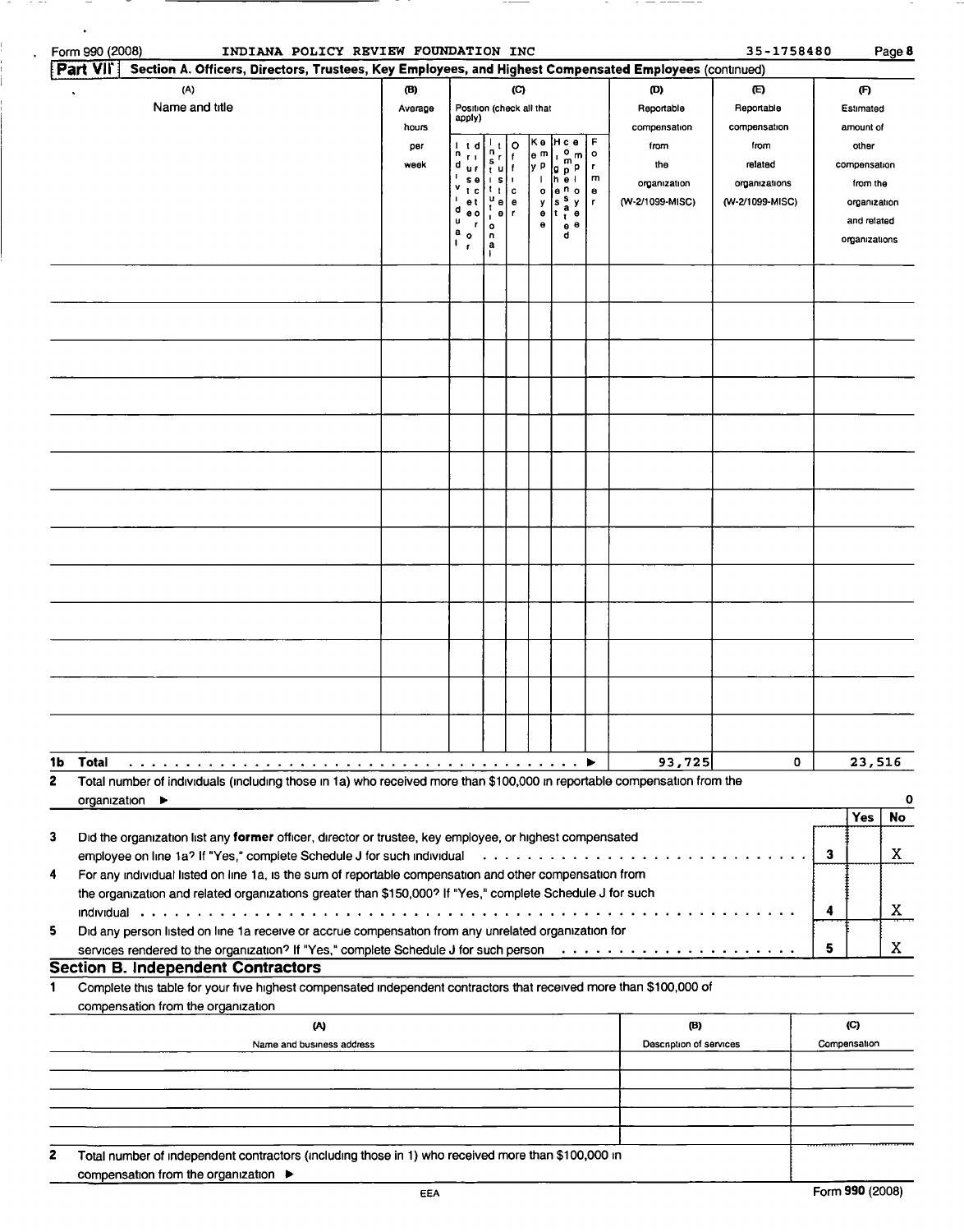| Part VIII                                                                                            |                              |                                                                                                                                                                                                                               |                      |                    |                                                    |                                         |                                                                           |
|------------------------------------------------------------------------------------------------------|------------------------------|-------------------------------------------------------------------------------------------------------------------------------------------------------------------------------------------------------------------------------|----------------------|--------------------|----------------------------------------------------|-----------------------------------------|---------------------------------------------------------------------------|
|                                                                                                      |                              | <b>Statement of Revenue</b>                                                                                                                                                                                                   |                      |                    |                                                    |                                         |                                                                           |
|                                                                                                      |                              |                                                                                                                                                                                                                               |                      | w<br>Total revenue | (B)<br>Related or<br>exempt<br>function<br>revenue | (C)<br>Unrelated<br>business<br>revenue | (ወ)<br>Revenue<br>excluded from tax<br>under sections<br>512, 513, or 514 |
| Cooa<br>t m<br>h o<br>e <sub>u</sub><br>s.rn<br>$Q$ S S<br>u r<br>$\blacksquare$<br>аm<br>n 1<br>otl | 1a<br>b<br>c<br>d<br>е<br>T. | Federated campaigns  <br>1a<br>1b<br>Membership dues $\dots \dots \dots$<br>Fundraising events<br>1c<br>1d<br>Related organizations<br>Government grants (contributions)<br>1e<br>All other contributions, gifts, grants, and |                      |                    |                                                    |                                         |                                                                           |
| n s a<br>а<br>n<br>d                                                                                 | h                            | <b>1f</b><br>$\sim$ $\sim$ $\sim$ $\sim$ $\sim$<br>similar amounts not included above<br>Noncash contributions included in lines 1a-1f \$<br>Total. Add lines 1a-1f                                                           | 177,584              | 177,584            |                                                    |                                         |                                                                           |
|                                                                                                      |                              |                                                                                                                                                                                                                               | <b>Business Code</b> |                    |                                                    |                                         |                                                                           |
|                                                                                                      | 2a                           |                                                                                                                                                                                                                               |                      |                    |                                                    |                                         |                                                                           |
| <b>B</b><br>s<br>۰<br>$\bullet$                                                                      | b                            |                                                                                                                                                                                                                               |                      |                    |                                                    |                                         |                                                                           |
| v                                                                                                    | c                            | <u> 2000 - Jan Jan Jawa Barat, masjid a shekara ta 1980 haɗa 2001 ta 2001 ta 2001 ta 2001 ta 2001 ta 2001 ta 200</u>                                                                                                          |                      |                    |                                                    |                                         |                                                                           |
| θ<br>u                                                                                               | d                            | <u> 2000 - Jan Barnett, mars et al. (b. 1989)</u>                                                                                                                                                                             |                      |                    |                                                    |                                         |                                                                           |
| u<br>c<br>$\bullet$<br>$\bullet$<br>m                                                                | е                            |                                                                                                                                                                                                                               |                      |                    |                                                    |                                         |                                                                           |
|                                                                                                      |                              | f All other program service revenue $\ldots \ldots$                                                                                                                                                                           |                      |                    |                                                    |                                         |                                                                           |
|                                                                                                      |                              |                                                                                                                                                                                                                               |                      |                    |                                                    |                                         |                                                                           |
|                                                                                                      | 3                            | Investment income (including dividends, interest, and                                                                                                                                                                         |                      |                    |                                                    |                                         |                                                                           |
|                                                                                                      | 4                            | Income from investment of tax-exempt bond proceeds                                                                                                                                                                            |                      |                    |                                                    |                                         |                                                                           |
|                                                                                                      | 5                            |                                                                                                                                                                                                                               |                      |                    |                                                    |                                         |                                                                           |
|                                                                                                      |                              | (i) Real                                                                                                                                                                                                                      | (ii) Personal        |                    |                                                    |                                         |                                                                           |
|                                                                                                      |                              | 6a Gross Rents                                                                                                                                                                                                                |                      |                    |                                                    |                                         |                                                                           |
|                                                                                                      |                              | <b>b</b> Less: rental expenses $\cdots$                                                                                                                                                                                       |                      |                    |                                                    |                                         |                                                                           |
|                                                                                                      |                              | <b>c</b> Rental income or (loss) $\cdot \cdot \cdot$                                                                                                                                                                          |                      |                    |                                                    |                                         |                                                                           |
|                                                                                                      |                              |                                                                                                                                                                                                                               |                      |                    |                                                    |                                         |                                                                           |
|                                                                                                      |                              | (i) Securities<br>7a Gross amount from sales of<br>assets other than inventory                                                                                                                                                | (ii) Other           |                    |                                                    |                                         |                                                                           |
|                                                                                                      |                              | <b>b</b> Less cost or other basis<br>and sales expenses $\cdots$                                                                                                                                                              |                      |                    |                                                    |                                         |                                                                           |
|                                                                                                      |                              | c Gain or (loss) $\ldots$<br><u> 1980 - Jan Barbara Barat, prima popular popular popular popular popular popular popular popular popular popula</u>                                                                           |                      |                    |                                                    |                                         |                                                                           |
| е                                                                                                    |                              |                                                                                                                                                                                                                               |                      |                    |                                                    |                                         |                                                                           |
| r                                                                                                    |                              | 8a Gross income from fundraising                                                                                                                                                                                              |                      |                    |                                                    |                                         |                                                                           |
|                                                                                                      |                              | events (not including<br>\$                                                                                                                                                                                                   |                      |                    |                                                    |                                         |                                                                           |
|                                                                                                      |                              | of contributions reported on line 1c)                                                                                                                                                                                         |                      |                    |                                                    |                                         |                                                                           |
|                                                                                                      |                              | See Part IV, line $18 \cdot \cdot \cdot \cdot \cdot \cdot \cdot \cdot \cdot \cdot$ . a                                                                                                                                        |                      |                    |                                                    |                                         |                                                                           |
| e<br>n                                                                                               |                              | b Less direct expenses b                                                                                                                                                                                                      |                      |                    |                                                    |                                         |                                                                           |
| u                                                                                                    |                              | c Net income or (loss) from fundraising events $\cdots \cdots$                                                                                                                                                                |                      |                    |                                                    |                                         |                                                                           |
| е                                                                                                    |                              | 9a Gross income from gaming activities                                                                                                                                                                                        |                      |                    |                                                    |                                         |                                                                           |
|                                                                                                      |                              | See Part IV, line 19 a                                                                                                                                                                                                        |                      |                    |                                                    |                                         |                                                                           |
|                                                                                                      |                              | b Less direct expenses b                                                                                                                                                                                                      |                      |                    |                                                    |                                         |                                                                           |
|                                                                                                      |                              | c Net income or (loss) from gaming activities $\cdots \cdots \cdots$                                                                                                                                                          |                      |                    |                                                    |                                         |                                                                           |
|                                                                                                      |                              | 10a Gross sales of inventory, less<br>returns and allowances a                                                                                                                                                                |                      |                    |                                                    |                                         |                                                                           |
|                                                                                                      |                              | <b>b</b> Less: cost of goods sold <b>b</b>                                                                                                                                                                                    |                      |                    |                                                    |                                         |                                                                           |
|                                                                                                      |                              | c Net income or (loss) from sales of inventory $\dots \dots \dots$                                                                                                                                                            |                      |                    |                                                    |                                         |                                                                           |
|                                                                                                      |                              | Miscellaneous Revenue                                                                                                                                                                                                         | <b>Business Code</b> |                    |                                                    |                                         |                                                                           |
|                                                                                                      | 11a                          |                                                                                                                                                                                                                               |                      |                    |                                                    |                                         |                                                                           |
|                                                                                                      | b                            | the contract of the contract of the contract of the contract of the contract of the contract of the contract of                                                                                                               |                      |                    |                                                    |                                         |                                                                           |
|                                                                                                      | c                            | <u> 1989 - Johann Barnett, mars et al. 1989 - Anna anno 1989 - Anna anno 1989 - Anna anno 1989 - Anna anno 1989 - </u>                                                                                                        |                      |                    |                                                    |                                         |                                                                           |
|                                                                                                      |                              | d All other revenue                                                                                                                                                                                                           |                      |                    |                                                    |                                         |                                                                           |
|                                                                                                      |                              | e Total. Add lines 11a-11d ▶                                                                                                                                                                                                  |                      |                    |                                                    |                                         |                                                                           |
|                                                                                                      |                              | 12 Total Revenue. Add lines 1h, 2g, 3, 4, 5, 6d, 7d, 8c,                                                                                                                                                                      |                      |                    |                                                    |                                         |                                                                           |
|                                                                                                      |                              |                                                                                                                                                                                                                               |                      | 177,584            | O                                                  |                                         |                                                                           |

 $\langle \cdot \rangle$ 

- - - - -

 $\overline{\phantom{a}}$ 

 $-$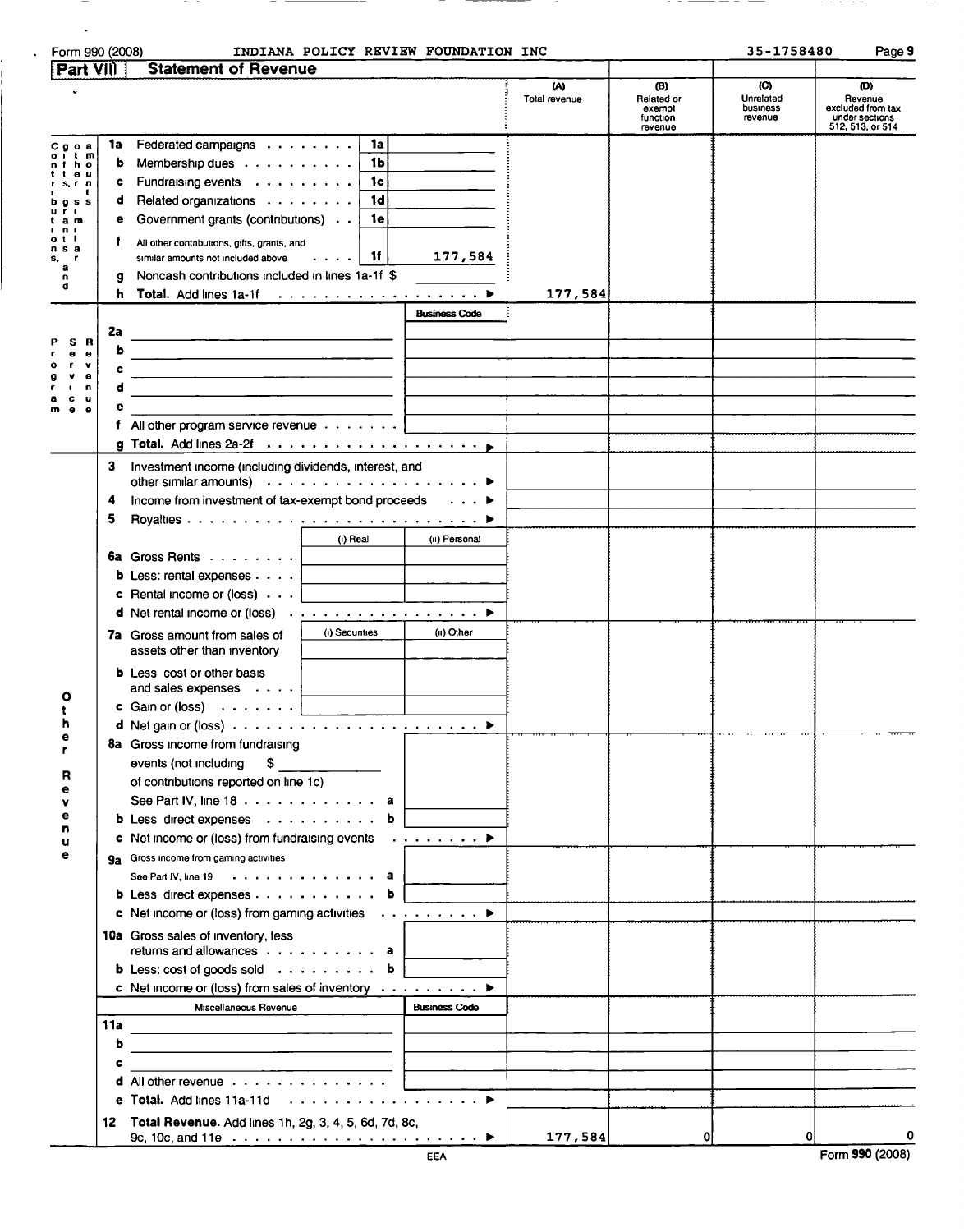| IMA<br>- 1 |  |
|------------|--|
|------------|--|

| $\bullet$    | Section 501( $c$ )(3) and 501( $c$ )(4) organizations must complete all columns.                             |                     |                        |                       |                    |
|--------------|--------------------------------------------------------------------------------------------------------------|---------------------|------------------------|-----------------------|--------------------|
|              | All other organizations must complete column (A) but are not required to complete columns (B), (C), and (D). |                     |                        |                       |                    |
|              | Do not include amounts reported on lines 6b,                                                                 | w<br>Total expenses | (B)<br>Program service | (C)<br>Management and | (D)<br>Fundraising |
|              | 7b, 8b, 9b, and 10b of Part VIII.                                                                            |                     | expenses               | general expenses      | expenses           |
| 1            | Grants and other assistance to governments and                                                               |                     |                        |                       |                    |
|              | organizations in the U.S. See Part IV, line 21<br>$\cdots$                                                   |                     |                        |                       |                    |
| $\mathbf{2}$ | Grants and other assistance to individuals in                                                                |                     |                        |                       |                    |
|              | the U.S See Part IV, line $22$                                                                               |                     |                        |                       |                    |
| 3            | Grants and other assistance to governments,                                                                  |                     |                        |                       |                    |
|              | organizations, and individuals outside the                                                                   |                     |                        |                       |                    |
|              | US See Part IV, lines 15 and 16                                                                              |                     |                        |                       |                    |
| 4            | Benefits paid to or for members                                                                              |                     |                        |                       |                    |
| 5.           | Compensation of current officers, directors,                                                                 |                     |                        |                       |                    |
|              | trustees, and key employees $\dots \dots \dots \dots$                                                        | 117,241             | 117,241                |                       |                    |
| 6            | Compensation not included above, to disqualified                                                             |                     |                        |                       |                    |
|              | persons (as defined under section 4958(f)(1)) and                                                            |                     |                        |                       |                    |
|              | persons described in section $4958(c)(3)(B) \cdot \cdot \cdot \cdot \cdot$                                   |                     |                        |                       |                    |
| 7            | Other salaries and wages                                                                                     |                     |                        |                       |                    |
| 8            | Pension plan contributions (include section 401(k)                                                           |                     |                        |                       |                    |
|              | and section 403(b) employer contributions) $\cdots$                                                          |                     |                        |                       |                    |
| 9            | Other employee benefits                                                                                      |                     |                        |                       |                    |
| 10           |                                                                                                              | 7,253               | 7,253                  |                       |                    |
| 11           | Fees for services (non-employees)                                                                            |                     |                        |                       |                    |
| a            |                                                                                                              |                     |                        |                       |                    |
| ь            | Legal                                                                                                        |                     |                        |                       |                    |
| c            | Accounting $\ldots \ldots \ldots \ldots \ldots \ldots \ldots$                                                | 1,370               | 1,370                  |                       |                    |
| d            |                                                                                                              |                     |                        |                       |                    |
| е            | Professional fundraising services See Part IV, line 17 .                                                     |                     |                        |                       |                    |
| f            | Investment management fees                                                                                   |                     |                        |                       |                    |
| g            |                                                                                                              | 14,992              | 14,992                 |                       |                    |
| 12           | Advertising and promotion                                                                                    |                     |                        |                       |                    |
| 13           |                                                                                                              | 1,111               | 1,111                  |                       |                    |
| 14           | Information technology                                                                                       | 2,052               | 2,052                  |                       |                    |
| 15           |                                                                                                              |                     |                        |                       |                    |
| 16           |                                                                                                              |                     |                        |                       |                    |
| 17           |                                                                                                              | 4,829               | 4,829                  |                       |                    |
| 18           | Payments of travel or entertainment expenses                                                                 |                     |                        |                       |                    |
|              | for any federal, state, or local public officials                                                            |                     |                        |                       |                    |
| 19           | Conferences, conventions, and meetings                                                                       | 1,420               | 1,420                  |                       |                    |
| 20           |                                                                                                              | 202                 | 202                    |                       |                    |
| 21           | Payments to affiliates                                                                                       |                     |                        |                       |                    |
| 22           | Depreciation, depletion, and amortization $\cdots$                                                           | 896                 | 896                    |                       |                    |
| 23           |                                                                                                              | 55                  | 55                     |                       |                    |
| 24           | Other expenses Itemize expenses not                                                                          |                     |                        |                       |                    |
|              | covered above (Expenses grouped together                                                                     |                     |                        |                       |                    |
|              | and labeled miscellaneous may not exceed                                                                     |                     |                        |                       |                    |
|              | 5% of total expenses shown on line 25 below.)                                                                |                     |                        |                       |                    |
| a            | PROPERTY TAXES                                                                                               | 67                  | 67                     |                       |                    |
|              | POST OFFICE FEES                                                                                             | 984                 | 984                    |                       |                    |
|              | <b>TELEPHONE</b>                                                                                             | 2,161               | 2,161                  |                       |                    |
| d            | PRINTING AND PUBLICATIONS                                                                                    | 25,162              | 25,162                 |                       |                    |
| е            | <b>DUES</b>                                                                                                  | 642                 | 642                    |                       |                    |
| f            | All other expenses                                                                                           | 671                 | 671                    |                       |                    |
| 25           | Total functional expenses. Add lines 1 through 24f                                                           | 181,108             | 181,108                | 0                     | $\mathbf{0}$       |
| 26           | Joint Costs. Check here $\blacktriangleright \blacksquare$ if following \                                    |                     |                        |                       |                    |
|              | SOP 98-2. Complete this line only if the organization<br>organization reported in column (B) joint costs     |                     |                        |                       |                    |
|              | from a combined educational campaign and                                                                     |                     |                        |                       |                    |
|              |                                                                                                              |                     |                        |                       |                    |

EEA Form 990 (2008)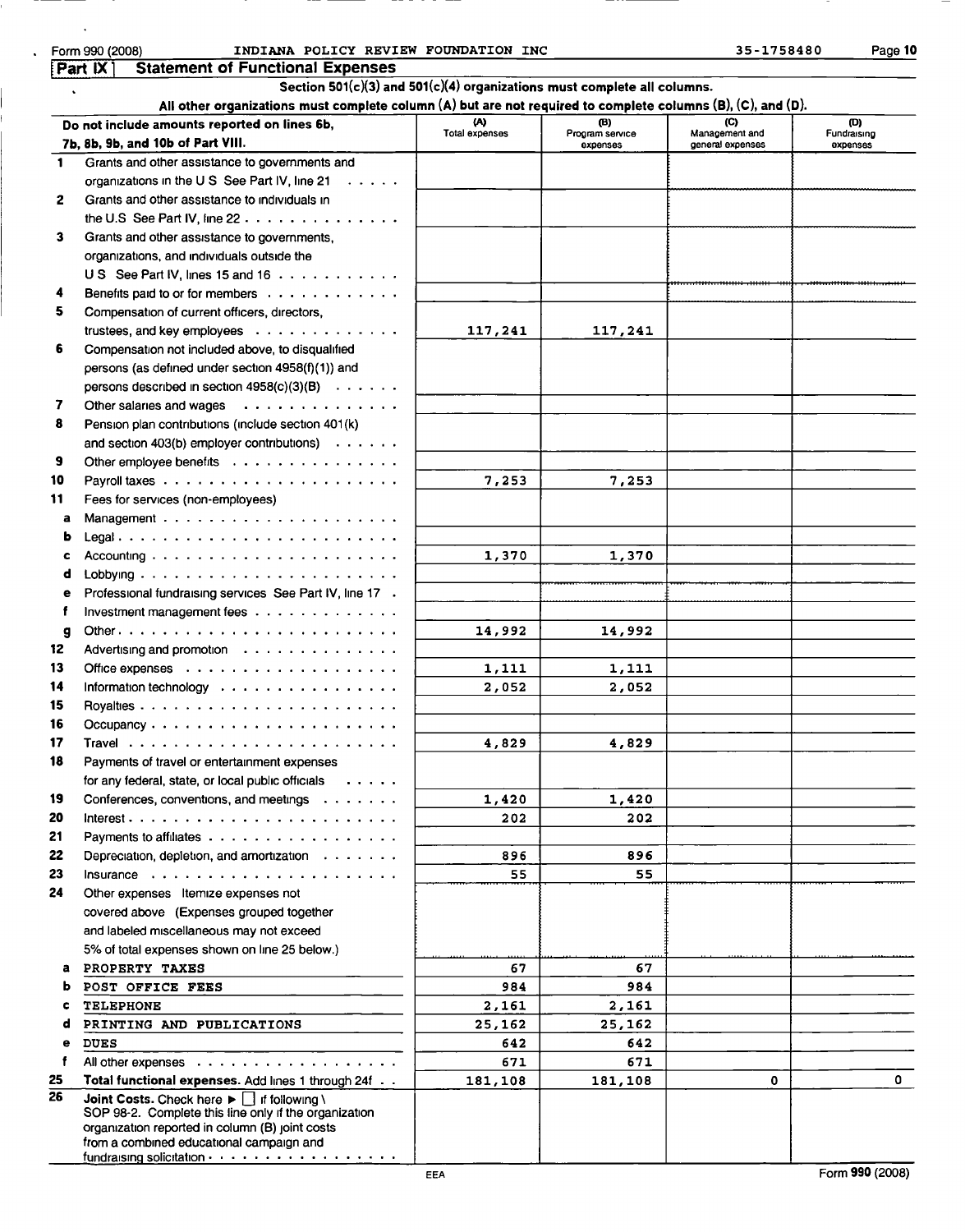|                                                                                                                                                                                                                                                                                                                                                                                                                                                                                                                                                                                                            | INDIANA POLICY REVIEW FOUNDATION INC<br><b>Balance Sheet</b>                                                                                                                                                                   |                   | 35-1758480              | Page 11     |
|------------------------------------------------------------------------------------------------------------------------------------------------------------------------------------------------------------------------------------------------------------------------------------------------------------------------------------------------------------------------------------------------------------------------------------------------------------------------------------------------------------------------------------------------------------------------------------------------------------|--------------------------------------------------------------------------------------------------------------------------------------------------------------------------------------------------------------------------------|-------------------|-------------------------|-------------|
|                                                                                                                                                                                                                                                                                                                                                                                                                                                                                                                                                                                                            |                                                                                                                                                                                                                                | (A)               |                         | (B)         |
|                                                                                                                                                                                                                                                                                                                                                                                                                                                                                                                                                                                                            |                                                                                                                                                                                                                                | Beginning of year |                         | End of year |
|                                                                                                                                                                                                                                                                                                                                                                                                                                                                                                                                                                                                            |                                                                                                                                                                                                                                | 22,243            | $\mathbf{1}$            | 19,962      |
|                                                                                                                                                                                                                                                                                                                                                                                                                                                                                                                                                                                                            | Savings and temporary cash investments $\ldots \ldots \ldots \ldots \ldots \ldots \ldots \ldots$                                                                                                                               |                   | $\mathbf{2}$            |             |
|                                                                                                                                                                                                                                                                                                                                                                                                                                                                                                                                                                                                            | Pledges and grants receivable, net readed by respectively respectively.                                                                                                                                                        | 30,000            | $\mathbf{3}$            | 30,250      |
|                                                                                                                                                                                                                                                                                                                                                                                                                                                                                                                                                                                                            |                                                                                                                                                                                                                                |                   | 4                       |             |
|                                                                                                                                                                                                                                                                                                                                                                                                                                                                                                                                                                                                            | Receivables from current and former officers, directors, trustees, key                                                                                                                                                         |                   |                         |             |
|                                                                                                                                                                                                                                                                                                                                                                                                                                                                                                                                                                                                            | employees, or other related parties. Complete Part II of Schedule $L \ldots \ldots$                                                                                                                                            |                   | 5                       |             |
|                                                                                                                                                                                                                                                                                                                                                                                                                                                                                                                                                                                                            | Receivables from other disqualified persons (as defined under section                                                                                                                                                          |                   |                         |             |
|                                                                                                                                                                                                                                                                                                                                                                                                                                                                                                                                                                                                            | 4958(f)(1)) and persons described in section 4958(c)(3)(B) Complete                                                                                                                                                            |                   |                         |             |
|                                                                                                                                                                                                                                                                                                                                                                                                                                                                                                                                                                                                            |                                                                                                                                                                                                                                |                   | 6                       |             |
| A                                                                                                                                                                                                                                                                                                                                                                                                                                                                                                                                                                                                          |                                                                                                                                                                                                                                |                   | $\overline{\mathbf{z}}$ |             |
|                                                                                                                                                                                                                                                                                                                                                                                                                                                                                                                                                                                                            | Inventories for sale or use contact of the contact of the contact of the contact of the contact of the contact of the contact of the contact of the contact of the contact of the contact of the contact of the contact of the |                   | 8                       |             |
| е                                                                                                                                                                                                                                                                                                                                                                                                                                                                                                                                                                                                          |                                                                                                                                                                                                                                |                   | 9                       |             |
|                                                                                                                                                                                                                                                                                                                                                                                                                                                                                                                                                                                                            |                                                                                                                                                                                                                                |                   |                         |             |
|                                                                                                                                                                                                                                                                                                                                                                                                                                                                                                                                                                                                            | Land, buildings, and equipment cost basis $\dots$ . $\mid$ 10a<br>3,137                                                                                                                                                        |                   |                         |             |
|                                                                                                                                                                                                                                                                                                                                                                                                                                                                                                                                                                                                            | Less accumulated depreciation. Complete                                                                                                                                                                                        |                   |                         |             |
|                                                                                                                                                                                                                                                                                                                                                                                                                                                                                                                                                                                                            | Part VI of Schedule D $\ldots$ $\ldots$ $\ldots$ $\ldots$ $\ldots$ $\ldots$   10b<br>896                                                                                                                                       | 3,137             | 10c                     | 2,241       |
| Form 990 (2008)<br>Part X<br>2<br>3<br>4<br>5<br>6<br>7<br>s<br>s<br>8<br>9<br>10a<br>s<br>b<br>11<br>12<br>13<br>14<br>15<br>16<br>17<br>18<br>19<br>20<br>21<br>22<br>23<br>24<br>25<br>26<br>u<br>27<br>n<br>28<br>d<br>29<br>в<br>a<br>j.<br>а<br>30<br>n<br>31<br>c<br>32<br>e<br>33<br>34<br>Part XI                                                                                                                                                                                                                                                                                                 |                                                                                                                                                                                                                                |                   | 11                      |             |
|                                                                                                                                                                                                                                                                                                                                                                                                                                                                                                                                                                                                            |                                                                                                                                                                                                                                |                   | 12                      |             |
|                                                                                                                                                                                                                                                                                                                                                                                                                                                                                                                                                                                                            |                                                                                                                                                                                                                                |                   | 13                      |             |
|                                                                                                                                                                                                                                                                                                                                                                                                                                                                                                                                                                                                            |                                                                                                                                                                                                                                |                   | 14                      |             |
| Intangible assets $\ldots \ldots \ldots \ldots \ldots \ldots \ldots \ldots \ldots \ldots \ldots \ldots$<br>Total assets. Add lines 1 through 15 (must equal line 34)<br>Deferred revenue et al., where it is a state of the contract of the contract of the contract of the contract of the contract of the contract of the contract of the contract of the contract of the contract of the contract o<br>а<br>Escrow account liability. Complete Part IV of Schedule D<br>Payables to current and former officers, directors, trustees, key<br>employees, highest compensated employees, and disqualified |                                                                                                                                                                                                                                | 15                |                         |             |
|                                                                                                                                                                                                                                                                                                                                                                                                                                                                                                                                                                                                            |                                                                                                                                                                                                                                | 55,380            | 16                      | 52,453      |
|                                                                                                                                                                                                                                                                                                                                                                                                                                                                                                                                                                                                            |                                                                                                                                                                                                                                | 5,389             | 17                      | 5,986       |
|                                                                                                                                                                                                                                                                                                                                                                                                                                                                                                                                                                                                            |                                                                                                                                                                                                                                |                   | 18                      |             |
|                                                                                                                                                                                                                                                                                                                                                                                                                                                                                                                                                                                                            |                                                                                                                                                                                                                                |                   | 19                      |             |
|                                                                                                                                                                                                                                                                                                                                                                                                                                                                                                                                                                                                            |                                                                                                                                                                                                                                |                   | 20                      |             |
|                                                                                                                                                                                                                                                                                                                                                                                                                                                                                                                                                                                                            |                                                                                                                                                                                                                                |                   | 21                      |             |
|                                                                                                                                                                                                                                                                                                                                                                                                                                                                                                                                                                                                            |                                                                                                                                                                                                                                |                   |                         |             |
|                                                                                                                                                                                                                                                                                                                                                                                                                                                                                                                                                                                                            |                                                                                                                                                                                                                                |                   |                         |             |
|                                                                                                                                                                                                                                                                                                                                                                                                                                                                                                                                                                                                            |                                                                                                                                                                                                                                |                   | 22                      |             |
| е                                                                                                                                                                                                                                                                                                                                                                                                                                                                                                                                                                                                          | Secured mortgages and notes payable to unrelated third parties $\cdots \cdots \cdots$                                                                                                                                          |                   | 23                      |             |
|                                                                                                                                                                                                                                                                                                                                                                                                                                                                                                                                                                                                            |                                                                                                                                                                                                                                |                   | 24                      |             |
|                                                                                                                                                                                                                                                                                                                                                                                                                                                                                                                                                                                                            |                                                                                                                                                                                                                                |                   | 25                      |             |
|                                                                                                                                                                                                                                                                                                                                                                                                                                                                                                                                                                                                            |                                                                                                                                                                                                                                | 5,389             | 26                      | 5,986       |
|                                                                                                                                                                                                                                                                                                                                                                                                                                                                                                                                                                                                            | Organizations that follow SFAS 117, check here D and                                                                                                                                                                           |                   |                         |             |
| N F                                                                                                                                                                                                                                                                                                                                                                                                                                                                                                                                                                                                        | complete lines 27 through 29, and lines 33 and 34.                                                                                                                                                                             |                   |                         |             |
|                                                                                                                                                                                                                                                                                                                                                                                                                                                                                                                                                                                                            |                                                                                                                                                                                                                                |                   | 27                      |             |
|                                                                                                                                                                                                                                                                                                                                                                                                                                                                                                                                                                                                            |                                                                                                                                                                                                                                |                   | 28                      |             |
|                                                                                                                                                                                                                                                                                                                                                                                                                                                                                                                                                                                                            |                                                                                                                                                                                                                                |                   | 29                      |             |
| s                                                                                                                                                                                                                                                                                                                                                                                                                                                                                                                                                                                                          | Organizations that do not follow SFAS 117, check here $\blacktriangleright \boxtimes$                                                                                                                                          |                   |                         |             |
|                                                                                                                                                                                                                                                                                                                                                                                                                                                                                                                                                                                                            | and complete lines 30 through 34.                                                                                                                                                                                              |                   |                         |             |
|                                                                                                                                                                                                                                                                                                                                                                                                                                                                                                                                                                                                            |                                                                                                                                                                                                                                |                   | 30                      |             |
|                                                                                                                                                                                                                                                                                                                                                                                                                                                                                                                                                                                                            | Paid-in or capital surplus, or land, building, or equipment fund<br>.                                                                                                                                                          |                   | 31                      |             |
| ۰                                                                                                                                                                                                                                                                                                                                                                                                                                                                                                                                                                                                          | Retained earnings, endowment, accumulated income, or other funds                                                                                                                                                               | 49,991            | 32                      | 46,467      |
| r s                                                                                                                                                                                                                                                                                                                                                                                                                                                                                                                                                                                                        | Total net assets or fund balances                                                                                                                                                                                              | 49,991            | 33                      | 46,467      |
|                                                                                                                                                                                                                                                                                                                                                                                                                                                                                                                                                                                                            |                                                                                                                                                                                                                                | 55,380            | 34                      | 52,453      |
|                                                                                                                                                                                                                                                                                                                                                                                                                                                                                                                                                                                                            | <b>Financial Statements and Reporting</b>                                                                                                                                                                                      |                   |                         |             |
|                                                                                                                                                                                                                                                                                                                                                                                                                                                                                                                                                                                                            |                                                                                                                                                                                                                                |                   |                         | Yes         |
|                                                                                                                                                                                                                                                                                                                                                                                                                                                                                                                                                                                                            |                                                                                                                                                                                                                                |                   |                         |             |
|                                                                                                                                                                                                                                                                                                                                                                                                                                                                                                                                                                                                            | $\overline{X}$ Accrual<br>Other<br>II Cash<br>Accounting method used to prepare the Form 990.                                                                                                                                  |                   |                         |             |
|                                                                                                                                                                                                                                                                                                                                                                                                                                                                                                                                                                                                            | Were the organization's financial statements compiled or reviewed by an independent accountant?                                                                                                                                | .                 |                         | 2a          |
| ь                                                                                                                                                                                                                                                                                                                                                                                                                                                                                                                                                                                                          | Were the organization's financial statements audited by an independent accountant?                                                                                                                                             | .                 |                         | 2b          |
| c                                                                                                                                                                                                                                                                                                                                                                                                                                                                                                                                                                                                          | If "Yes" to lines 2a or 2b, does the organization have a committee that assumes responsibility for oversight of                                                                                                                |                   |                         |             |
| 1<br>2a                                                                                                                                                                                                                                                                                                                                                                                                                                                                                                                                                                                                    | the audit, review, or compilation of its financial statements and selection of an independent accountant?                                                                                                                      | .                 |                         | 2c          |
| 3a                                                                                                                                                                                                                                                                                                                                                                                                                                                                                                                                                                                                         | As a result of a federal award, was the organization required to undergo an audit or audits as set forth in                                                                                                                    |                   |                         |             |
|                                                                                                                                                                                                                                                                                                                                                                                                                                                                                                                                                                                                            | the Single Audit Act and OMB Circular A-133?                                                                                                                                                                                   |                   |                         | 3a          |

=

 $\mathcal{A}^{\pm}$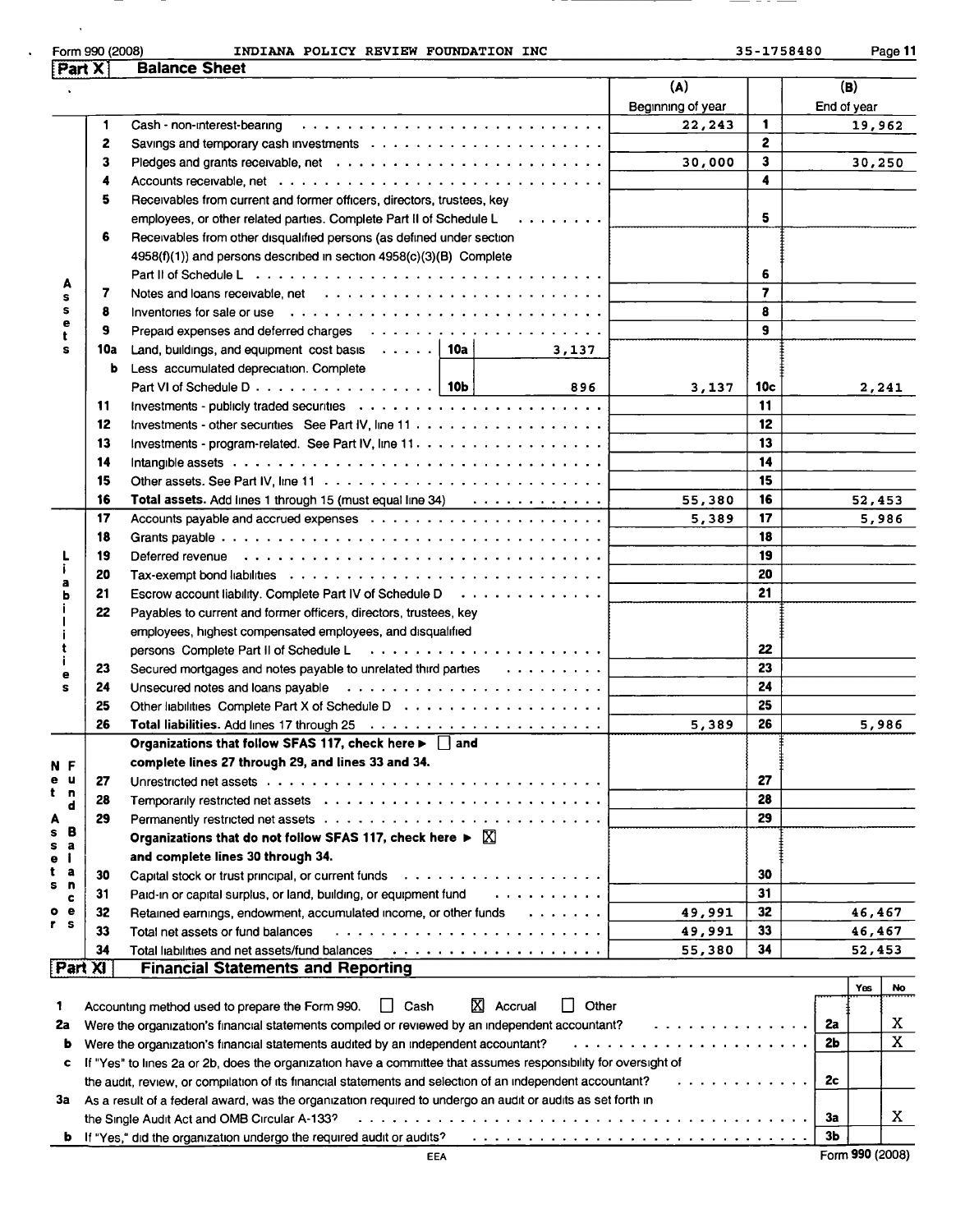| <b>SCHEDULE A</b>                                      |                              |                                                                                                                                                                                                                                            | <b>Public Charity Status and Public Support</b>                                                                                                                                                                                                                     |                                                       |    |                                               |     |                      |                                | OMB No 1545-0047 |                                      |  |  |
|--------------------------------------------------------|------------------------------|--------------------------------------------------------------------------------------------------------------------------------------------------------------------------------------------------------------------------------------------|---------------------------------------------------------------------------------------------------------------------------------------------------------------------------------------------------------------------------------------------------------------------|-------------------------------------------------------|----|-----------------------------------------------|-----|----------------------|--------------------------------|------------------|--------------------------------------|--|--|
| (Form 990 or 990-EZ)                                   |                              |                                                                                                                                                                                                                                            |                                                                                                                                                                                                                                                                     |                                                       |    |                                               |     |                      |                                |                  | 2008                                 |  |  |
|                                                        |                              |                                                                                                                                                                                                                                            | To be completed by all section $501(c)(3)$ organizations and section $4947(a)(1)$<br>nonexempt charitable trusts.                                                                                                                                                   |                                                       |    |                                               |     |                      |                                |                  | Open to Public                       |  |  |
| Department of the Treasury<br>Internal Revenue Service |                              |                                                                                                                                                                                                                                            | Attach to Form 990 or Form 990-EZ. ▶ See separate instructions.                                                                                                                                                                                                     |                                                       |    |                                               |     |                      |                                | Inspection       |                                      |  |  |
| Name of the organization                               |                              |                                                                                                                                                                                                                                            |                                                                                                                                                                                                                                                                     |                                                       |    |                                               |     |                      | Employer identification number |                  |                                      |  |  |
| INDIANA POLICY REVIEW FOUNDATION INC                   |                              |                                                                                                                                                                                                                                            |                                                                                                                                                                                                                                                                     |                                                       |    |                                               |     |                      | 35-1758480                     |                  |                                      |  |  |
| Part I                                                 |                              |                                                                                                                                                                                                                                            | Reason for Public Charity Status (All organizations must complete this part) (see instructions)                                                                                                                                                                     |                                                       |    |                                               |     |                      |                                |                  |                                      |  |  |
|                                                        |                              |                                                                                                                                                                                                                                            | The organization is not a private foundation because it is. (Please check only one organization)                                                                                                                                                                    |                                                       |    |                                               |     |                      |                                |                  |                                      |  |  |
|                                                        |                              |                                                                                                                                                                                                                                            | A church, convention of churches, or association of churches described in section $170(b)(1)(A)(i)$ .                                                                                                                                                               |                                                       |    |                                               |     |                      |                                |                  |                                      |  |  |
| 2                                                      |                              |                                                                                                                                                                                                                                            | A school described in section 170(b)(1)(A)(ii). (Attach Schedule E)                                                                                                                                                                                                 |                                                       |    |                                               |     |                      |                                |                  |                                      |  |  |
| 3<br>$\mathsf{L}$                                      |                              |                                                                                                                                                                                                                                            | A hospital or a cooperative hospital service organization described in section 170(b)(1)(A)(iii). (Attach Schedule H)<br>A medical research organization operated in conjunction with a hospital described in section 170(b)(1)(A)(iii). Enter the hospital's name, |                                                       |    |                                               |     |                      |                                |                  |                                      |  |  |
| city, and state                                        |                              |                                                                                                                                                                                                                                            |                                                                                                                                                                                                                                                                     |                                                       |    |                                               |     |                      |                                |                  |                                      |  |  |
| 5.                                                     |                              |                                                                                                                                                                                                                                            | An organization operated for the benefit of a college or university owned or operated by a governmental unit described in                                                                                                                                           |                                                       |    |                                               |     |                      |                                |                  |                                      |  |  |
|                                                        |                              | section 170(b)(1)(A)(iv). (Complete Part II.)                                                                                                                                                                                              |                                                                                                                                                                                                                                                                     |                                                       |    |                                               |     |                      |                                |                  |                                      |  |  |
| 6<br>$\perp$                                           |                              |                                                                                                                                                                                                                                            | A federal, state, or local government or governmental unit described in section 170(b)(1)(A)(v).                                                                                                                                                                    |                                                       |    |                                               |     |                      |                                |                  |                                      |  |  |
| ⊠<br>7                                                 |                              | described in section 170(b)(1)(A)(vi). (Complete Part II)                                                                                                                                                                                  | An organization that normally receives a substantial part of its support from a governmental unit or from the general public                                                                                                                                        |                                                       |    |                                               |     |                      |                                |                  |                                      |  |  |
| 8<br>H                                                 |                              |                                                                                                                                                                                                                                            | A community trust described in section 170(b)(1)(A)(vi). (Complete Part II)                                                                                                                                                                                         |                                                       |    |                                               |     |                      |                                |                  |                                      |  |  |
| 9<br>$\mathbf{I}$                                      |                              |                                                                                                                                                                                                                                            | An organization that normally receives (1) more than 33 1/3% of its support from contributions, membership fees, and gross                                                                                                                                          |                                                       |    |                                               |     |                      |                                |                  |                                      |  |  |
|                                                        |                              |                                                                                                                                                                                                                                            | receipts from activities related to its exempt functions - subject to certain exceptions, and (2) no more than 33 1/3% of its                                                                                                                                       |                                                       |    |                                               |     |                      |                                |                  |                                      |  |  |
|                                                        |                              |                                                                                                                                                                                                                                            | support from gross investment income and unrelated business taxable income (less section 511 tax) from businesses                                                                                                                                                   |                                                       |    |                                               |     |                      |                                |                  |                                      |  |  |
|                                                        |                              |                                                                                                                                                                                                                                            | acquired by the organization after June 30, 1975 See section 509(a)(2). (Complete Part III.)                                                                                                                                                                        |                                                       |    |                                               |     |                      |                                |                  |                                      |  |  |
| 10                                                     |                              |                                                                                                                                                                                                                                            | An organization organized and operated exclusively to test for public safety. See section 509(a)(4). (see instructions)                                                                                                                                             |                                                       |    |                                               |     |                      |                                |                  |                                      |  |  |
| 11<br>$\mathsf{L}$                                     |                              | An organization organized and operated exclusively for the benefit of, to perform the functions of, or to carry out the                                                                                                                    |                                                                                                                                                                                                                                                                     |                                                       |    |                                               |     |                      |                                |                  |                                      |  |  |
|                                                        |                              | purposes of one or more publicly supported organizations described in section 509(a)(1) or section 509(a)(2) See section<br>509(a)(3). Check the box that describes the type of supporting organization and complete lines 11e through 11h |                                                                                                                                                                                                                                                                     |                                                       |    |                                               |     |                      |                                |                  |                                      |  |  |
| $a \mid$ Type I                                        |                              | $\mathsf{b}$ $\Box$ Type II                                                                                                                                                                                                                |                                                                                                                                                                                                                                                                     |                                                       |    | c   Type III-Functionally integrated          |     | đ                    |                                | Type III-Other   |                                      |  |  |
| ιı<br>е                                                |                              |                                                                                                                                                                                                                                            | By checking this box, I certify that the organization is not controlled directly or indirectly by one or more disqualified                                                                                                                                          |                                                       |    |                                               |     |                      |                                |                  |                                      |  |  |
|                                                        |                              |                                                                                                                                                                                                                                            | persons other than foundation managers and other than one or more publicly supported organizations described in section                                                                                                                                             |                                                       |    |                                               |     |                      |                                |                  |                                      |  |  |
|                                                        |                              | 509(a)(1) or section 509(a)(2).                                                                                                                                                                                                            |                                                                                                                                                                                                                                                                     |                                                       |    |                                               |     |                      |                                |                  |                                      |  |  |
| f                                                      |                              |                                                                                                                                                                                                                                            | If the organization received a written determination from the IRS that it is a Type I, Type II, or Type III supporting                                                                                                                                              |                                                       |    |                                               |     |                      |                                |                  |                                      |  |  |
| g                                                      | organization, check this box |                                                                                                                                                                                                                                            | Since August 17, 2006, has the organization accepted any gift or contribution from any of the                                                                                                                                                                       |                                                       |    |                                               |     |                      |                                |                  |                                      |  |  |
| following persons?                                     |                              |                                                                                                                                                                                                                                            |                                                                                                                                                                                                                                                                     |                                                       |    |                                               |     |                      |                                |                  |                                      |  |  |
|                                                        |                              |                                                                                                                                                                                                                                            | (i) A person who directly or indirectly controls, either alone or together with persons described in (ii)                                                                                                                                                           |                                                       |    |                                               |     |                      |                                |                  | Yes<br>NO                            |  |  |
|                                                        |                              |                                                                                                                                                                                                                                            | and (iii) below, the governing body of the supported organization?                                                                                                                                                                                                  |                                                       |    |                                               |     |                      |                                | 11g(i)           |                                      |  |  |
|                                                        |                              |                                                                                                                                                                                                                                            |                                                                                                                                                                                                                                                                     |                                                       |    |                                               |     |                      |                                | 11g(ii)          |                                      |  |  |
|                                                        |                              |                                                                                                                                                                                                                                            |                                                                                                                                                                                                                                                                     |                                                       |    |                                               |     |                      |                                | 11g(ii)          |                                      |  |  |
| h                                                      |                              |                                                                                                                                                                                                                                            | Provide the following information about the organizations the organization supports.                                                                                                                                                                                |                                                       |    |                                               |     | (wi) is the          |                                |                  |                                      |  |  |
| (i) Name of supported<br>organization                  |                              | $(u)$ $EIN$                                                                                                                                                                                                                                | (iii) Type of organization<br>(described on lines 1-9                                                                                                                                                                                                               | (iv) Is the organization<br>in col (i) listed in your |    | (v) Did you notify<br>the organization in col |     | organization in col  |                                |                  | (vii) Amount of<br>support           |  |  |
|                                                        |                              |                                                                                                                                                                                                                                            | above or IRC section                                                                                                                                                                                                                                                | governing document?                                   |    | (i) of your support?                          |     | (i) organized in the | <b>US</b> ?                    |                  |                                      |  |  |
|                                                        |                              |                                                                                                                                                                                                                                            | (see instructions) )                                                                                                                                                                                                                                                | Yes                                                   | No | Yes                                           | No  | Yes                  | No                             |                  |                                      |  |  |
|                                                        |                              |                                                                                                                                                                                                                                            |                                                                                                                                                                                                                                                                     |                                                       |    |                                               |     |                      |                                |                  |                                      |  |  |
|                                                        |                              |                                                                                                                                                                                                                                            |                                                                                                                                                                                                                                                                     |                                                       |    |                                               |     |                      |                                |                  |                                      |  |  |
|                                                        |                              |                                                                                                                                                                                                                                            |                                                                                                                                                                                                                                                                     |                                                       |    |                                               |     |                      |                                |                  |                                      |  |  |
|                                                        |                              |                                                                                                                                                                                                                                            |                                                                                                                                                                                                                                                                     |                                                       |    |                                               |     |                      |                                |                  |                                      |  |  |
|                                                        |                              |                                                                                                                                                                                                                                            |                                                                                                                                                                                                                                                                     |                                                       |    |                                               |     |                      |                                |                  |                                      |  |  |
|                                                        |                              |                                                                                                                                                                                                                                            |                                                                                                                                                                                                                                                                     |                                                       |    |                                               |     |                      |                                |                  |                                      |  |  |
|                                                        |                              |                                                                                                                                                                                                                                            |                                                                                                                                                                                                                                                                     |                                                       |    |                                               |     |                      |                                |                  |                                      |  |  |
|                                                        |                              |                                                                                                                                                                                                                                            |                                                                                                                                                                                                                                                                     |                                                       |    |                                               |     |                      |                                |                  |                                      |  |  |
| Total                                                  |                              |                                                                                                                                                                                                                                            |                                                                                                                                                                                                                                                                     |                                                       |    |                                               |     |                      |                                |                  |                                      |  |  |
|                                                        |                              |                                                                                                                                                                                                                                            | For Privacy Act and Paperwork Reduction Act Notice, see the Instructions for Form 990.                                                                                                                                                                              |                                                       |    |                                               | EEA |                      |                                |                  | Schedule A (Form 990 or 990-EZ) 2008 |  |  |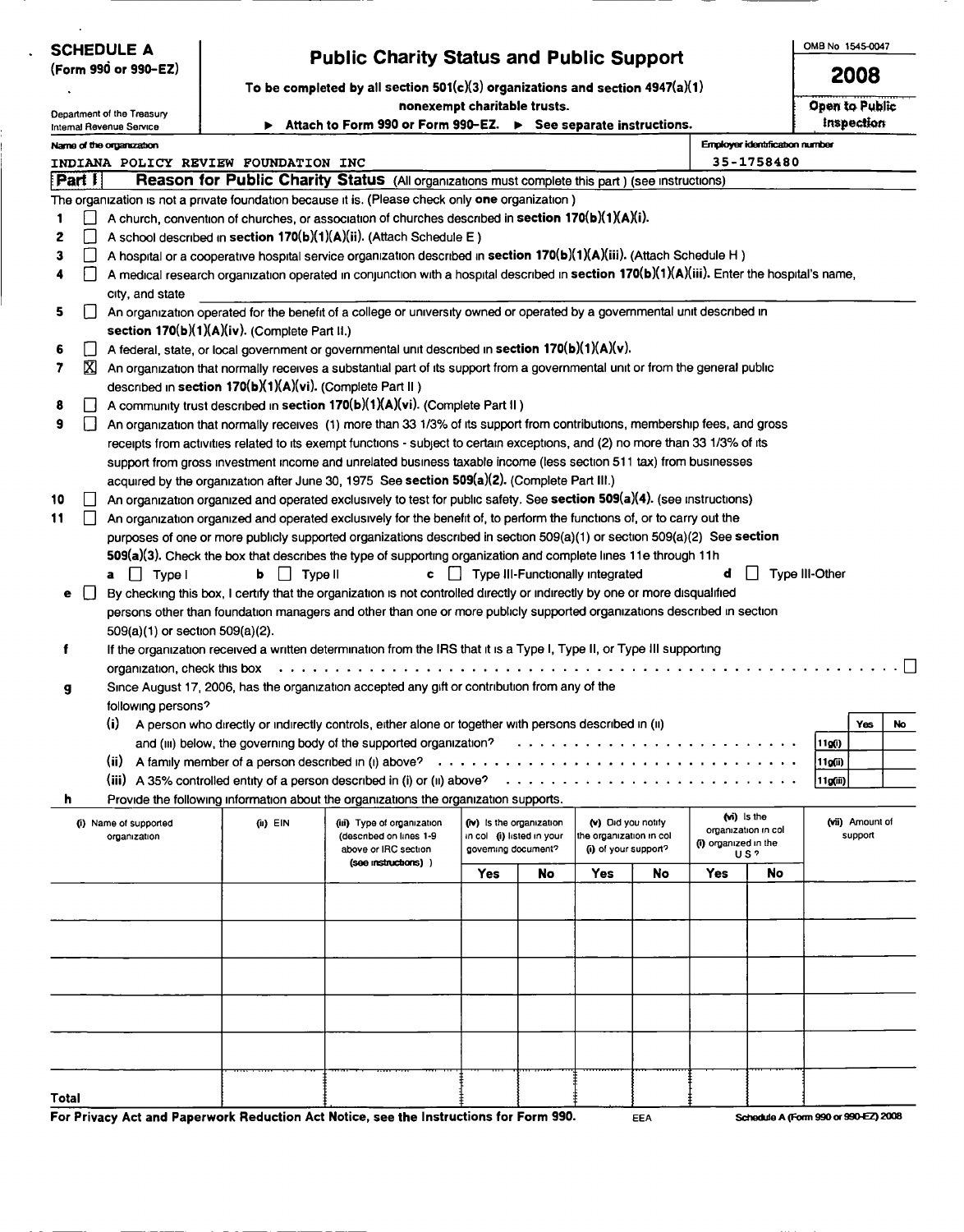|              | Schedule A (Form 990 or 990-EZ) 2008                                                                                                                                                                                                                                                                                                                                                              | INDIANA POLICY REVIEW FOUNDATION INC |            |            |            | 35-1758480 | Page 2                                |
|--------------|---------------------------------------------------------------------------------------------------------------------------------------------------------------------------------------------------------------------------------------------------------------------------------------------------------------------------------------------------------------------------------------------------|--------------------------------------|------------|------------|------------|------------|---------------------------------------|
| Part II      | Support Schedule for Organizations Described in Sections 170(b)(1)(A)(iv) and 170(b)(1)(A)(vi)                                                                                                                                                                                                                                                                                                    |                                      |            |            |            |            |                                       |
|              | (Complete only if you checked the box on line 5, 7, or 8 of Part I)                                                                                                                                                                                                                                                                                                                               |                                      |            |            |            |            |                                       |
|              | <b>Section A. Public Support</b>                                                                                                                                                                                                                                                                                                                                                                  |                                      |            |            |            |            |                                       |
|              | Calendar year (or fiscal year beginning in)<br>ь                                                                                                                                                                                                                                                                                                                                                  | $(a)$ 2004                           | $(b)$ 2005 | $(c)$ 2006 | (d) 2007   | (e) 2008   | (f) Total                             |
| 1            | Gifts, grants, contributions, and<br>membership fees received (Do not<br>include any "unusual grants")<br>.                                                                                                                                                                                                                                                                                       | 265,771                              | 262, 430   | 127,780    | 179,759    |            | $177,584$ 1,013,324                   |
| $\mathbf{2}$ | Tax revenues levied for the organization's<br>benefit and either paid to or expended on<br>its behalf $\cdots$ $\cdots$ $\cdots$ $\cdots$ $\cdots$ $\cdots$ $\cdots$ $\cdots$                                                                                                                                                                                                                     |                                      |            |            |            |            |                                       |
| 3            | The value of services or facilities<br>furnished by a governmental unit to the<br>organization without charge                                                                                                                                                                                                                                                                                     |                                      |            |            |            |            |                                       |
| 4            | Total. Add lines 1-3                                                                                                                                                                                                                                                                                                                                                                              | 265,771                              | 262,430    | 127,780    | 179,759    | 177,584    | 1,013,324                             |
| 5            | The portion of total contributions by each                                                                                                                                                                                                                                                                                                                                                        |                                      |            |            |            |            |                                       |
|              | person (other than a governmental unit or                                                                                                                                                                                                                                                                                                                                                         |                                      |            |            |            |            |                                       |
|              | publicly supported organization) included<br>on line 1 that exceeds 2% of the amount                                                                                                                                                                                                                                                                                                              |                                      |            |            |            |            |                                       |
|              | shown on line 11, column $(f)$                                                                                                                                                                                                                                                                                                                                                                    |                                      |            |            |            |            | 652,459                               |
|              | Public support. Subtract line 5 from line 4                                                                                                                                                                                                                                                                                                                                                       |                                      |            |            |            |            | 360,865                               |
|              | Section B. Total Support                                                                                                                                                                                                                                                                                                                                                                          |                                      |            |            |            |            |                                       |
|              | Calendar year (or fiscal year beginning in)<br>ь                                                                                                                                                                                                                                                                                                                                                  | $(a)$ 2004                           | $(b)$ 2005 | $(c)$ 2006 | $(d)$ 2007 | $(e)$ 2008 | $(f)$ Total                           |
| 7            | Amounts from line 4                                                                                                                                                                                                                                                                                                                                                                               | 265,771                              | 262,430    | 127,780    | 179,759    | 177,584    | 1,013,324                             |
| 8            | Gross income from interest, dividends,<br>payments received on securities loans,<br>rents, royalties and income from similar                                                                                                                                                                                                                                                                      |                                      |            |            |            |            |                                       |
| 9            | Net income from unrelated business<br>activities, whether or not the business is<br>regularly carried on $\cdots$ , $\cdots$ , $\cdots$ , $\cdots$ , $\cdots$                                                                                                                                                                                                                                     |                                      |            |            |            |            |                                       |
| 10           | Other income Do not include gain or<br>loss from the sale of capital assets<br>(Explain in Part IV)                                                                                                                                                                                                                                                                                               |                                      |            |            |            |            |                                       |
| 11           | Total support. Add lines 7 through 10                                                                                                                                                                                                                                                                                                                                                             |                                      |            |            |            |            | 1,013,324                             |
| 12           |                                                                                                                                                                                                                                                                                                                                                                                                   |                                      |            |            |            | 12         |                                       |
| 13           | First five years. If the Form 990 is for the organization's first, second, third, fourth, or fifth tax year as a section 501(c)(3) organization,                                                                                                                                                                                                                                                  |                                      |            |            |            |            |                                       |
|              | Section C. Computation of Public Support Percentage                                                                                                                                                                                                                                                                                                                                               |                                      |            |            |            | 14         |                                       |
| 14           | Public support percentage for 2008 (line 6, column (f) divided by line 11, column (f) $\cdots$                                                                                                                                                                                                                                                                                                    |                                      |            |            |            | 15         | 35.61<br>%                            |
| 15<br>16a    | Public support percentage from 2007 Schedule A, Part IV-A, line 26f contained and contained a contained and all<br>33 1/3% support test - 2008. If the organization did not check the box on line 13, and line 14 is 33 1/3% or more, check this box                                                                                                                                              |                                      |            |            |            |            | 49.14<br>%_                           |
|              | and stop here. The organization qualifies as a publicly supported organization<br>b 33 1/3% support test - 2007. If the organization did not check a box on line 13 or 16a, and line 15 is 33 1/3% or more, check this<br>box and stop here. The organization qualifies as a publicly supported organization                                                                                      |                                      |            |            |            |            | X<br>▶<br>$\Box$                      |
|              | 17a 10%-facts-and-circumstances test - 2008. If the organization did not check a box on line 13, 16a, or 16b, and line 14 is 10% or<br>more, and if the organization meets the "facts-and-circumstances" test, check this box and stop here. Explain in Part IV how the<br>organization meets the "facts-and-circumstances" test The organization qualifies as a publicly supported organization  |                                      |            |            |            | . <i>.</i> | $\blacktriangleright$ $\vert \ \vert$ |
| b.           | 10%-facts-and-circumstances test - 2007. If the organization did not check a box on line 13, 16a, 16b, or 17a, and line 15 is 10% or<br>more, and if the organization meets the "facts-and-circumstances" test, check this box and stop here. Explain in Part IV how the<br>organization meets the "facts-and-circumstances" test The organization qualifies as a publicly supported organization |                                      |            |            |            | . <i>.</i> | $\perp$                               |
| 18           | Private foundation. If the organization did not check a box on line 13, 16a, 16b, 17a, or 17b, check this box and see instructions                                                                                                                                                                                                                                                                |                                      |            |            |            |            | $\cdot$<br>$\perp$                    |

 $\sim$  .

 $\mathcal{L}_{\bullet}$ 

EEA Schedule A (Form 990 or 990-EZ) 2008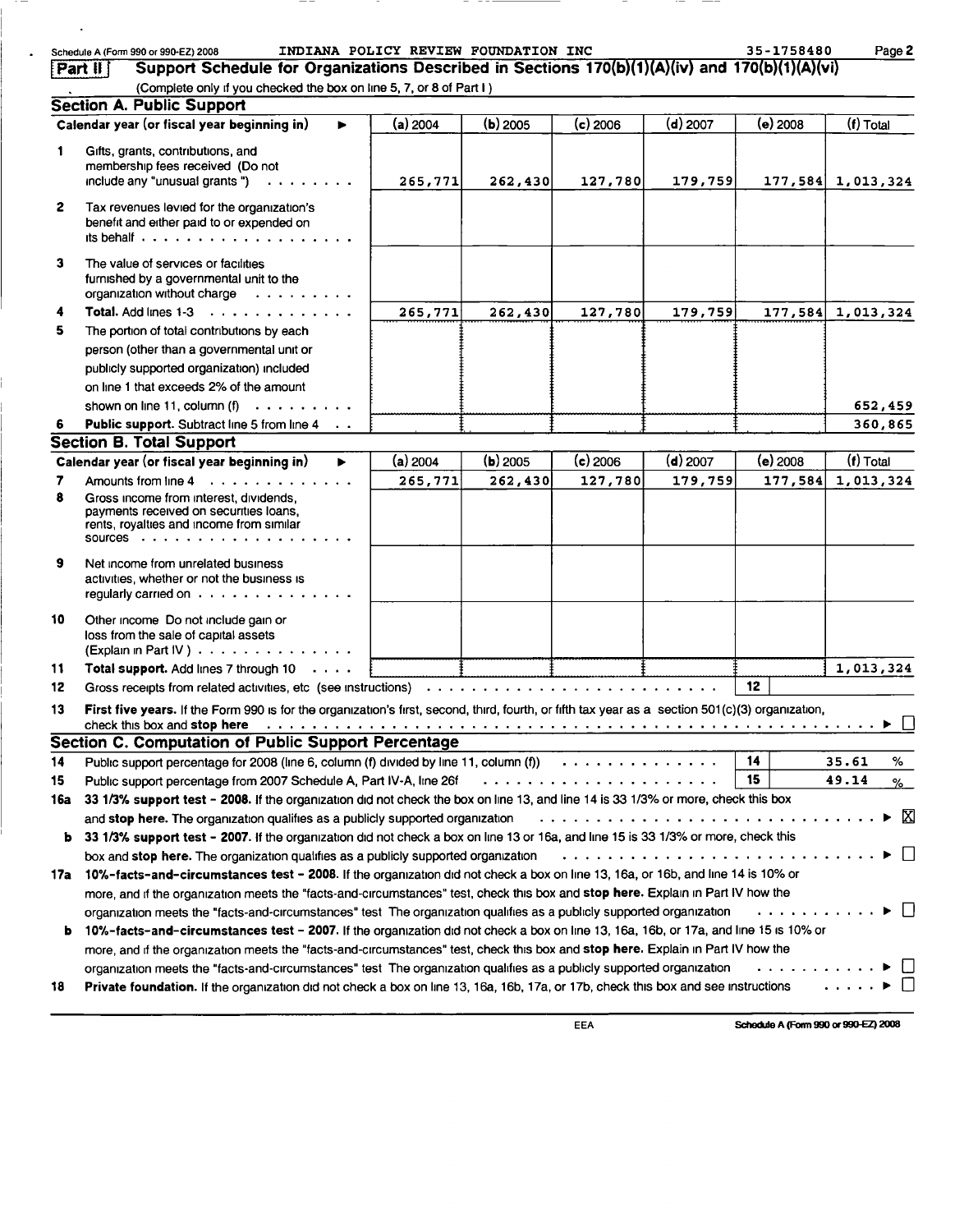|     | INDIANA POLICY REVIEW FOUNDATION INC<br>Schedule A (Form 990 or 990-EZ) 2008                                                                                                                                                                                        |            |            |            |            | 35-1758480       | Page 3    |
|-----|---------------------------------------------------------------------------------------------------------------------------------------------------------------------------------------------------------------------------------------------------------------------|------------|------------|------------|------------|------------------|-----------|
|     | Part III<br>Support Schedule for Organizations Described in Section 509(a)(2)                                                                                                                                                                                       |            |            |            |            |                  |           |
|     | (Complete only if you checked the box on line 9 of Part I.)                                                                                                                                                                                                         |            |            |            |            |                  |           |
|     | <b>Section A. Public Support</b>                                                                                                                                                                                                                                    |            |            |            |            |                  |           |
|     | Calendar year (or fiscal year beginning in)                                                                                                                                                                                                                         | (a) 2004   | $(b)$ 2005 | $(c)$ 2006 | (d) 2007   | (e) 2008         | (f) Total |
| 1   | Gifts, grants, contributions, and<br>membership fees received. (Do not<br>include any "unusual grants.")                                                                                                                                                            |            |            |            |            |                  |           |
| 2   | Gross receipts from admissions.<br>merchandise sold or services<br>performed, or facilities furnished in any<br>activity that is related to the<br>organization's tax-exempt purpose $\cdots$                                                                       |            |            |            |            |                  |           |
| 3   | Gross receipts from activities that are not an<br>unrelated trade or business under section 513 .                                                                                                                                                                   |            |            |            |            |                  |           |
| 4   | Tax revenues levied for the organization's<br>benefit and either paid to or expended on                                                                                                                                                                             |            |            |            |            |                  |           |
| 5   | The value of services or facilities<br>furnished by a governmental unit to the<br>organization without charge                                                                                                                                                       |            |            |            |            |                  |           |
| 6   | Total. Add lines $1-5$                                                                                                                                                                                                                                              |            |            |            |            |                  |           |
| 7а  | Amounts included on lines 1, 2, and 3<br>received from disqualified persons $\cdots$                                                                                                                                                                                |            |            |            |            |                  |           |
| ы   | Amounts included on lines 2 and 3 received from<br>other than disqualified persons that exceed the<br>greater of 1% of the total of lines 9, 10c, 11,<br>and 12 for the year or \$5,000 $\ldots \ldots \ldots$                                                      |            |            |            |            |                  |           |
| c   | Add lines 7a and 7b                                                                                                                                                                                                                                                 |            |            |            |            |                  |           |
|     | Public support (Subtract line 7c from line 6)                                                                                                                                                                                                                       |            |            |            |            |                  |           |
|     | <b>Section B. Total Support</b>                                                                                                                                                                                                                                     |            |            |            |            |                  |           |
|     | Calendar year (or fiscal year beginning in)<br>ь                                                                                                                                                                                                                    | $(a)$ 2004 | $(b)$ 2005 | $(c)$ 2006 | $(d)$ 2007 | (e) 2008         | (f) Total |
| 9   | Amounts from line $6 \ldots$ ,                                                                                                                                                                                                                                      |            |            |            |            |                  |           |
| 10a | Gross income from interest, dividends,<br>payments received on securities loans,<br>rents, royalties and income from similar                                                                                                                                        |            |            |            |            |                  |           |
| ь   | Unrelated business taxable income (less<br>section 511 taxes) from businesses<br>acquired after June 30, 1975 $\ldots$                                                                                                                                              |            |            |            |            |                  |           |
| c   | Add lines 10a and 10b                                                                                                                                                                                                                                               |            |            |            |            |                  |           |
| 11  | Net income from unrelated business<br>activities not included in line 10b.<br>whether or not the business is regularly<br>carried on $\cdots$                                                                                                                       |            |            |            |            |                  |           |
| 12  | Other income Do not include gain or<br>loss from the sale of capital assets<br>(Explain in Part IV)                                                                                                                                                                 |            |            |            |            |                  |           |
| 13  | Total support. (Add lines 9, 10c, 11, and 12.)                                                                                                                                                                                                                      |            |            |            |            |                  |           |
| 14  | First five years. If the Form 990 is for the organization's first, second, third, fourth, or fifth tax year as a section 501(c)(3) organization,<br>check this box and stop here                                                                                    |            |            |            |            |                  |           |
|     | <b>Section C. Computation of Public Support Percentage</b>                                                                                                                                                                                                          |            |            |            |            |                  |           |
| 15  | Public support percentage for 2008 (line 8, column (f) divided by line 13, column (f) $\cdots \cdots \cdots \cdots$                                                                                                                                                 |            |            |            |            | 15               | %         |
| 16  |                                                                                                                                                                                                                                                                     |            |            |            |            | 16               | ℅         |
|     | Section D. Computation of Investment Income Percentage                                                                                                                                                                                                              |            |            |            |            |                  |           |
| 17  | Investment income percentage for 2008 (line 10c, column (f) divided by line 13, column (f))                                                                                                                                                                         |            |            |            |            | 17               | %         |
| 18  |                                                                                                                                                                                                                                                                     |            |            |            |            | 18               | %         |
| 19a | 33 1/3% support tests - 2008. If the organization did not check the box on line 14, and line 15 is more than 33 1/3%, and line 17 is                                                                                                                                |            |            |            |            |                  |           |
| b   | not more than 33 1/3%, check this box and stop here. The organization qualifies as a publicly supported organization<br>33 1/3% support tests - 2007. If the organization did not check a box on line 14 or line 19a, and line 16 is more than 33 1/3%, and line 18 |            |            |            |            |                  | $\perp$   |
|     | is not more than 33 1/3%, check this box and stop here. The organization qualifies as a publicly supported organization                                                                                                                                             |            |            |            |            | . <b>.</b>       |           |
| 20  | Private Foundation: If the organization did not check a box on line 14, 19a, or 19b, check this box and see instructions                                                                                                                                            |            |            |            |            | a a shekarar a M |           |

 $\sim 100$ 

 $\hat{\mathbf{r}}$ 

EEA Schedule A (Form 990 or 990-EZ) 2008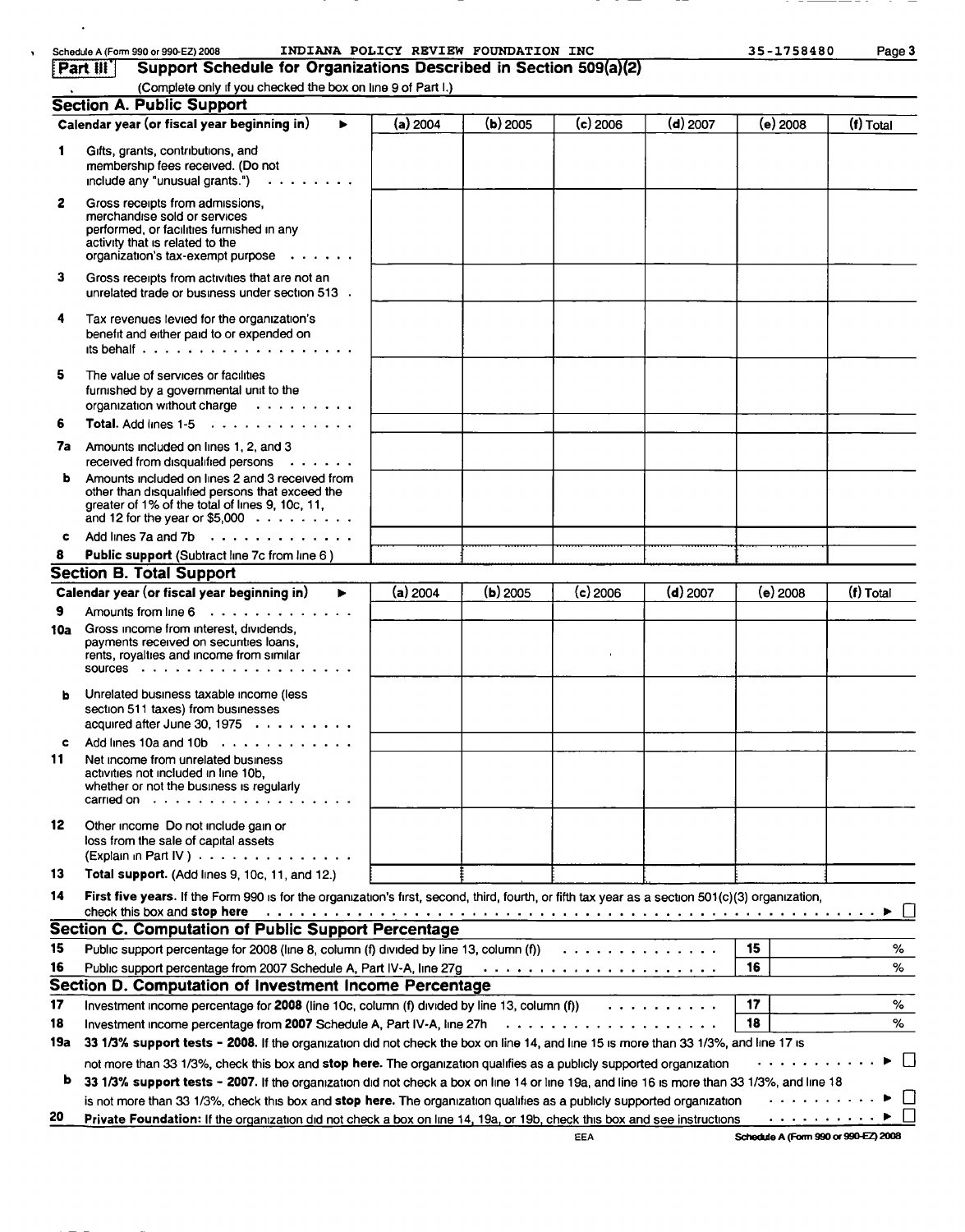| <b>SCHEDULE D</b>                                      |                                                                                                                                                                                                                                        |    | OMB No 1545-0047                      |
|--------------------------------------------------------|----------------------------------------------------------------------------------------------------------------------------------------------------------------------------------------------------------------------------------------|----|---------------------------------------|
| (Form 990)                                             | <b>Supplemental Financial Statements</b>                                                                                                                                                                                               |    | 2008                                  |
|                                                        | Attach to Form 990. To be completed by organizations that                                                                                                                                                                              |    | Open to Public                        |
| Department of the Treasury<br>Internal Revenue Service | answered "Yes," to Form 990, Part IV, lines 6, 7, 8, 9, 10, 11, or 12.                                                                                                                                                                 |    | inspection                            |
| Name of the organization                               |                                                                                                                                                                                                                                        |    | <b>Employer identification number</b> |
|                                                        | INDIANA POLICY REVIEW FOUNDATION INC                                                                                                                                                                                                   |    | 35-1758480                            |
| Part 月                                                 | Organizations Maintaining Donor Advised Funds or Other Similar Funds or Accounts. Complete if                                                                                                                                          |    |                                       |
|                                                        | the organization answered "Yes" to Form 990, Part IV, line 6                                                                                                                                                                           |    |                                       |
|                                                        | (a) Donor advised funds                                                                                                                                                                                                                |    | (b) Funds and other accounts          |
| 1                                                      | Total number at end of year $\cdots$                                                                                                                                                                                                   |    |                                       |
| 2                                                      | Aggregate contributions to (during year) $\cdots$ .                                                                                                                                                                                    |    |                                       |
| 3                                                      | Aggregate grants from (during year) $\ldots \ldots$                                                                                                                                                                                    |    |                                       |
| 4                                                      | Aggregate value at end of year $\cdots$                                                                                                                                                                                                |    |                                       |
| 5                                                      | Did the organization inform all donors and donor advisors in writing that the assets held in donor advised                                                                                                                             |    |                                       |
|                                                        | funds are the organization's property, subject to the organization's exclusive legal control?<br>. <i>.</i>                                                                                                                            |    | Γ   Yes<br>No                         |
| 6                                                      | Did the organization inform all grantees, donors, and donor advisors in writing that grant funds may be                                                                                                                                |    |                                       |
|                                                        | used only for charitable purposes and not for the benefit of the donor or donor advisor or other                                                                                                                                       |    |                                       |
|                                                        |                                                                                                                                                                                                                                        |    | ∣∣Yes<br>l i No                       |
| <b>Part II</b>                                         | Conservation Easements. Complete if the organization answered "Yes" to Form 990, Part IV, line 7                                                                                                                                       |    |                                       |
| $\mathbf{1}$                                           | Purpose(s) of conservation easements held by the organization (check all that apply)                                                                                                                                                   |    |                                       |
|                                                        | Preservation of land for public use (e g, recreation or pleasure)<br>Preservation of an historically important land area<br>Preservation of certified historic structure                                                               |    |                                       |
| ΙI                                                     | Protection of natural habitat                                                                                                                                                                                                          |    |                                       |
| 2                                                      | Preservation of open space<br>Complete lines 2a-2d if the organization held a qualified conservation contribution in the form of a conservation easement                                                                               |    |                                       |
| on the last day of the tax year.                       |                                                                                                                                                                                                                                        |    |                                       |
|                                                        |                                                                                                                                                                                                                                        |    | Held at the End of the Year           |
| a                                                      | Total number of conservation easements $\ldots \ldots \ldots \ldots \ldots \ldots \ldots \ldots \ldots \ldots \ldots \ldots$                                                                                                           | 2a |                                       |
| ь                                                      |                                                                                                                                                                                                                                        | 2b |                                       |
| c                                                      | Number of conservation easements on a certified historic structure included in (a) $\dots \dots \dots \dots$                                                                                                                           | 2c |                                       |
| d                                                      | Number of conservation easements included in (c) acquired after 8/17/06<br>.                                                                                                                                                           | 2d |                                       |
| 3                                                      | Number of conservation easements modified, transferred, released, extinguished, or terminated by the organization during                                                                                                               |    |                                       |
| the taxable year $\blacktriangleright$                 |                                                                                                                                                                                                                                        |    |                                       |
| 4                                                      | Number of states where property subject to conservation easement is located                                                                                                                                                            |    |                                       |
| 5                                                      | Does the organization have a written policy regarding the periodic monitoring, inspection, violations, and                                                                                                                             |    |                                       |
|                                                        | enforcement of the conservation easements it holds?                                                                                                                                                                                    |    | No<br>Yes                             |
| 6                                                      | Staff or volunteer hours devoted to monitoring, inspecting, and enforcing easements during the year                                                                                                                                    |    |                                       |
| 7                                                      | $\blacktriangleright$ \$<br>Amount of expenses incurred in monitoring, inspecting, and enforcing easements during the year                                                                                                             |    |                                       |
| 8                                                      | Does each conservation easement reported on line 2(d) above satisfy the requirements of section                                                                                                                                        |    |                                       |
|                                                        |                                                                                                                                                                                                                                        |    | $\Box$ Yes<br>∣ ∣No                   |
| 9                                                      | In Part XIV, describe how the organization reports conservation easements in its revenue and expense statement, and                                                                                                                    |    |                                       |
|                                                        | balance sheet, and include, if applicable, the text of the footnote to the organization's financial statements that describes                                                                                                          |    |                                       |
|                                                        | the organization's accounting for conservation easements                                                                                                                                                                               |    |                                       |
| [Part II]                                              | Organizations Maintaining Collections of Art, Historical Treasures, or Other Similar Assets.                                                                                                                                           |    |                                       |
|                                                        | Complete if the organization answered "Yes" to Form 990, Part IV, line 8                                                                                                                                                               |    |                                       |
| 1a                                                     | If the organization elected, as permitted under SFAS 116, not to report in its revenue statement and balance sheet works of                                                                                                            |    |                                       |
|                                                        | art, historical treasures, or other similar assets held for public exhibition, education, or research in furtherance of public service,                                                                                                |    |                                       |
|                                                        | provide, in Part XIV, the text of the footnote to its financial statements that describes these items.<br>If the organization elected, as permitted under SFAS 116, to report in its revenue statement and balance sheet works of art, |    |                                       |
| b                                                      | historical treasures, or other similar assets held for public exhibition, education, or research in furtherance of public service,                                                                                                     |    |                                       |
|                                                        | provide the following amounts relating to these items.                                                                                                                                                                                 |    |                                       |
|                                                        |                                                                                                                                                                                                                                        |    |                                       |
|                                                        |                                                                                                                                                                                                                                        |    | $\triangleright$ S                    |
| 2                                                      | If the organization received or held works of art, historical treasures, or other similar assets for financial gain, provide the                                                                                                       |    |                                       |
|                                                        | following amounts required to be reported under SFAS 116 relating to these items:                                                                                                                                                      |    |                                       |
| a                                                      |                                                                                                                                                                                                                                        |    |                                       |
| b                                                      |                                                                                                                                                                                                                                        |    |                                       |

| For Privacy Act and Paperwork Reduction Act Notice, see the Instructions for Form 990. |  | Schedule D (Form 990) 2008 |
|----------------------------------------------------------------------------------------|--|----------------------------|
|----------------------------------------------------------------------------------------|--|----------------------------|

 $\ddot{\phantom{0}}$ 

|  |  | Schedule D (Form 990) 2008 |
|--|--|----------------------------|
|--|--|----------------------------|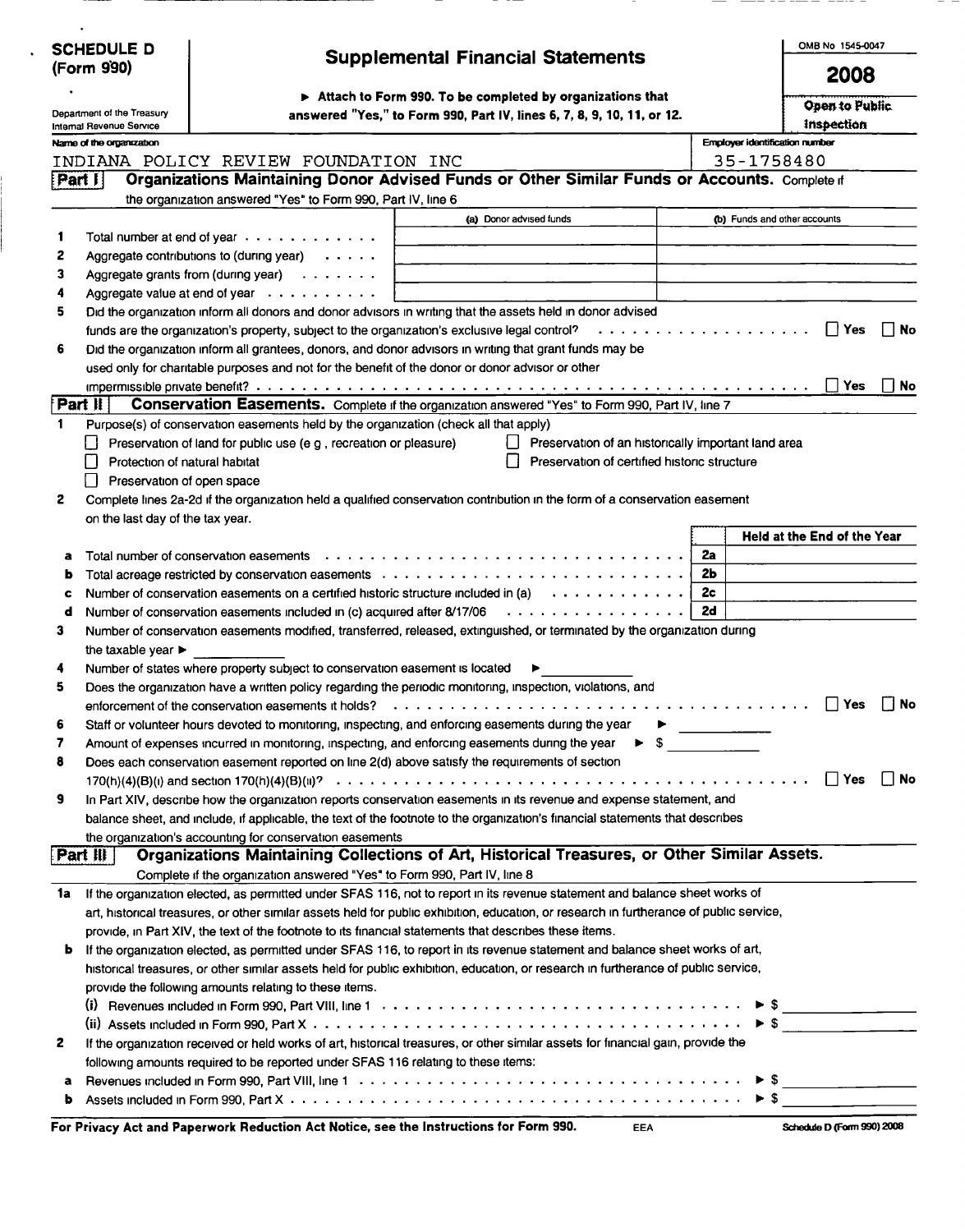|    | INDIANA POLICY REVIEW FOUNDATION INC<br>Schedule D (Form 990) 2008                                                                                                                                                             |                         |                           |               |                    |                | 35-1758480           |                            |                     | Page 2    |
|----|--------------------------------------------------------------------------------------------------------------------------------------------------------------------------------------------------------------------------------|-------------------------|---------------------------|---------------|--------------------|----------------|----------------------|----------------------------|---------------------|-----------|
|    | Organizations Maintaining Collections of Art, Historical Treasures, or Other Similar Assets (continued)<br>Part III                                                                                                            |                         |                           |               |                    |                |                      |                            |                     |           |
|    | 3. Using the organization's accession and other records, check any of the following that are a significant use of its collection                                                                                               |                         |                           |               |                    |                |                      |                            |                     |           |
|    | items (check all that apply):                                                                                                                                                                                                  |                         |                           |               |                    |                |                      |                            |                     |           |
| a  | Public exhibition                                                                                                                                                                                                              |                         | Loan or exchange programs |               |                    |                |                      |                            |                     |           |
| ь  | Scholarly research                                                                                                                                                                                                             | е                       | Other                     |               |                    |                |                      |                            |                     |           |
| c  | Preservation for future generations                                                                                                                                                                                            |                         |                           |               |                    |                |                      |                            |                     |           |
|    | Provide a description of the organization's collections and explain how they further the organization's exempt purpose in                                                                                                      |                         |                           |               |                    |                |                      |                            |                     |           |
|    | Part XIV                                                                                                                                                                                                                       |                         |                           |               |                    |                |                      |                            |                     |           |
| 5  | During the year, did the organization solicit or receive donations of art, historical treasures, or other similar                                                                                                              |                         |                           |               |                    |                |                      |                            |                     |           |
|    | assets to be sold to raise funds rather than to be maintained as part of the organization's collection? $\ldots \ldots \ldots \ldots$                                                                                          |                         |                           |               |                    |                |                      |                            |                     | $\Box$ No |
|    | Trust, Escrow and Custodial Arrangements. Complete if organization answered "Yes" to Form 990,<br>Part $W$                                                                                                                     |                         |                           |               |                    |                |                      |                            |                     |           |
|    | Part IV, line 9, or reported an amount on Form 990, Part X, line 21.                                                                                                                                                           |                         |                           |               |                    |                |                      |                            |                     |           |
| 1a | Is the organization an agent, trustee, custodian or other intermediary for contributions or other assets not                                                                                                                   |                         |                           |               |                    |                |                      |                            |                     |           |
|    | included on Form 990, Part X? (a) and some contact of the contract of the contract of the contract of the contract of the contract of the contract of the contract of the contract of the contract of the contract of the cont |                         |                           |               |                    |                |                      |                            | $\prod$ Yes         | ∣∣No      |
| b  | If "Yes," explain the arrangement in Part XIV and complete the following table:                                                                                                                                                |                         |                           |               |                    |                |                      |                            |                     |           |
|    |                                                                                                                                                                                                                                |                         |                           |               |                    |                |                      | Amount                     |                     |           |
| c  | Beginning balance www.communicationshipsers are contained as a series of the contact of the contact of the contact of the contact of the contact of the contact of the contact of the contact of the contact of the contact of |                         |                           |               |                    | 1с             |                      |                            |                     |           |
| d  |                                                                                                                                                                                                                                |                         |                           |               |                    | 1 <sub>d</sub> |                      |                            |                     |           |
| е  |                                                                                                                                                                                                                                |                         |                           |               |                    | 1e             |                      |                            |                     |           |
| f  |                                                                                                                                                                                                                                |                         |                           |               |                    | 1f             |                      |                            |                     |           |
| 2a |                                                                                                                                                                                                                                |                         |                           |               |                    |                |                      |                            | Π Yes               | ∣ i No    |
| b  | If "Yes," explain the arrangement in Part XIV                                                                                                                                                                                  |                         |                           |               |                    |                |                      |                            |                     |           |
|    | Endowment Funds. Complete if organization answered "Yes" to Form 990, Part IV, line 10<br>Part V                                                                                                                               |                         |                           |               |                    |                |                      |                            |                     |           |
|    |                                                                                                                                                                                                                                | (a) Current Year        |                           | (b) Pnor Year | (c) Two Years Back |                | (d) Three Years Back |                            | (e) Four Years Back |           |
| 1a | Beginning of year balance                                                                                                                                                                                                      |                         |                           |               |                    |                |                      |                            |                     |           |
| ь  | Contributions                                                                                                                                                                                                                  |                         |                           |               |                    |                |                      |                            |                     |           |
| c  | Investment earnings or losses                                                                                                                                                                                                  |                         |                           |               |                    |                |                      |                            |                     |           |
| d  | Grants or scholarships                                                                                                                                                                                                         |                         |                           |               |                    |                |                      |                            |                     |           |
| е  | Other expenditures for facilities                                                                                                                                                                                              |                         |                           |               |                    |                |                      |                            |                     |           |
|    | and programs $\cdots$ , $\cdots$ , $\cdots$                                                                                                                                                                                    |                         |                           |               |                    |                |                      |                            |                     |           |
| f  | Administrative expenses                                                                                                                                                                                                        |                         |                           |               |                    |                |                      |                            |                     |           |
| g  | End of year balance $\cdots \cdots \cdots$                                                                                                                                                                                     |                         |                           |               |                    |                |                      |                            |                     |           |
| 2  | Provide the estimated percentage of the year end balance held as:                                                                                                                                                              |                         |                           |               |                    |                |                      |                            |                     |           |
| a  | Board designated or quasi-endowment $\blacktriangleright$                                                                                                                                                                      | ℅                       |                           |               |                    |                |                      |                            |                     |           |
| b  | Permanent endowment ><br>%                                                                                                                                                                                                     |                         |                           |               |                    |                |                      |                            |                     |           |
| c  | %<br>Term endowment ▶                                                                                                                                                                                                          |                         |                           |               |                    |                |                      |                            |                     |           |
|    | Are there endowment funds not in the possession of the organization that are held and administered for the                                                                                                                     |                         |                           |               |                    |                |                      |                            |                     |           |
|    | organization by:                                                                                                                                                                                                               |                         |                           |               |                    |                |                      |                            | <b>Yes</b>          | No        |
|    |                                                                                                                                                                                                                                |                         |                           |               |                    |                |                      |                            | 3a(i)               |           |
|    |                                                                                                                                                                                                                                |                         |                           |               |                    |                |                      |                            | 3a(ii)              |           |
| b  | If "Yes" to 3a(ii), are the related organizations listed as required on Schedule R?                                                                                                                                            |                         |                           |               |                    |                |                      |                            | 3 <sub>b</sub>      |           |
|    | Describe in Part XIV the intended uses of the organization's endowment funds                                                                                                                                                   |                         |                           |               |                    |                |                      |                            |                     |           |
|    | Investments - Land, Buildings, and Equipment. See Form 990, Part X, line 10.<br><b>Part VI</b>                                                                                                                                 |                         |                           |               |                    |                |                      |                            |                     |           |
|    | Description of investment                                                                                                                                                                                                      | (a) Cost or other basis |                           |               | (b) Cost or other  |                | (c) Depreciation     |                            | (d) Book value      |           |
|    |                                                                                                                                                                                                                                | (investment)            |                           |               | basis (other)      |                |                      |                            |                     |           |
| 1a |                                                                                                                                                                                                                                |                         |                           |               |                    |                |                      |                            |                     |           |
| b  |                                                                                                                                                                                                                                |                         |                           |               |                    |                |                      |                            |                     |           |
| c  | Leasehold improvements $\ldots \ldots \ldots \ldots$                                                                                                                                                                           |                         |                           |               |                    |                |                      |                            |                     |           |
| d  | Equipment $\cdots$                                                                                                                                                                                                             |                         |                           |               |                    |                |                      |                            |                     |           |
| е  | Other. $STMD1E$ .                                                                                                                                                                                                              |                         | 3,137                     |               |                    |                | 896                  |                            |                     | 2,241     |
|    | Total. Add lines 1a-1e (Column (d) should equal Form 990, Part X, column (B), line 10(c))                                                                                                                                      |                         |                           |               | .                  |                | ▶                    |                            |                     | 2,241     |
|    |                                                                                                                                                                                                                                |                         |                           |               | EEA                |                |                      | Schedule D (Form 990) 2008 |                     |           |
|    |                                                                                                                                                                                                                                |                         |                           |               |                    |                |                      |                            |                     |           |

\_\_\_\_\_\_

 $\sim$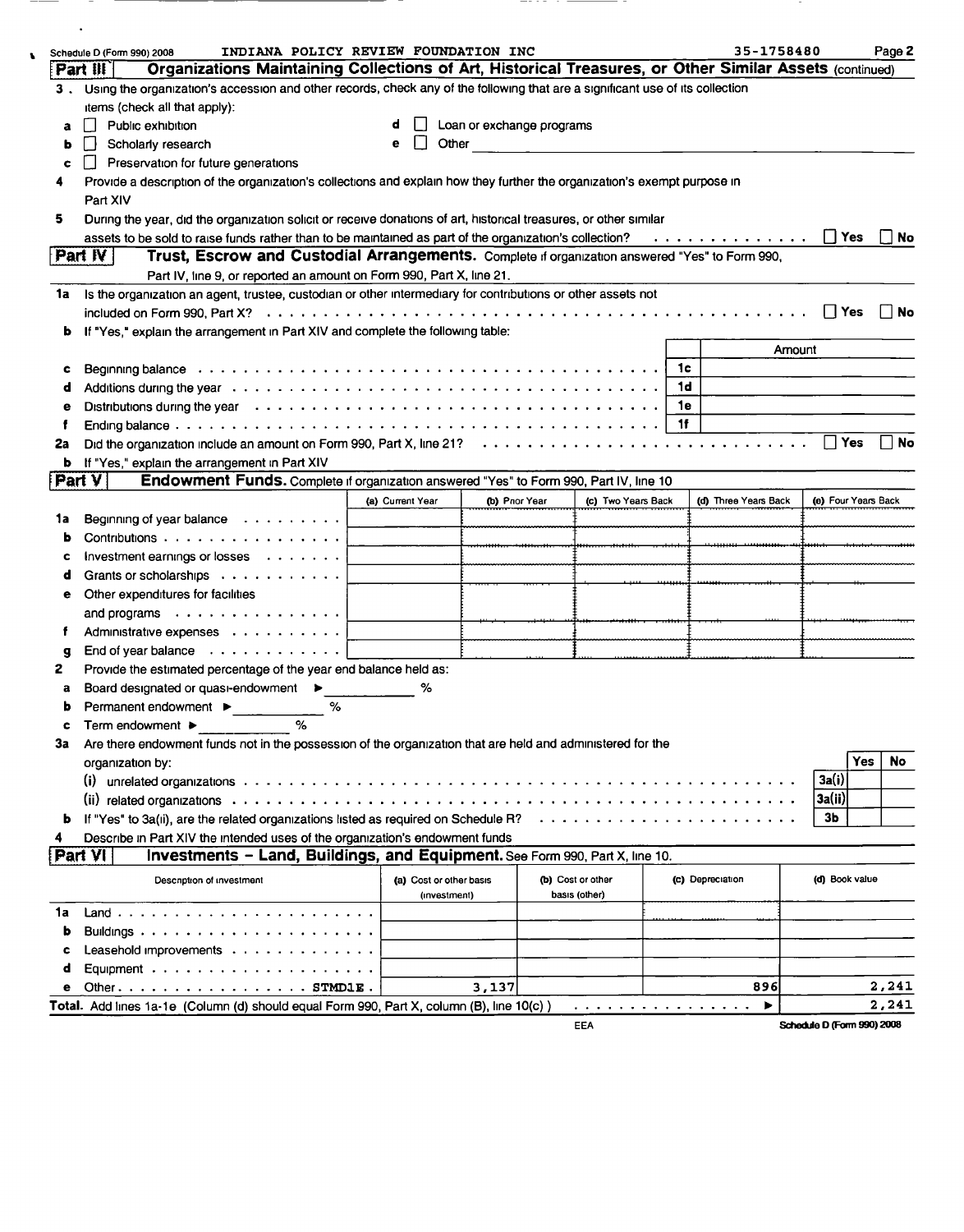| Schedule D (Form 990) 2008 |                                                                    |                                                                      | INDIANA POLICY REVIEW FOUNDATION INC | 35-1758480                                 | Page 3         |
|----------------------------|--------------------------------------------------------------------|----------------------------------------------------------------------|--------------------------------------|--------------------------------------------|----------------|
| Part VII                   |                                                                    | <b>Investments - Other Securities.</b> See Form 990, Part X, line 12 |                                      |                                            |                |
|                            | (a) Description of security or category                            |                                                                      | (b) Book value                       | (c) Method of valuation                    |                |
|                            | (including name of secunty)                                        |                                                                      |                                      | Cost or end-of-year market value           |                |
|                            |                                                                    | Financial derivatives and other financial products                   |                                      |                                            |                |
|                            | Closely-held equity interests                                      |                                                                      |                                      |                                            |                |
| Other                      |                                                                    |                                                                      |                                      |                                            |                |
|                            |                                                                    |                                                                      |                                      |                                            |                |
|                            |                                                                    |                                                                      |                                      |                                            |                |
|                            |                                                                    |                                                                      |                                      |                                            |                |
|                            |                                                                    |                                                                      |                                      |                                            |                |
|                            |                                                                    |                                                                      |                                      |                                            |                |
|                            |                                                                    |                                                                      |                                      |                                            |                |
|                            |                                                                    |                                                                      |                                      |                                            |                |
|                            |                                                                    |                                                                      |                                      |                                            |                |
|                            |                                                                    |                                                                      |                                      |                                            |                |
|                            |                                                                    |                                                                      |                                      |                                            |                |
|                            | Total. (Column (b) should equal Form 990, Part X, col (B) line 12) | ▶                                                                    |                                      |                                            |                |
| Part VIII                  |                                                                    | <b>Investments - Program Related.</b> See Form 990, Part X, line 13  |                                      |                                            |                |
|                            | (a) Description of investment type                                 |                                                                      | (b) Book value                       | (c) Method of valuation                    |                |
|                            |                                                                    |                                                                      |                                      | Cost or end-of-year market value           |                |
|                            |                                                                    |                                                                      |                                      |                                            |                |
|                            |                                                                    |                                                                      |                                      |                                            |                |
|                            |                                                                    |                                                                      |                                      |                                            |                |
|                            |                                                                    |                                                                      |                                      |                                            |                |
|                            |                                                                    |                                                                      |                                      |                                            |                |
|                            |                                                                    |                                                                      |                                      |                                            |                |
|                            |                                                                    |                                                                      |                                      |                                            |                |
|                            |                                                                    |                                                                      |                                      |                                            |                |
|                            |                                                                    |                                                                      |                                      |                                            |                |
|                            |                                                                    |                                                                      |                                      |                                            |                |
| Total.                     | (Column (b) should equal Form 990, Part X, col (B) line 13)        | ▶                                                                    |                                      |                                            |                |
| Part IX                    |                                                                    | Other Assets. See Form 990, Part X, line 15.                         |                                      |                                            |                |
|                            |                                                                    |                                                                      | (a) Description                      |                                            | (b) Book value |
|                            |                                                                    |                                                                      |                                      |                                            |                |
|                            |                                                                    |                                                                      |                                      |                                            |                |
|                            |                                                                    |                                                                      |                                      |                                            |                |
|                            |                                                                    |                                                                      |                                      |                                            |                |
|                            |                                                                    |                                                                      |                                      |                                            |                |
|                            |                                                                    |                                                                      |                                      |                                            |                |
|                            |                                                                    |                                                                      |                                      |                                            |                |
|                            |                                                                    |                                                                      |                                      |                                            |                |
|                            |                                                                    |                                                                      |                                      |                                            |                |
|                            |                                                                    |                                                                      |                                      |                                            |                |
|                            |                                                                    |                                                                      |                                      |                                            |                |
| Part X                     |                                                                    | Total. (Column (b) should equal Form 990, Part X, col (B) line 15 )  |                                      | ▶<br>$\mathbf{a}$ , and $\mathbf{a}$ , and |                |
|                            |                                                                    | Other Liabilities. See Form 990, Part X, line 25.                    |                                      |                                            |                |
|                            | (a) Description of liability                                       |                                                                      | (b) Amount                           |                                            |                |
| Federal income taxes       |                                                                    |                                                                      |                                      |                                            |                |
|                            |                                                                    |                                                                      |                                      |                                            |                |
|                            |                                                                    |                                                                      |                                      |                                            |                |
|                            |                                                                    |                                                                      |                                      |                                            |                |
|                            |                                                                    |                                                                      |                                      |                                            |                |

| (Column (b) should equal Form 990, Part X, col (B) line 25)<br>Total                                                   |  |  |  |
|------------------------------------------------------------------------------------------------------------------------|--|--|--|
| In Part XIV, provide the text of the footpote to the organization's financial statements that reports the organization |  |  |  |

 $\bullet$ 

In Part XIV, provide the text of the footnote to the organization's financial statements that reports the organization's liability for uncertain tax positions under FIN 48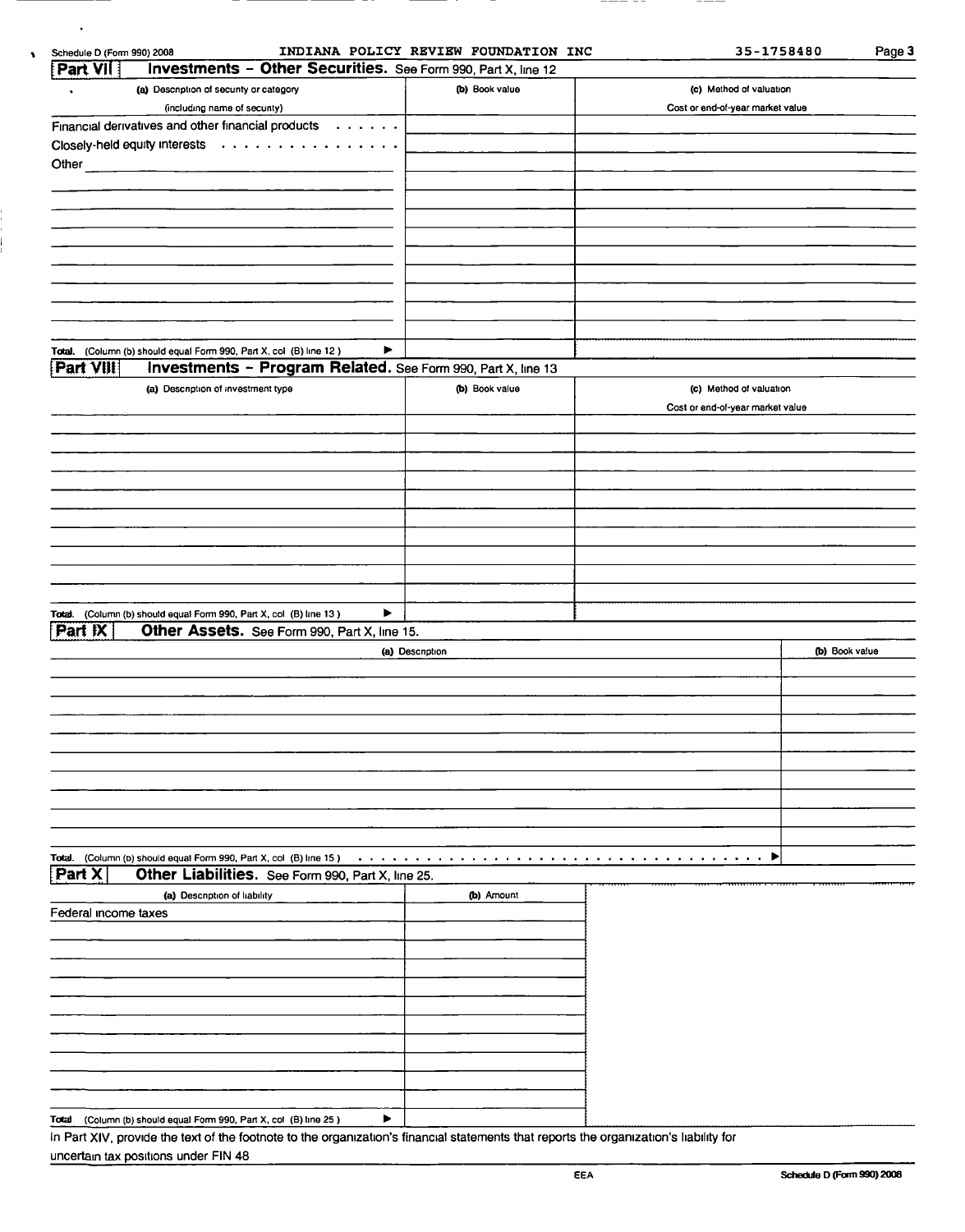|              | INDIANA POLICY REVIEW FOUNDATION INC<br>Schedule D (Form 990) 2008                                                                                                                                                             | 35-1758480              | Page 4 |
|--------------|--------------------------------------------------------------------------------------------------------------------------------------------------------------------------------------------------------------------------------|-------------------------|--------|
|              | Reconciliation of Change in Net Assets from Form 990 to Financial Statements<br>Part XI                                                                                                                                        |                         |        |
| 1.           |                                                                                                                                                                                                                                | $\mathbf{1}$            |        |
| 2            | Total expenses (Form 990, Part IX, column (A), line 25)                                                                                                                                                                        | $\overline{2}$          |        |
| 3            |                                                                                                                                                                                                                                | $\overline{\mathbf{3}}$ |        |
| 4            |                                                                                                                                                                                                                                | 4                       |        |
| 5            |                                                                                                                                                                                                                                | 5                       |        |
| 6            |                                                                                                                                                                                                                                | 6                       |        |
| 7            |                                                                                                                                                                                                                                | $\overline{7}$          |        |
| 8            |                                                                                                                                                                                                                                | 8                       |        |
| 9            |                                                                                                                                                                                                                                | $\mathbf{q}$            |        |
| 10           | Excess or (deficit) for the year per financial statements. Combine lines 3 and 9                                                                                                                                               | 10                      |        |
|              | Reconciliation of Revenue per Audited Financial Statements With Revenue per Return<br><b>Part XII</b>                                                                                                                          |                         |        |
| 1            | Total revenue, gains, and other support per audited financial statements                                                                                                                                                       | 1                       |        |
| 2            | Amounts included on line 1 but not on Form 990, Part VIII, line 12                                                                                                                                                             |                         |        |
| a            | 2a                                                                                                                                                                                                                             |                         |        |
| ь            | 2 <sub>b</sub>                                                                                                                                                                                                                 |                         |        |
| c            | 2 <sub>c</sub>                                                                                                                                                                                                                 |                         |        |
| d            | 2d                                                                                                                                                                                                                             |                         |        |
| е            |                                                                                                                                                                                                                                | 2e                      |        |
| 3            |                                                                                                                                                                                                                                | 3                       |        |
| 4            | Amounts included on Form 990, Part VIII, line 12, but not on line 1:                                                                                                                                                           |                         |        |
| a            | Investment expenses not included on Form 990, Part VIII, line 7b<br>-4a                                                                                                                                                        |                         |        |
| ь            | 4 <sub>b</sub>                                                                                                                                                                                                                 |                         |        |
| c            |                                                                                                                                                                                                                                | 4c                      |        |
| 5            | Total revenue Add lines 3 and 4c. (This should equal Form 990, Part I, line 12)                                                                                                                                                | 5                       |        |
|              | Reconciliation of Expenses per Audited Financial Statements With Expenses per Return<br>Part XIII                                                                                                                              |                         |        |
| 1            |                                                                                                                                                                                                                                | 1                       |        |
| $\mathbf{2}$ | Amounts included on line 1 but not on Form 990, Part IX, line 25                                                                                                                                                               |                         |        |
| a            | 2a                                                                                                                                                                                                                             |                         |        |
| ь            | 2 <sub>b</sub>                                                                                                                                                                                                                 |                         |        |
| c            | 2c                                                                                                                                                                                                                             |                         |        |
| d            | 2d                                                                                                                                                                                                                             |                         |        |
| е            |                                                                                                                                                                                                                                | 2e                      |        |
| 3            |                                                                                                                                                                                                                                | 3                       |        |
| 4            | Amounts included on Form 990, Part IX, line 25, but not on line 1:                                                                                                                                                             |                         |        |
| a            | Investment expenses not included on Form 990, Part VIII, line 7b<br>4a                                                                                                                                                         |                         |        |
| b            | 4 <b>b</b>                                                                                                                                                                                                                     |                         |        |
| c            | Add lines 4a and 4b protocoup and the contract of the contract of the contract of the contract of the contract of the contract of the contract of the contract of the contract of the contract of the contract of the contract | 4c                      |        |
| 5.           | Total expenses. Add lines 3 and 4c. (This should equal Form 990, Part I, line 18)                                                                                                                                              | 5                       |        |
|              | Part XIV<br><b>Supplemental Information</b>                                                                                                                                                                                    |                         |        |
|              | Complete this part to provide the descriptions required for Part II, lines 3, 5, and 9, Part III, lines 1a and 4; Part IV, lines 1b                                                                                            |                         |        |

 $\hspace{1.0cm} \overline{\phantom{0}}$  $\cdot$   $-$  \_\_\_\_\_

and 2b, Part V, line 4, Part X, Part XI, line 8; Part XII, lines 2d and 4b, and Part XIII, lines 2d and 4b

 $\ddot{\phantom{a}}$ 

 $\bar{\textbf{r}}$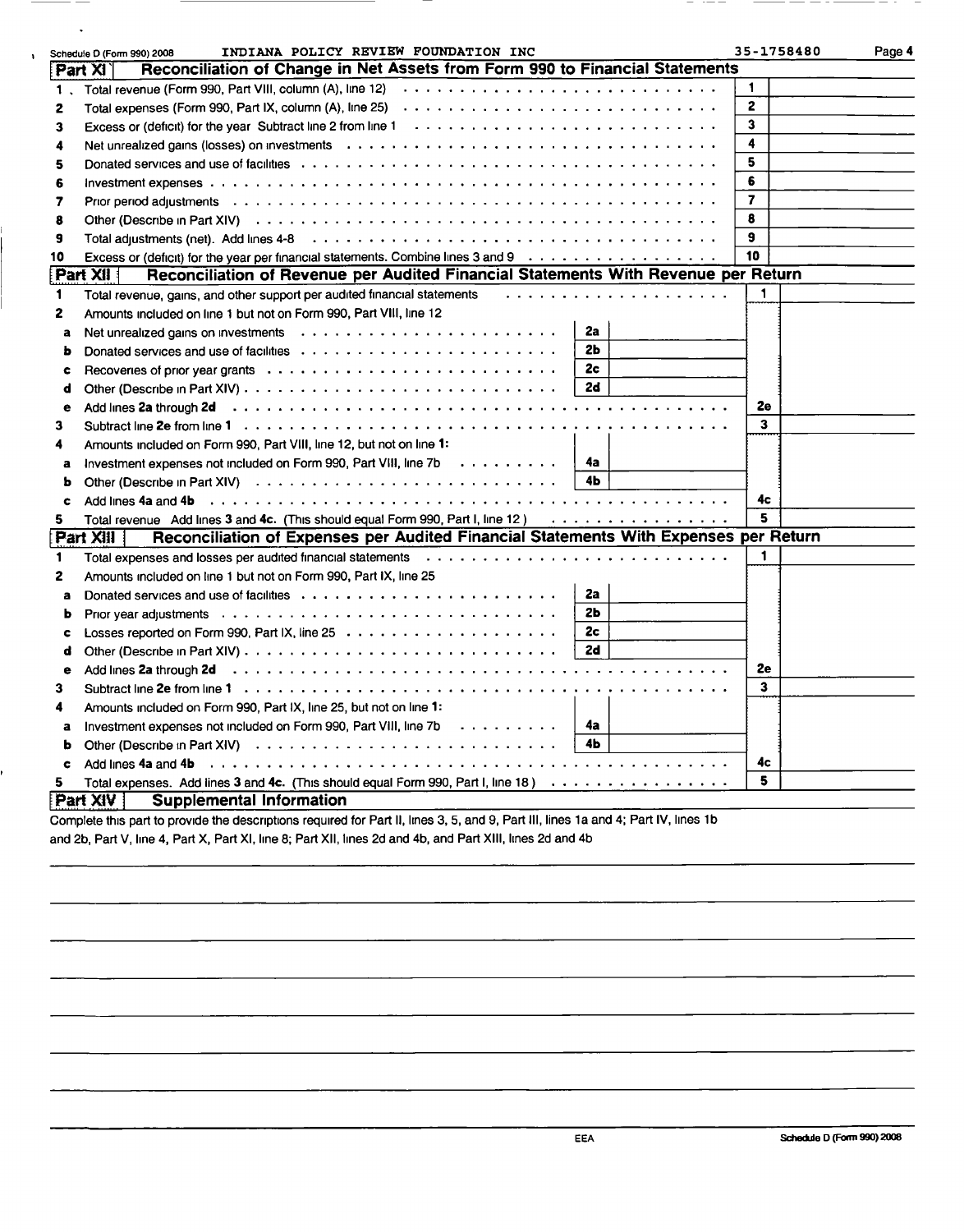Department of the Treasury Internal Revenue Service

## Supplemental Information to Form 990

► Attach to Form 990. To be completed by organizations to provide additional information for responses to specific questions for the Form 990 or to provide any additional information. Name of the organization **Employer Klerdification number** Employer Klerdification number

OMB No 1545-0047

2008 Open to Public Inspection

INDIANA POLICY REVIEW FOUNDATION INC 35-1758480

01. Committee meeting documentation (Part VI, line 8b)

ANY TIME THE GOVERNING BODY MEETS, THE COMMITTEE DOCUMENTS THE MEETINGS AND DOCUMENTATION

IS AVAILABLE FOR FUTURE REFERENCE. THERE ARE NO COMMITTEES WITHIN THIS ORGANIZATION WITH

ANY AUTHORITY TO ACT ON BEHALF OF THE GOVERNING BODY.

02. Form 990 governing body review (Part VI, line 10)

THE FORM 990 IS PREPARED WITH DIALOGUE BETWEEN THE PREPARING ACCOUNTANT AND THE EXECUTIVE

DIRECTOR SO THE ACCOUNTANT DOES NOT MISTAKENLY INPUT ANY INFORMATION THAT IS NOT CORRECT.

WHEN THE 990 IS COMPLETED, THE TAX RETURN IS DELIVERED TO THE ORGANIZATION FOR A FINAL

REVIEW, SIGNATURE AND MAILING OF THE FORM.

03. Conflict of interest policy compliance (Part VI, line 12c)

CONFLICT OF INTEREST WAS INITIALLY WRITTEN INTO THE BYLAWS OF INDIANA POLICY REVIEW. DUE

TO THE SIZE OF THIS ORGANIZATION AND THE INDEPENDENT DIRECTORS, ANY CONFLICTS WOULD BE

EVIENT. ALL THE DIRECTORS ARE COMMITTED TO THE MISSION OF THIS ORGANIZATION AND HAVE

ALWAYS ADHERED TO THE BYLAWS.

04. CEO, executive director, top management comp (Part VI, line 15a)

THE ONLY EMPLOYEE OF THE ORGANIZATION IS THAT OF THE EXECUTIVE DIRECTOR. HIS JOB

DESCRIPTION, DUE TO THE PUBLISHING OF "THE INDIANA POLICY REVIEW" IS THAT OF EDITOR. WHEN

HE WAS HIRED, HIS COMPENSATION WAS MADE COMPARABLE TO THAT OF HIS PREVIOUS JOB. HIS

CURRENT COMPENSATION IS REVIEWED REGULARLY BY THE INDEPENDENT DIRECTORS.

05. Governing documents, etc, available to public (Part VI, line 19)

THE FORM 990, THAT IS REQUIRED TO BE MADE AVAILABLE TO THE PUBLIC, IS AVAILABLE UPON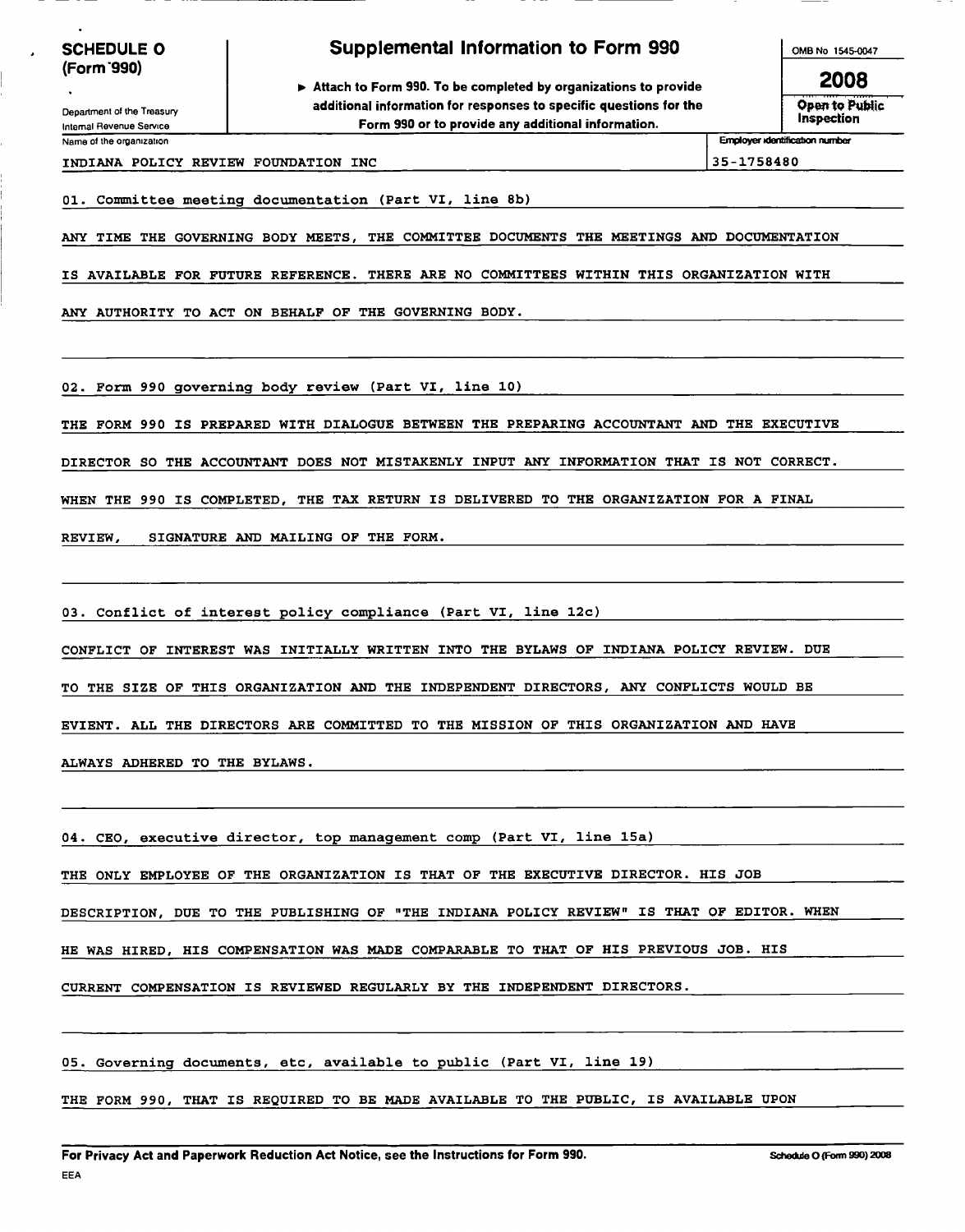| $\bullet$<br>Schedule O (Form 990) 2008                                                    | Page 2                                |
|--------------------------------------------------------------------------------------------|---------------------------------------|
| Name of the organization                                                                   | <b>Employer identification number</b> |
| INDIANA POLICY REVIEW FOUNDATION INC                                                       | 35-1758480                            |
| REQUEST.                                                                                   |                                       |
| THE GOVERNING DOCUMENTS AND CONLICT OF INTEREST POLICY ARE NOT AVAILABLE. IF A REQUEST WAS |                                       |
| MADE, DEPENDING ON THE CIRCUMSTANCES, THEY MAY BE MADE AVAILABLE. THE FINANCIAL STATEMENTS |                                       |
| ARE ALSO NOT AVAILABLE, ALTHOUGH THEY ARE, TO SOME DEGREE, PART OF THE 990, WHICH IS       |                                       |
|                                                                                            |                                       |
| AVAILABLE UPON REQUEST.                                                                    |                                       |
|                                                                                            |                                       |
|                                                                                            |                                       |
|                                                                                            |                                       |
|                                                                                            |                                       |
| $\sim$                                                                                     |                                       |
|                                                                                            |                                       |
|                                                                                            |                                       |
|                                                                                            |                                       |
|                                                                                            |                                       |
|                                                                                            |                                       |
|                                                                                            |                                       |
|                                                                                            |                                       |
|                                                                                            |                                       |
|                                                                                            |                                       |
|                                                                                            |                                       |
|                                                                                            |                                       |
|                                                                                            |                                       |
|                                                                                            |                                       |
|                                                                                            |                                       |
|                                                                                            |                                       |
|                                                                                            |                                       |
|                                                                                            |                                       |
|                                                                                            |                                       |
|                                                                                            |                                       |
|                                                                                            |                                       |
|                                                                                            |                                       |
|                                                                                            |                                       |
|                                                                                            |                                       |
|                                                                                            |                                       |
| <b>EEA</b>                                                                                 | Schedule O (Form 990) 2008            |

 $\ddot{\phantom{1}}$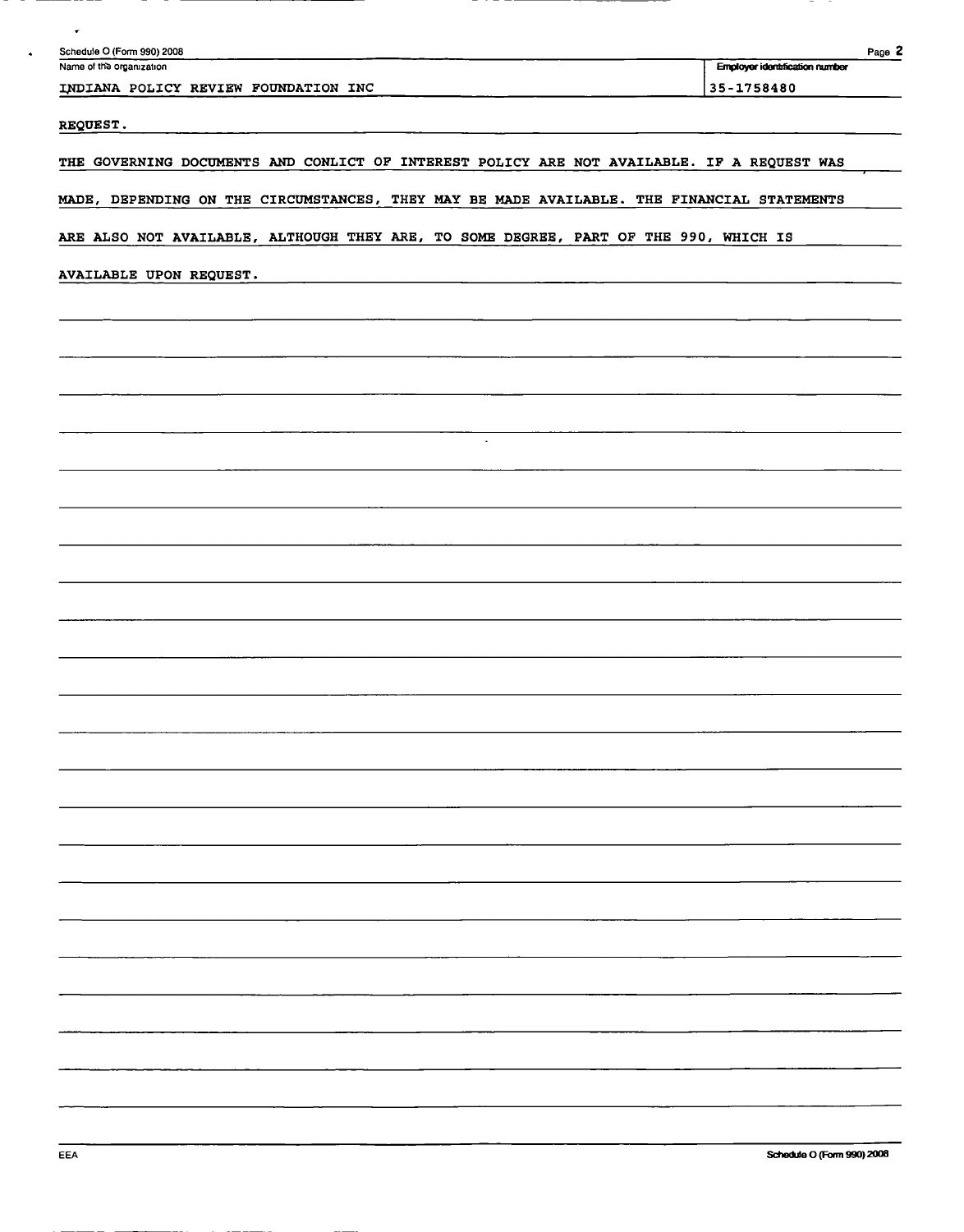|                                                                                 | <b>Federal Supporting Statements</b> |            | 2008        | PG01         |  |  |  |  |
|---------------------------------------------------------------------------------|--------------------------------------|------------|-------------|--------------|--|--|--|--|
| Name(s) as shown on return                                                      |                                      |            | <b>FEIN</b> |              |  |  |  |  |
| INDIANA POLICY<br>REVIEW                                                        | FOUNDATION INC                       |            |             | 35-1758480   |  |  |  |  |
| FORM 990, SCHEDULE D, PART VI, LINE 1E<br>STATEMENT #D1E<br>INVESTMENTS - OTHER |                                      |            |             |              |  |  |  |  |
| <b>DESCRIPTION</b>                                                              | COST/BASIS                           | COST/BASIS |             | <b>BOOK</b>  |  |  |  |  |
| <b>INVESTMENT</b><br>OF .                                                       | (INVESTMENT)                         | (OTHER)    | <b>DEPR</b> | <b>VALUE</b> |  |  |  |  |
| OFFICE FURNITURE                                                                | 0                                    | 0          | Ω           | 0            |  |  |  |  |
| <b>COMPUTER</b>                                                                 | 3,137                                |            | 896         | 2,241        |  |  |  |  |
| TOTAL                                                                           | 3,137                                |            | 896         | 2,241        |  |  |  |  |

 $\hat{\textbf{v}}$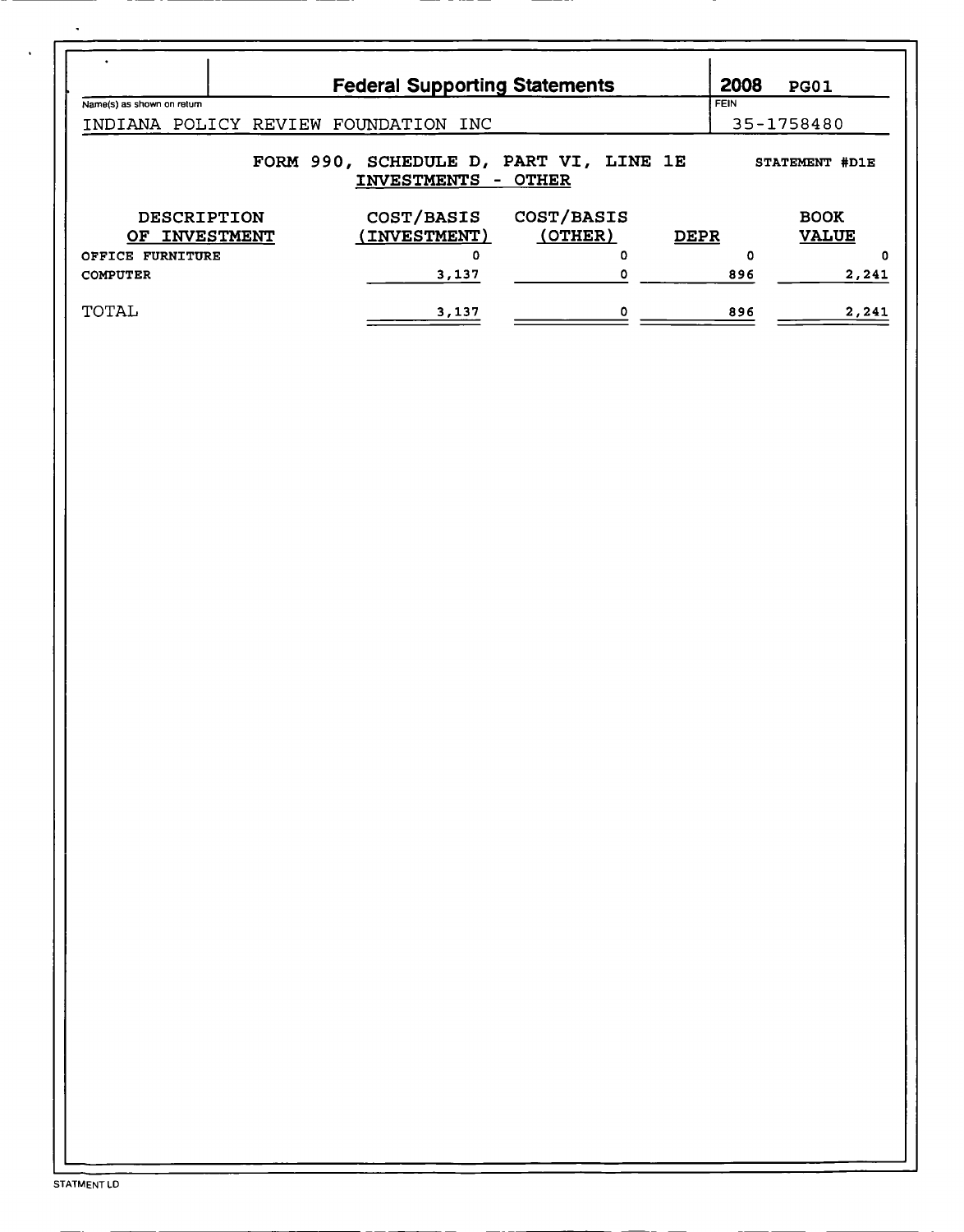|        | Form 4562                            |                                                                                                                                                                                                                                |                            |                                                                                                                                                         |                         |                                                                                                                                                      |                  |      | OMB No 1545-0172           |
|--------|--------------------------------------|--------------------------------------------------------------------------------------------------------------------------------------------------------------------------------------------------------------------------------|----------------------------|---------------------------------------------------------------------------------------------------------------------------------------------------------|-------------------------|------------------------------------------------------------------------------------------------------------------------------------------------------|------------------|------|----------------------------|
|        |                                      | <b>Depreciation and Amortization</b><br>(Including Information on Listed Property)                                                                                                                                             |                            |                                                                                                                                                         |                         |                                                                                                                                                      |                  | 2008 |                            |
|        | Department of the Treasury           |                                                                                                                                                                                                                                |                            |                                                                                                                                                         |                         |                                                                                                                                                      |                  |      | Attachment                 |
|        | (99)<br>Internal Revenue Service     |                                                                                                                                                                                                                                | See separate instructions. |                                                                                                                                                         |                         | $\triangleright$ Attach to your tax return.                                                                                                          |                  |      | Sequence No. 67            |
|        | Name(s) shown on retum               |                                                                                                                                                                                                                                |                            | Business or activity to which this form relates                                                                                                         |                         |                                                                                                                                                      |                  |      | <b>Identifying number</b>  |
| Part I |                                      | INDIANA POLICY REVIEW FOUNDATION<br><b>Election To Expense Certain Property Under Section 179</b>                                                                                                                              |                            | FORM 990 $-1$                                                                                                                                           |                         |                                                                                                                                                      |                  |      | 35-1758480                 |
|        |                                      | Note: If you have any listed property, complete Part V before you complete Part I                                                                                                                                              |                            |                                                                                                                                                         |                         |                                                                                                                                                      |                  |      |                            |
| 1      |                                      | Maximum amount See the instructions for a higher limit for certain businesses $\cdots \cdots \cdots \cdots$                                                                                                                    |                            |                                                                                                                                                         |                         |                                                                                                                                                      |                  | 1    |                            |
| 2      |                                      | Total cost of section 179 property placed in service (see instructions) $\cdots \cdots \cdots \cdots \cdots$                                                                                                                   |                            |                                                                                                                                                         |                         |                                                                                                                                                      |                  | 2    |                            |
| 3      |                                      | Threshold cost of section 179 property before reduction in limitation (see instructions) $\cdots \cdots \cdots$                                                                                                                |                            |                                                                                                                                                         |                         |                                                                                                                                                      |                  | 3    |                            |
| 4      |                                      | Reduction in limitation Subtract line 3 from line 2. If zero or less, enter -0-                                                                                                                                                |                            |                                                                                                                                                         |                         | .                                                                                                                                                    |                  | 4    |                            |
| 5      |                                      | Dollar limitation for tax year. Subtract line 4 from line 1. If zero or less, enter -0- If married filing                                                                                                                      |                            |                                                                                                                                                         |                         |                                                                                                                                                      |                  |      |                            |
|        |                                      |                                                                                                                                                                                                                                |                            |                                                                                                                                                         |                         |                                                                                                                                                      |                  | 5    |                            |
|        |                                      | (a) Description of property                                                                                                                                                                                                    |                            | (b) Cost (business use only)                                                                                                                            |                         |                                                                                                                                                      | (c) Elected cost |      |                            |
| 6      |                                      |                                                                                                                                                                                                                                |                            |                                                                                                                                                         |                         |                                                                                                                                                      |                  |      |                            |
|        |                                      |                                                                                                                                                                                                                                |                            |                                                                                                                                                         |                         |                                                                                                                                                      |                  |      |                            |
| 7      |                                      | Listed property Enter the amount from line 29                                                                                                                                                                                  | .                          |                                                                                                                                                         | 7                       |                                                                                                                                                      |                  |      |                            |
| 8      |                                      | Total elected cost of section 179 property Add amounts in column (c), lines 6 and 7                                                                                                                                            |                            |                                                                                                                                                         |                         |                                                                                                                                                      |                  | 8    |                            |
| 9      |                                      | Tentative deduction Enter the smaller of line 5 or line $8 \ldots \ldots \ldots \ldots \ldots \ldots \ldots$                                                                                                                   |                            |                                                                                                                                                         |                         |                                                                                                                                                      |                  | 9    |                            |
| 10     |                                      |                                                                                                                                                                                                                                |                            |                                                                                                                                                         |                         |                                                                                                                                                      |                  | 10   |                            |
| 11     |                                      | Business income limitation Enter the smaller of business income (not less than zero) or line 5 (see instructions)                                                                                                              |                            |                                                                                                                                                         |                         |                                                                                                                                                      |                  | 11   |                            |
| 12     |                                      | Section 179 expense deduction Add lines 9 and 10, but do not enter more than line 11                                                                                                                                           |                            |                                                                                                                                                         |                         | $\mathbf{a} \cdot \mathbf{a} \cdot \mathbf{a} \cdot \mathbf{a} \cdot \mathbf{a} \cdot \mathbf{a} \cdot \mathbf{a} \cdot \mathbf{a} \cdot \mathbf{a}$ |                  | 12   |                            |
| 13     |                                      | Carryover of disallowed deduction to 2009. Add lines 9 and 10, less line 12                                                                                                                                                    |                            |                                                                                                                                                         | 13                      |                                                                                                                                                      |                  |      |                            |
|        |                                      | Note: Do not use Part II or Part III below for listed property. Instead, use Part V                                                                                                                                            |                            |                                                                                                                                                         |                         |                                                                                                                                                      |                  |      |                            |
|        | i Part II i                          | Special Depreciation Allowance and Other Depreciation (Do not include listed property) (See instructions)                                                                                                                      |                            |                                                                                                                                                         |                         |                                                                                                                                                      |                  |      |                            |
| 14     |                                      | Special depreciation allowance for qualified property (other than listed property) placed in service                                                                                                                           |                            |                                                                                                                                                         |                         |                                                                                                                                                      |                  |      |                            |
|        |                                      |                                                                                                                                                                                                                                |                            |                                                                                                                                                         |                         |                                                                                                                                                      |                  | 14   |                            |
| 15     |                                      | Property subject to section 168(f)(1) election $\cdots \cdots \cdots \cdots \cdots \cdots \cdots \cdots \cdots \cdots \cdots \cdots$                                                                                           |                            |                                                                                                                                                         |                         |                                                                                                                                                      |                  | 15   |                            |
| 16     |                                      | Other depreciation (including ACRS) and contained a series of the contact of the contact of the contact of the contact of the contact of the contact of the contact of the contact of the contact of the contact of the contac |                            |                                                                                                                                                         |                         |                                                                                                                                                      |                  | 16   |                            |
|        | [Part III]                           | <b>MACRS Depreciation</b> (Do not include listed property) (See instructions)                                                                                                                                                  |                            |                                                                                                                                                         |                         |                                                                                                                                                      |                  |      |                            |
|        |                                      |                                                                                                                                                                                                                                |                            | <b>Section A</b>                                                                                                                                        |                         |                                                                                                                                                      |                  |      |                            |
| 17     |                                      | MACRS deductions for assets placed in service in tax years beginning before 2008                                                                                                                                               |                            |                                                                                                                                                         |                         |                                                                                                                                                      |                  | 17   |                            |
| 18     |                                      | If you are electing to group any assets placed in service during the tax year into one or more                                                                                                                                 |                            |                                                                                                                                                         |                         |                                                                                                                                                      |                  |      |                            |
|        | general asset accounts, check here   | Section B - Assets Placed in Service During 2008 Tax Year Using the General Depreciation System                                                                                                                                |                            |                                                                                                                                                         |                         |                                                                                                                                                      |                  |      |                            |
|        |                                      | $\overline{(\mathbf{b})}$ Month and $\overline{(\mathbf{c})}$ Basis for depreciation $\overline{(\mathbf{c})}$                                                                                                                 |                            |                                                                                                                                                         |                         |                                                                                                                                                      |                  |      |                            |
|        | (a) Classification of property       | year placed in                                                                                                                                                                                                                 | (business/investment use   |                                                                                                                                                         | $(d)$ Recovery<br>penod | (e) Convention                                                                                                                                       | (f) Method       |      | (g) Depreciation deduction |
|        |                                      | service                                                                                                                                                                                                                        | only-see instructions)     |                                                                                                                                                         |                         |                                                                                                                                                      |                  |      |                            |
| 19a    | 3-year property                      |                                                                                                                                                                                                                                |                            |                                                                                                                                                         |                         |                                                                                                                                                      |                  |      |                            |
| b      | 5-year property                      |                                                                                                                                                                                                                                |                            |                                                                                                                                                         |                         |                                                                                                                                                      |                  |      |                            |
| c<br>d | 7-year property                      |                                                                                                                                                                                                                                |                            |                                                                                                                                                         |                         |                                                                                                                                                      |                  |      |                            |
| е      | 10-year property<br>15-year property |                                                                                                                                                                                                                                |                            |                                                                                                                                                         |                         |                                                                                                                                                      |                  |      |                            |
| f.     | 20-year property                     |                                                                                                                                                                                                                                |                            |                                                                                                                                                         |                         |                                                                                                                                                      |                  |      |                            |
| g      | 25-year property                     |                                                                                                                                                                                                                                |                            |                                                                                                                                                         | 25 yrs.                 |                                                                                                                                                      | SÆ               |      |                            |
| h.     | Residential rental                   |                                                                                                                                                                                                                                |                            |                                                                                                                                                         | 27.5 yrs                | MМ                                                                                                                                                   | S/L              |      |                            |
|        | property                             |                                                                                                                                                                                                                                |                            |                                                                                                                                                         | 27.5 yrs                | ΜМ                                                                                                                                                   | S/L              |      |                            |
| j.     | Nonresidential real                  |                                                                                                                                                                                                                                |                            |                                                                                                                                                         | 39 yrs                  | ΜМ                                                                                                                                                   | S/L              |      |                            |
|        | property                             |                                                                                                                                                                                                                                |                            |                                                                                                                                                         |                         | <b>MM</b>                                                                                                                                            | S/L              |      |                            |
|        |                                      | Section C - Assets Placed in Service During 2008 Tax Year Using the Alternative Depreciation System                                                                                                                            |                            |                                                                                                                                                         |                         |                                                                                                                                                      |                  |      |                            |
|        | 20a Class life                       |                                                                                                                                                                                                                                |                            |                                                                                                                                                         |                         |                                                                                                                                                      | <b>S/L</b>       |      |                            |
| b      | 12-year                              | S⁄L<br>12 yrs                                                                                                                                                                                                                  |                            |                                                                                                                                                         |                         |                                                                                                                                                      |                  |      |                            |
| c      | 40-year                              |                                                                                                                                                                                                                                |                            |                                                                                                                                                         | 40 yrs.                 | МM                                                                                                                                                   | <b>S/L</b>       |      |                            |
|        | Part IV                              | <b>Summary</b> (see instructions)                                                                                                                                                                                              |                            |                                                                                                                                                         |                         |                                                                                                                                                      |                  |      |                            |
| 21     |                                      | Listed property. Enter amount from line 28                                                                                                                                                                                     | .                          |                                                                                                                                                         |                         |                                                                                                                                                      |                  | 21   | 896                        |
| 22     |                                      | Total. Add amounts from line 12, lines 14 through 17, lines 19 and 20 in column (g), and line 21.                                                                                                                              |                            |                                                                                                                                                         |                         |                                                                                                                                                      |                  |      |                            |
|        |                                      | Enter here and on the appropriate lines of your return Partnerships and S corporations - see instr                                                                                                                             |                            |                                                                                                                                                         |                         |                                                                                                                                                      | $\sim$ $\sim$    | 22   | 896                        |
| 23     |                                      | For assets shown above and placed in service during the current year,                                                                                                                                                          |                            |                                                                                                                                                         |                         |                                                                                                                                                      |                  |      |                            |
|        |                                      | enter the portion of the basis attributable to section 263A costs                                                                                                                                                              |                            | $\begin{array}{cccccccccccccc} \bullet & \bullet & \bullet & \bullet & \bullet & \bullet & \bullet & \bullet & \bullet & \bullet & \bullet \end{array}$ | 23                      |                                                                                                                                                      |                  |      |                            |
|        |                                      | For Paperwork Reduction Act Notice, see separate instructions.                                                                                                                                                                 |                            |                                                                                                                                                         | EEA                     |                                                                                                                                                      |                  |      | Form 4562 (2008)           |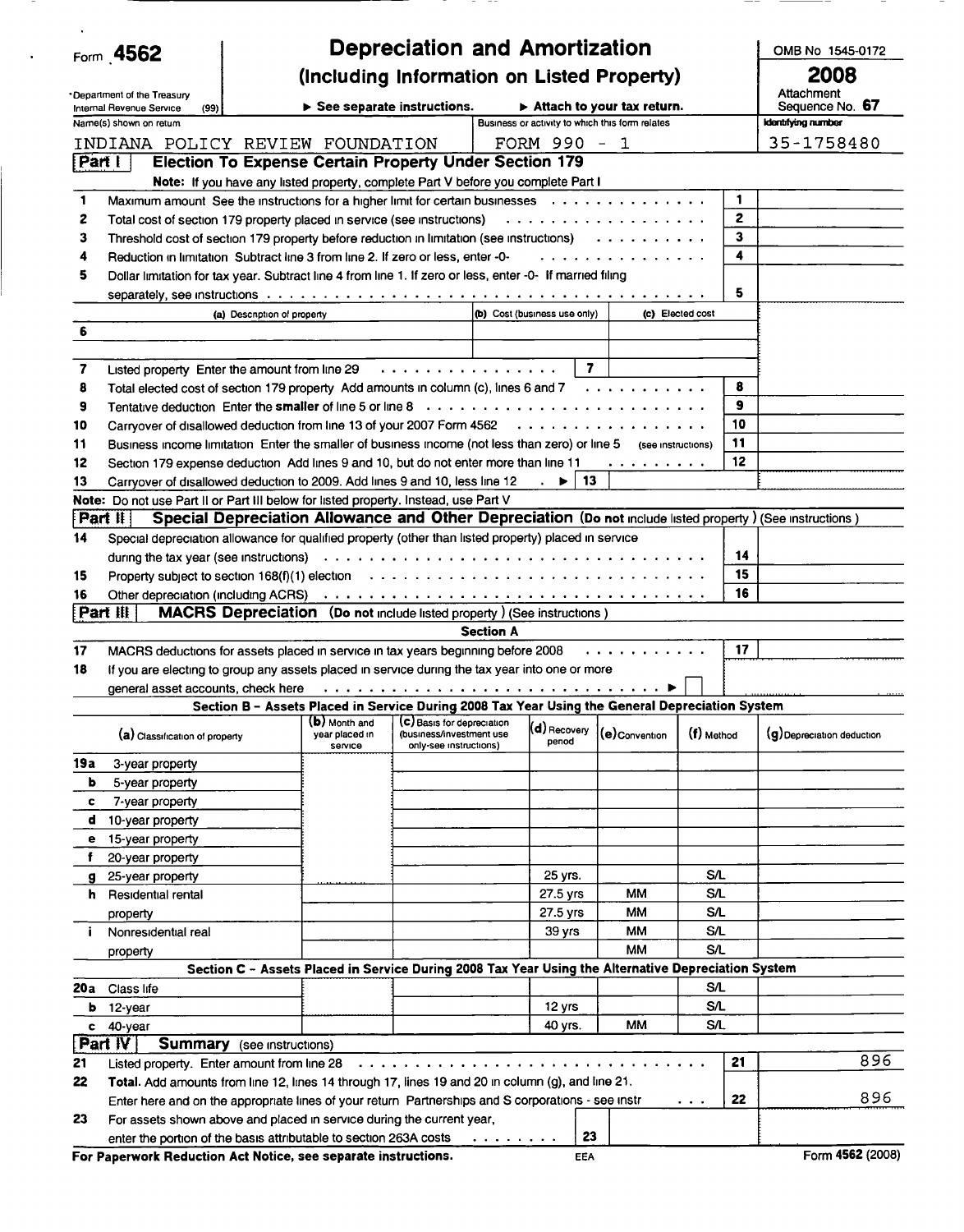|     | Form 4562 (2008)                                                                                                                                                  | INDIANA POLICY REVIEW FOUNDATION INC                                                                              |                   |           |                                            |           |                                                |      |                                        |           |                          | 35-1758480 |                |                  | Page 2                 |
|-----|-------------------------------------------------------------------------------------------------------------------------------------------------------------------|-------------------------------------------------------------------------------------------------------------------|-------------------|-----------|--------------------------------------------|-----------|------------------------------------------------|------|----------------------------------------|-----------|--------------------------|------------|----------------|------------------|------------------------|
|     | Part V                                                                                                                                                            | Listed Property (Include automobiles, certain other vehicles, cellular telephones, certain computers, and         |                   |           |                                            |           |                                                |      |                                        |           |                          |            |                |                  |                        |
|     |                                                                                                                                                                   | property used for entertainment, recreation, or amusement.)                                                       |                   |           |                                            |           |                                                |      |                                        |           |                          |            |                |                  |                        |
|     |                                                                                                                                                                   | Note: For any vehicle for which you are using the standard mileage rate or deducting lease expense, complete only |                   |           |                                            |           |                                                |      |                                        |           |                          |            |                |                  |                        |
|     |                                                                                                                                                                   | 24a, 24b, columns (a) through (c) of Section A, all of Section B, and Section C if applicable.                    |                   |           |                                            |           |                                                |      |                                        |           |                          |            |                |                  |                        |
|     | Section A - Depreciation and Other Information (Caution: See the instructions for limits for passenger automobiles)                                               |                                                                                                                   |                   |           |                                            |           |                                                |      |                                        |           |                          |            |                |                  |                        |
|     | 24a Do you have evidence to support the business/investment use claimed?                                                                                          |                                                                                                                   |                   |           |                                            |           | Yes                                            | l No | 24b If "Yes," is the evidence written? |           |                          |            |                | Yes              | No                     |
|     | (a)                                                                                                                                                               | (b)                                                                                                               | (c)<br>Business/  |           | (d)                                        |           | $\langle 0 \rangle$                            |      | 0                                      |           | ω                        |            | $(\mathbf{h})$ |                  | 0                      |
|     | Type of property (list                                                                                                                                            | Date placed in                                                                                                    | investment        |           | Cost or other                              |           | Basis for depreciation<br>(business/investment |      | Recovery                               |           | Method/                  |            | Depreciation   |                  | Elected<br>section 179 |
|     | vehicles first)                                                                                                                                                   | service                                                                                                           | use<br>percentage |           | basis                                      |           | use only)                                      |      | penod                                  |           | Convention               |            | deduction      |                  | cost                   |
| 25  | Special depreciation allowance for qualified listed property placed in service during the tax                                                                     |                                                                                                                   |                   |           |                                            |           |                                                |      |                                        |           |                          |            |                |                  |                        |
|     | year and used more than 50% in a qualified business use (see instructions)                                                                                        |                                                                                                                   |                   |           |                                            |           |                                                |      | . <i>.</i>                             |           | 25                       |            |                |                  |                        |
| 26  | Property used more than 50% in a qualified business use                                                                                                           |                                                                                                                   |                   |           |                                            |           |                                                |      |                                        |           |                          |            |                |                  |                        |
|     | <b>COMPUTER</b>                                                                                                                                                   | 20060429100                                                                                                       | %                 |           | 4,481                                      |           | 4,481                                          |      | 5                                      | 5/L-HY    |                          |            | 896            |                  |                        |
|     |                                                                                                                                                                   |                                                                                                                   | %                 |           |                                            |           |                                                |      |                                        |           |                          |            |                |                  |                        |
|     |                                                                                                                                                                   |                                                                                                                   | $\%$              |           |                                            |           |                                                |      |                                        |           |                          |            |                |                  |                        |
| 27  | Property used 50% or less in a qualified business use                                                                                                             |                                                                                                                   |                   |           |                                            |           |                                                |      |                                        |           |                          |            |                |                  |                        |
|     |                                                                                                                                                                   |                                                                                                                   | %                 |           |                                            |           |                                                |      |                                        | S/L-      |                          |            |                |                  |                        |
|     |                                                                                                                                                                   |                                                                                                                   | %                 |           |                                            |           |                                                |      |                                        | $S/L$ -   |                          |            |                |                  |                        |
|     |                                                                                                                                                                   |                                                                                                                   | %                 |           |                                            |           |                                                |      |                                        | $S/L$ -   |                          |            |                |                  |                        |
| 28  | Add amounts in column (h), lines 25 through 27 Enter here and on line 21, page 1                                                                                  |                                                                                                                   |                   |           |                                            |           |                                                |      |                                        |           | 28                       |            | 896            |                  |                        |
| 29  | Add amounts in column (i), line 26 Enter here and on line 7, page 1                                                                                               |                                                                                                                   |                   |           |                                            |           |                                                |      |                                        |           |                          |            | 29             |                  |                        |
|     |                                                                                                                                                                   |                                                                                                                   |                   |           | Section B - Information on Use of Vehicles |           |                                                |      |                                        |           |                          |            |                |                  |                        |
|     | Complete this section for vehicles used by a sole proprietor, partner, or other "more than 5% owner," or related person.                                          |                                                                                                                   |                   |           |                                            |           |                                                |      |                                        |           |                          |            |                |                  |                        |
|     | If you provided vehicles to your employees, first answer the questions in Section C to see if you meet an exception to completing this section for those vehicles |                                                                                                                   |                   |           |                                            |           |                                                |      |                                        |           |                          |            |                |                  |                        |
|     |                                                                                                                                                                   |                                                                                                                   |                   |           |                                            |           |                                                |      |                                        |           |                          |            |                |                  | 0                      |
| 30  | Total business/investment miles driven                                                                                                                            |                                                                                                                   |                   |           | (a)                                        |           | (b)                                            |      | (c)                                    | (d)       |                          |            | (e)            |                  |                        |
|     | dunng the year ( do not include commuting                                                                                                                         |                                                                                                                   |                   | Vehicle 1 |                                            | Vehicle 2 |                                                |      | Vehicle 3                              | Vehicle 4 |                          | Vehicle 5  |                | Vehicle 6        |                        |
|     | miles).                                                                                                                                                           |                                                                                                                   |                   |           |                                            |           |                                                |      |                                        |           |                          |            |                |                  |                        |
| 31  | Total commuting miles driven during the year                                                                                                                      |                                                                                                                   |                   |           |                                            |           |                                                |      |                                        |           |                          |            |                |                  |                        |
| 32  | Total other personal (noncommuting)                                                                                                                               |                                                                                                                   |                   |           |                                            |           |                                                |      |                                        |           |                          |            |                |                  |                        |
|     | miles driven $\cdots$ $\cdots$ $\cdots$                                                                                                                           |                                                                                                                   |                   |           |                                            |           |                                                |      |                                        |           |                          |            |                |                  |                        |
| 33  | Total miles driven during the year Add                                                                                                                            |                                                                                                                   |                   |           |                                            |           |                                                |      |                                        |           |                          |            |                |                  |                        |
|     | lines 30 through $32 \cdot \cdot \cdot \cdot \cdot \cdot$                                                                                                         |                                                                                                                   |                   |           |                                            |           |                                                |      |                                        |           |                          |            |                |                  |                        |
| 34  | Was the vehicle available for personal                                                                                                                            |                                                                                                                   |                   | Yes       | No                                         | Yes       | No                                             | Yes  | No                                     | Yes       | No                       | Yes        | No             | Yes              | No                     |
|     | use during off-duty hours?                                                                                                                                        |                                                                                                                   |                   |           |                                            |           |                                                |      |                                        |           |                          |            |                |                  |                        |
| 35. | Was the vehicle used primarily by a                                                                                                                               |                                                                                                                   |                   |           |                                            |           |                                                |      |                                        |           |                          |            |                |                  |                        |
|     | more than 5% owner or related person?                                                                                                                             |                                                                                                                   |                   |           |                                            |           |                                                |      |                                        |           |                          |            |                |                  |                        |
| 36  | Is another vehicle available for personal                                                                                                                         |                                                                                                                   |                   |           |                                            |           |                                                |      |                                        |           |                          |            |                |                  |                        |
|     |                                                                                                                                                                   |                                                                                                                   |                   |           |                                            |           |                                                |      |                                        |           |                          |            |                |                  |                        |
|     |                                                                                                                                                                   | Section C - Questions for Employers Who Provide Vehicles for Use by Their Employees                               |                   |           |                                            |           |                                                |      |                                        |           |                          |            |                |                  |                        |
|     | Answer these questions to determine if you meet an exception to completing Section B for vehicles used by employees who are                                       |                                                                                                                   |                   |           |                                            |           |                                                |      |                                        |           |                          |            |                |                  |                        |
|     | not more than 5% owners or related persons (see instructions).                                                                                                    |                                                                                                                   |                   |           |                                            |           |                                                |      |                                        |           |                          |            |                |                  |                        |
|     |                                                                                                                                                                   |                                                                                                                   |                   |           |                                            |           |                                                |      |                                        |           |                          |            |                | <b>Yes</b>       | No                     |
| 37  | Do you maintain a written policy statement that prohibits all personal use of vehicles, including commuting,                                                      |                                                                                                                   |                   |           |                                            |           |                                                |      |                                        |           |                          |            |                |                  |                        |
|     |                                                                                                                                                                   |                                                                                                                   |                   |           |                                            |           |                                                |      |                                        |           |                          |            |                |                  |                        |
| 38  | Do you maintain a written policy statement that prohibits personal use of vehicles, except commuting, by your employees?                                          |                                                                                                                   |                   |           |                                            |           |                                                |      |                                        |           |                          |            |                |                  |                        |
|     | See the instructions for vehicles used by corporate officers, directors, or 1% or more owners                                                                     |                                                                                                                   |                   |           |                                            |           |                                                |      |                                        |           |                          | . <i>.</i> |                |                  |                        |
|     |                                                                                                                                                                   |                                                                                                                   |                   |           |                                            |           |                                                |      |                                        |           |                          |            |                |                  |                        |
| 39  |                                                                                                                                                                   |                                                                                                                   |                   |           |                                            |           |                                                |      |                                        |           |                          |            |                |                  |                        |
|     | Do you provide more than five vehicles to your employees, obtain information from your employees about                                                            |                                                                                                                   |                   |           |                                            |           |                                                |      |                                        |           |                          |            |                |                  |                        |
|     | the use of the vehicles, and retain the information received?                                                                                                     |                                                                                                                   |                   |           |                                            |           |                                                |      |                                        |           |                          |            |                |                  |                        |
| 40  |                                                                                                                                                                   |                                                                                                                   |                   |           |                                            |           |                                                |      |                                        |           |                          |            |                |                  |                        |
| 41  | Do you meet the requirements concerning qualified automobile demonstration use? (See instructions.)                                                               |                                                                                                                   |                   |           |                                            |           |                                                |      |                                        |           |                          |            |                |                  |                        |
|     | Note: If your answer to 37, 38, 39, 40, or 41 is "Yes," do not complete Section B for the covered vehicles.                                                       |                                                                                                                   |                   |           |                                            |           |                                                |      |                                        |           |                          |            |                |                  |                        |
|     | Part VI<br>Amortization                                                                                                                                           |                                                                                                                   |                   |           |                                            |           |                                                |      |                                        |           |                          |            |                |                  |                        |
|     |                                                                                                                                                                   |                                                                                                                   |                   | (b)       |                                            |           | (c)                                            |      | (d)                                    |           | (e)                      |            |                | (f)              |                        |
|     | (a)                                                                                                                                                               |                                                                                                                   | Date amortization |           |                                            |           | Amortizable                                    |      | Code                                   |           | Amortization<br>penod or |            |                | Amortization for |                        |
|     | Description of costs                                                                                                                                              |                                                                                                                   | begins            |           |                                            |           | amount                                         |      | section                                |           | percentage               |            |                | this year        |                        |
|     | Amortization of costs that begins during your 2008 tax year (see instructions)                                                                                    |                                                                                                                   |                   |           |                                            |           |                                                |      |                                        |           |                          |            |                |                  |                        |
| 42  |                                                                                                                                                                   |                                                                                                                   |                   |           |                                            |           |                                                |      |                                        |           |                          |            |                |                  |                        |

|     | 44 Total. Add amounts in column (f) See the instructions for where to report enter all conditions of a 44 |  |                  |
|-----|-----------------------------------------------------------------------------------------------------------|--|------------------|
| EEA |                                                                                                           |  | Form 4562 (2008) |

 $\ddot{\phantom{a}}$